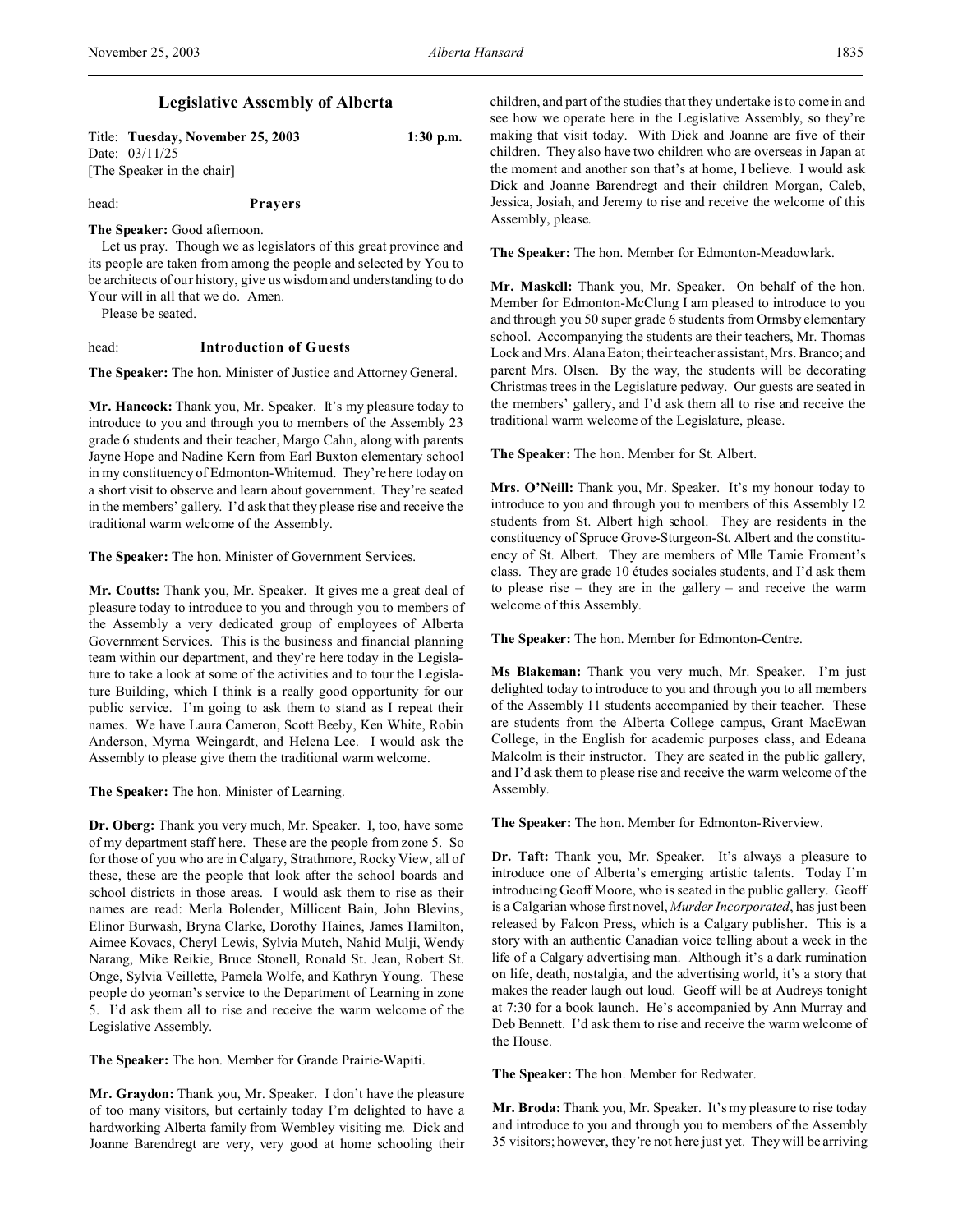at 2 o'clock. There are 31 students and four adults from Thorhild school, and it's certainly my pleasure to be able to recognize them as being here this afternoon visiting our Assembly.

Thank you, Mr. Speaker.

### head: **Oral Question Period**

#### **Budget Surplus**

**Dr. Nicol:** Mr. Speaker, yet again the Alberta government is set to announce a bigger surplus in the budget all the while shortchanging Albertans by sacrificing spending on education and infrastructure. Even after emergency spending on agriculture, forest fires, and natural gas rebates, the surplus reportedly could top \$2 billion. Current legislation requires that all surpluses go to debt payment. My questions are to the Minister of Finance. Will you recognize that infrastructure deficit is part of the debt and use some of the surplus to catch up on the backlog of required construction for our schools, hospitals, and roads?

**Mrs. Nelson:** Mr. Speaker, the second-quarter report will be released in the fullness of time.

**Dr. Nicol:** Again to the minister: will you make sure that Alberta's students share in the needed surplus and commit to funding the infrastructure needed to meet the Learning Commission's recommendations for classroom size?

**Mrs. Nelson:** Mr. Speaker, in the budget that we filed in April and that has gone through a first-quarter update, we've clearly made a commitment to capital by putting in place a capital plan that says that dollars that are allocated to that capital plan have to stay in the capital account, can't go back out into operating funds. We've made that commitment; in fact, we've legislated it. So our commitment to infrastructure is clearly there. In fact, we had \$5.5 billion of capital put aside in the budget process already for the next three years, so I hope that when the hon. Leader of the Opposition talks about a commitment, he realizes that we're the only government in Canada that does this.

**Dr. Nicol:** Mr. Speaker, to the minister again. We're asking: will you make an additional commitment given the pending surpluses of this province to spend some of that surplus on catching up further on some of the capital deficit that we've created in the last 10 years?

#### *1:40*

**Mrs. Nelson:** Well, Mr. Speaker, again, the second-quarter report has not been filed or released as yet, but what I can tell the hon. Leader of the Opposition is that our government is committed to capital projects. In fact, yesterday I attended a P3 conference in Toronto, representing Alberta, encouraging investors to come to Alberta and to work with us as part of the capital plan for alternative financing, and they were very pleased that we were there. We had officials from the Department of Infrastructure and the Department of Transportation in attendance at the conference, and the reception was most favourable for the province of Alberta.

### **Electricity Exports**

**Dr. Nicol:** Mr. Speaker, last week the Minister of Energy attended an energy conference in Oregon. Plans were discussed at the conference to export Alberta electricity to the Pacific Northwest. This would require \$1.5 billion in new transmission lines, an increased export capacity of electricity from 600 to 2,000 megawatts.

This year when Alberta needed new transmission lines, this government saw to it that consumers picked up the tab with \$2 billion in additional charges on their bills. My questions are to the Minister of Energy. How can Albertans be sure they won't get stuck with the costs of transmission for exporting this power to the U.S.? [interjections]

**Mr. Smith:** Well, it is a good question, Mr. Speaker. It's good to see the Leader of the Opposition back from missing last Thursday. I was here.

**The Speaker:** Please. We're not doing that. We're above all that.

**Mr. Smith:** No, we're not.

**The Speaker:** Don't argue with me, Minister. We are above that. Civility and courtesy will always prevail in this Assembly.

Hon. minister, do you want to supplement your answer?

**Mr. Smith:** No. Thank you.

**Dr. Nicol:** That's one way to get around answering.

Again to the minister: why is Alberta planning to boost its electricity exports when deregulation at home hasn't provided us with stable and low prices?

**Mr. Smith:** Well, Mr. Speaker, the export policies are very clear, very open. They're open for all Albertans. They've been in place for over 18 months, and the price of electricity today is very clear as to what will be starting the 1st of January. We're over the worst of it in the Aquila/EPCOR network. We've seen consistent pricing in the ATCO network, and I think that we can safely say that nobody's blacked out. We've had a province where we've had unprecedented prosperity. We've been able to deliver the electricity necessary to provide the fuel for that economic growth.

**Dr. Nicol:** Mr. Speaker, back to my first question. Will the minister guarantee that Albertans will not pay for the transmission costs of that power that's going to be exported to the United States?

**Mr. Smith:** Again, Mr. Speaker, all he has to do is refer to the export policy principles that are now at least 18 months old, and he will see very clearly in there that anybody who exports power shall pay. The people who benefit shall pay for those transmission costs. It's very clear, it's very open, and I'm surprised that it merits a question in this House today.

**The Speaker:** Third Official Opposition main question. The hon. Member for Edmonton-Gold Bar.

### **Natural Gas Marketing**

**Mr. MacDonald:** Thank you very much, Mr. Speaker. Everyone in this Assembly certainly knows that cars cost less in Wetaskiwin, but electricity costs are as high there as they are anywhere in the province. My first question is to the Minister of Energy. Given that a legal document commissioned by several consumer groups, including rural utilities in Alberta, calculates that Direct Energy, if the sale through the EUB goes ahead, will hold an 89 percent share of the natural gas retail market, why is this government promising Albertans more competition in the marketplace when Direct Energy will hold such a huge monopoly on the natural gas in the marketplace?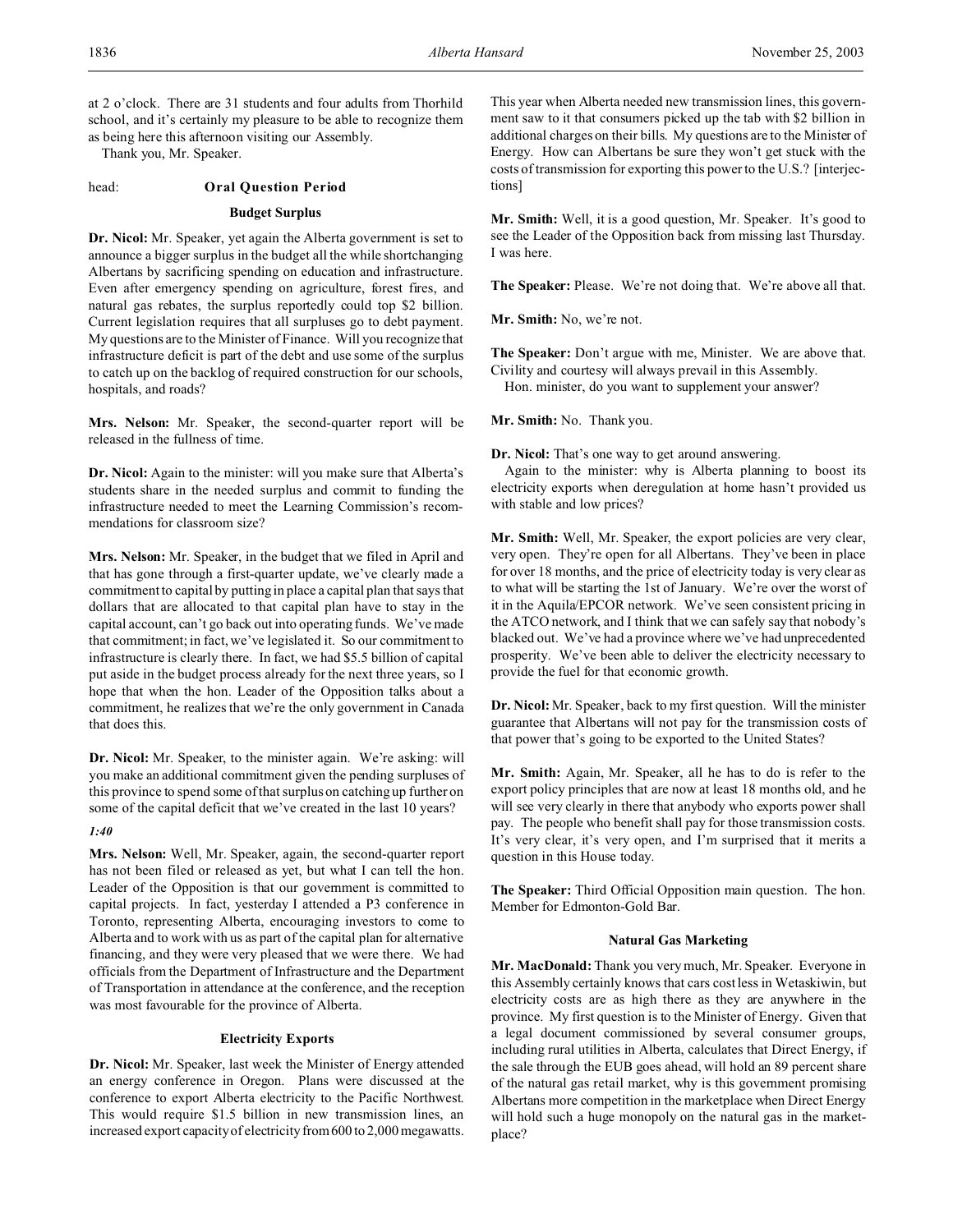**Mr. Smith:** Well, Mr. Speaker, everybody knows that yesterday at the chamber of commerce meeting I had two or three people comment to me that we had four to five times the number of people attend than showed up for the Liberal Unplugged open house. So it was great to be able to talk through and past the opposition and deliver real facts to the people of Wetaskiwin.

In that 45-minute discussion on deregulation, on utilities, on natural gas prices, there were five questions, Mr. Speaker, from the floor, and they were dealt with. It's very clear that the current sitting Member for Wetaskiwin-Camrose has done an excellent job of putting forward the government's position in that jurisdiction.

**The Speaker:** The hon. member.

**Mr. MacDonald:** Thank you, Mr. Speaker. Again to the same minister: given that the sale of Direct Energy is reported to cost consumers an additional \$7 per month on their bill, how will Direct Energy's huge monopoly encourage the company to offer competitive prices?

**The Speaker:** A lot of speculation there, hon. member.

**Mr. Smith:** Given that there's a lot of speculation there, Mr. Speaker, I think we will just allow the speculation to continue until the EUB has ruled on that.

**Mr. MacDonald:** To the same minister, Mr. Speaker: given that two out of three major gas utility companies will be charging under \$5.50 per gigajoule for gas in December, how will the government explain to customers of ATCO south that they will not be receiving a rebate even though they will possibly be paying \$6.22 per gigajoule for gas in December, well above the famous trigger price of \$5.50 per gigajoule?

**Mr. Smith:** Given, Mr. Speaker, that the final decision has not been ruled on and put forth by the EUB, at that time the government will come forward and comment on the decision of the EUB.

**The Speaker:** The hon. Member for Edmonton-Highlands, followed by the hon. Member for Banff-Cochrane.

#### **Assistance to Cattle Industry**

**Mr. Mason:** Thank you very much, Mr. Speaker. In the past six months a staggering \$400 million of federal and \$300 million of provincial money has been poured into compensation programs for finished cattle since the discovery of a single BSE case last spring. Thousands of small-scale cow/calf operators have yet to get a dime, and they're wondering who did. My question is to the minister of agriculture. Given that a handful of large feedlots apparently got the lion's share of the massive BSE program for finished cattle, when can Albertans expect to receive a full accounting of who got how much?

**Mrs. McClellan:** Mr. Speaker, to say that a handful of large feedlots got the majority of compensation might be somewhat accurate if those feedlots handled the majority of the cattle, because the compensation that was provided was on a per head basis, whether you were a small feedlot holder or a large one.

I explained yesterday to the hon. member that this industry operates in a chain and that it was important to start at the top of the chain, which was the full feedlot that had an animal to move in order to provide a place for this fall calf crop. Now, if in the last four

weeks the hon. member had wanted to go over to Edmonton Stock Yards, not a long trip, and sit in that market, he would have seen calf prices that equaled or exceeded last year's prices, in a year when we have had BSE. That's where our cow/calf operators really got the full effect.

The second thing is the announcement that we made yesterday that will assist those cow/calf operators in making a choice of how to handle the animals that are extra to their breeding herds, whether they offer them for market, which will not give them the same return as they had last year but a better return, or they choose to keep them for another year.

So, Mr. Speaker, to say that thousands of cow/calf producers have not benefited is wrong. The chairman of the Alberta Beef Producers sat at my side yesterday in the news conference and certainly didn't suggest in any way that the programs that this government has supported were wrong.

**The Speaker:** The hon. member.

**Mr. Mason:** Thank you very much, Mr. Speaker. Well, given that the Deputy Premier and Minister of Agriculture, Food and Rural Development has failed to answer the basic question, will she, then, commit to authorizing a special investigation by the Auditor General to ensure that the program was put to good use – \$300 million of provincial taxpayers' money – and that no one got money they weren't entitled to?

**Mrs. McClellan:** Mr. Speaker, we have indicated clearly all along that there would be audits of this program, and in fact there have been field audits to date to ensure that the funds are passing appropriately. Also, the Auditor General will be auditing overall the whole program that we have.

Mr. Speaker, to call for a special investigation makes the suggestion that something has been done that was wrong. If that hon. member has any evidence to support that, he has a responsibility to bring that forward. If he does not, he should apologize for casting those aspersions.

## *1:50*

**Mr. Mason:** Mr. Speaker, in the absence of a full, independent investigation by the Auditor General, how can Albertans be sure that moneys expended went to cattle producers and did not leak out to cattle brokers, speculators, and appear on the bottom line of packing plants?

**Mrs. McClellan:** Mr. Speaker, there is no question that the dollars that have been expended in these programs went to the owner of the animal. It is the only way it could be paid.

Were there benefits to other parts of the industry? Well, I sincerely hope so because this program was intended to assist people who are in the cattle dealing industry, who are in the auction market industry, who are in the trucking industry, who do sell hardware at the hardware store, who operate the corner cafés. This was intended to flow the dollars, at least a portion of them, back into that overall system, that employs thousands and thousands and thousands of Albertans every day, many of them, I'm sure, in the member's constituency. If he realizes that 167 companies in the greater Edmonton region process agriculture, food, and beverage products and a large majority of those are meat products, he would understand the importance of this industry and the support to it.

#### **Evan-Thomas Provincial Recreation Area**

**Mrs. Tarchuk:** Mr. Speaker, with over 2 million visitors a year Kananaskis Country is a major contributor to the beauty and the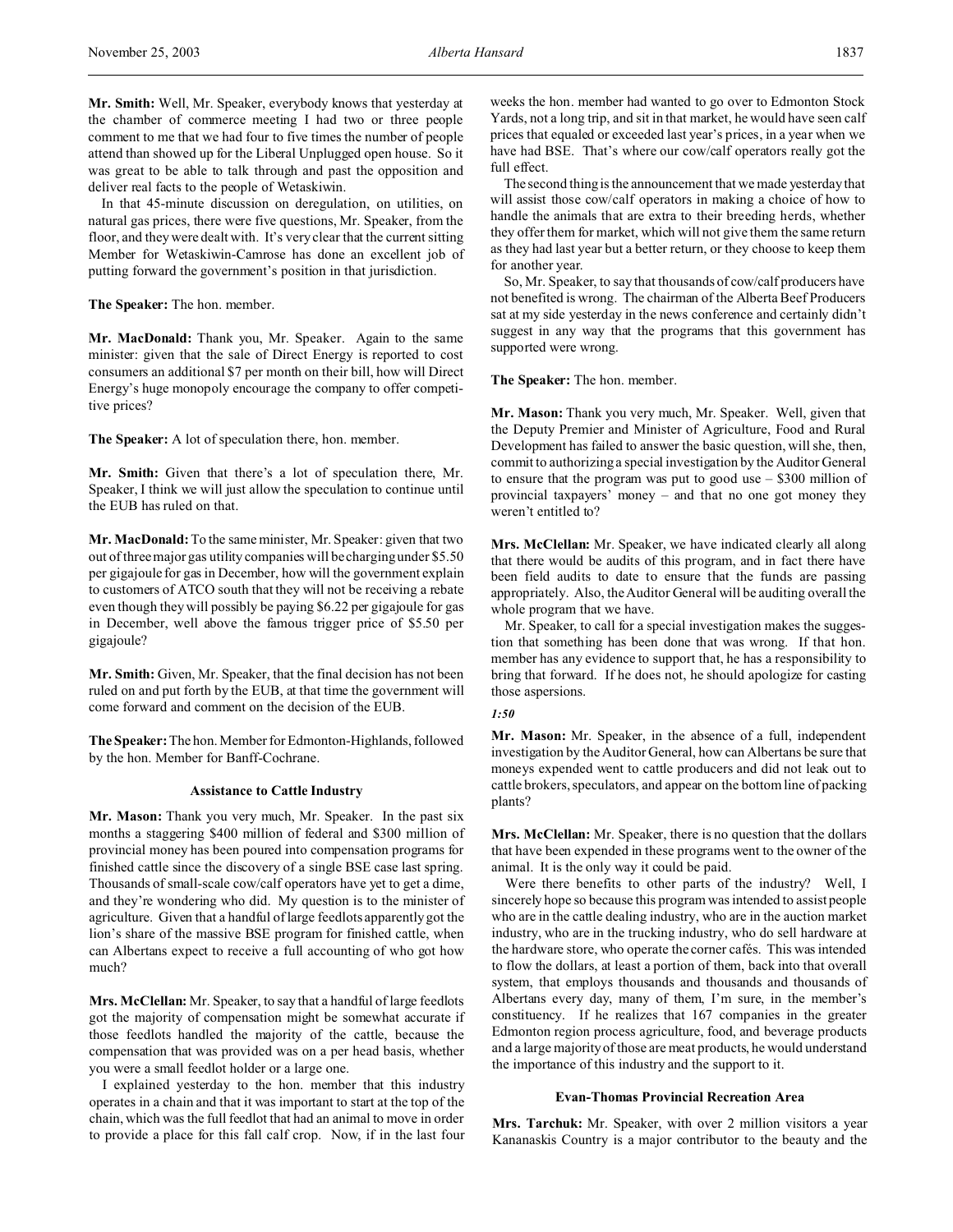**The Speaker:** The hon. minister.

**Mr. Zwozdesky:** Thank you, Mr. Speaker. Indeed, a very solid and timely question. The short answer is that there's a lot that is happening with the Evan-Thomas management plan, and a lot has been happening over the three years since the local advisory committee there undertook this project. Given, however, that we've had somewhere in the neighbourhood of 2,000 responses to the draft management plan from the public and probably another couple of thousand more from outside the country, it has taken a little longer than expected to work this entire process through.

In the end, Mr. Speaker, what will happen is that we will strive to attain the goal in the management plan of ensuring that the area remains protected and appreciated with appropriate recreation and tourism opportunities considered as well as the local needs and desires of the community living there, what they want done, and also putting into place some formal public consultation or future review process should that become necessary.

So in short order I anticipate being able to bring forward a final management plan for the important area of Evan-Thomas and K Country, and that will come up through the government process as soon as it's ready.

**The Speaker:** The hon. member.

**Mrs. Tarchuk:** Thank you, Mr. Speaker. To the same minister: what assurances can the minister give us that the final Evan-Thomas management plan will respond to both environmental concerns as well as the request from potential business and tourism operators?

**Mr. Zwozdesky:** Well, Mr. Speaker, I can give her and all members of the House and all Albertans for that matter every assurance that we will abide by the policies that were laid down in the Kananaskis Country recreation policy of the late 1990s wherein it was clearly depicted that things such as proposals for potentially large-scale developments would be directed outside not only the Evan-Thomas area but, indeed, outside Kananaskis Country itself.

I think it also has to be remembered that prior to the special places program, we had about 15 percent of K Country designated for one form of protection or another, and today I'm happy to tell everyone that we have over 60 percent of K Country designated. Our intention is to ensure that that fine balance between natural and environmental concerns in tandem with business, tourism, and recreational concerns remains focused and balanced.

To that end, Mr. Speaker, I have met with environmental groups, I've met with business communities and with the local Kananaskis Improvement District Council to hear their views, and I will ensure that those views are reflected when the final plan comes forward shortly.

**The Speaker:** The hon. Member for Edmonton-Ellerslie, followed by the hon. Member for Clover Bar-Fort Saskatchewan.

### **Chinchaga Wildland Park**

**Ms Carlson:** Thank you, Mr. Speaker. A report released by

Greenpeace and ForestEthics entitled Chinchaga Wilderness documents the ecological values of the Chinchaga region and demonstrates that it is an endangered forest area requiring immediate protection. With less than 2 percent of the boreal eastern foothills ecoregion currently protected, the Chinchaga is a conservation priority. The existing protected area is simply too small to be ecologically viable. To the Minister of Community Development: given that the minister has just in his last answer acknowledged the changes needed in the Evan-Thomas area, will he also recognize the ecological importance of this area and protect the endangered region?

**Mr. Zwozdesky:** Well, Mr. Speaker, the Chinchaga area does have a fair amount of land already designated. It came forward through the special places program, and it has wildland provincial park status, which is reasonably high in terms of protection.

I do acknowledge and recognize that that particular area in the northwest quadrant of our province is a very special and unique area, and that's why it was given some protected status. I'm not aware of anything else that will violate that status, but at this point the special places program has been concluded. That doesn't mean that people aren't continually asking me to look at protecting more areas, but that is not happening at this time.

**Ms Carlson:** Mr. Speaker, given that only 2 percent of that area is currently protected, will the minister implement a science-based land use plan that identifies an appropriate protected area as well as a surrounding special management zone, as recommended by the Chinchaga report?

**Mr. Zwozdesky:** Well, Mr. Speaker, that particular management plan is one of more than a dozen plans we have under way right now. Considering the area of Chinchaga very seriously, it's before a public advisory review committee as we speak, and since it also integrates somewhat with the Sustainable Resource Development ministry, I would ask if the Minister of SRD wishes to supplement.

**The Speaker:** The hon. minister.

**Mr. Cardinal:** Thank you very much, Mr. Speaker. I promise that I didn't give the member opposite the question, but I'd like to definitely answer, because I just did a press release today that ties into that specific area to announce a forest management unit, P8, just northwest of the Chinchaga area. It's about 350,000 hectares. We will not be allocating any forestry in that area, although the area continues to have some multi-use in the oil and gas industry, which we will be co-ordinating. In fact, we are going to be setting up a committee as of January 1 of this coming year, and the committee will involve the public in relation to how we develop the resources in that area in a balanced way.

**The Speaker:** The hon. member.

**Ms Carlson:** Thank you, Mr. Speaker. Will the Minister of Community Development follow the lead of the Minister of Sustainable Resource Development and insist that a moratorium on new industrial development is put in place in this area and then commit to protecting the area's boundaries and having a full discussion on that, as the Chinchaga report recommends?

**Mr. Zwozdesky:**Well, Mr. Speaker, in fact, under the classification of wildland provincial park no new oil and gas activities are permitted to occur. So I hope that alleviates any concerns in that respect.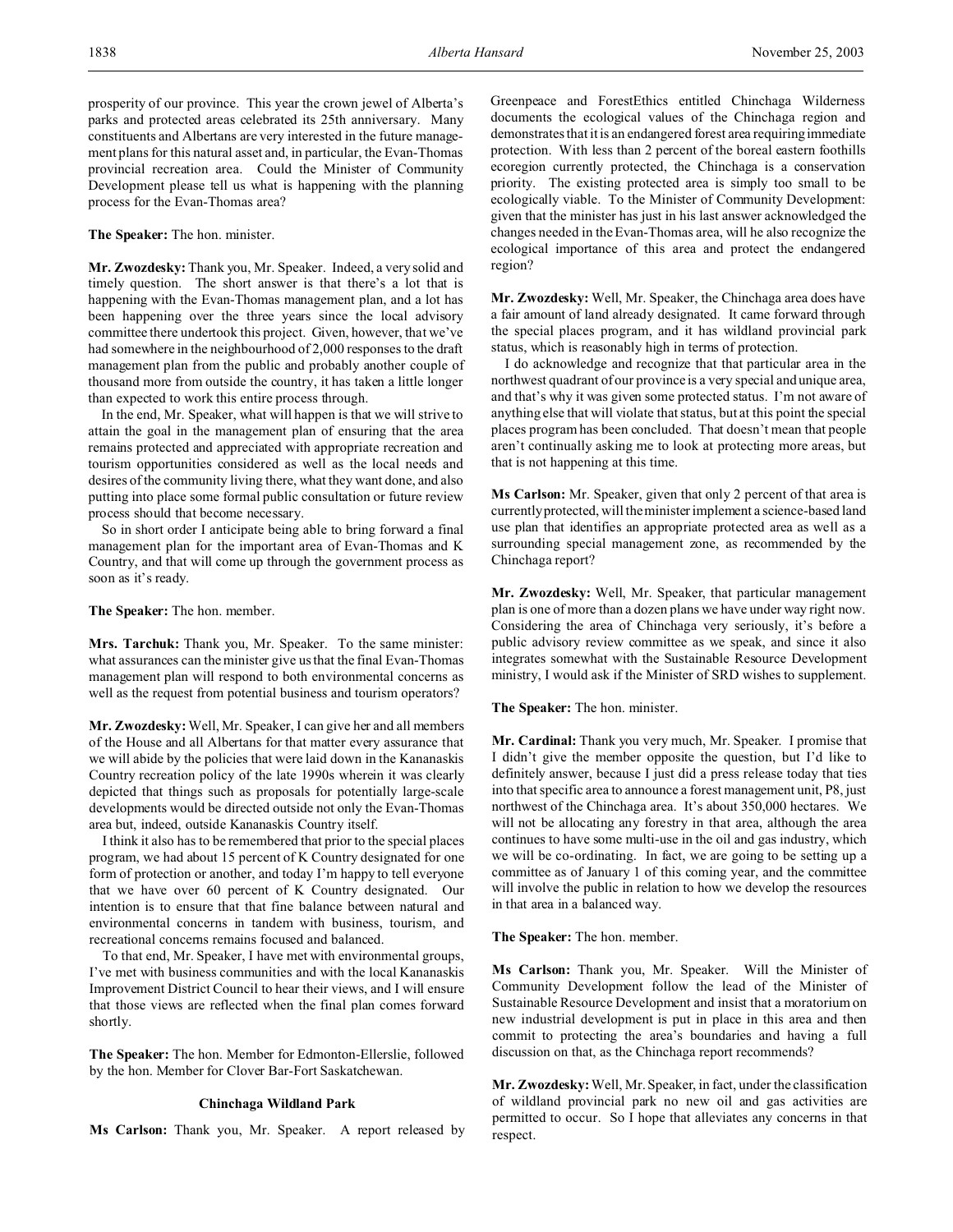The final thing is that we'll wait for the local advisory management committee's final comment to come forward before we take any further steps.

**The Speaker:** The hon. minister.

**Mr. Smith:** Thank you very much, Mr. Speaker. I would only supplement the answer insofar as the opposition continually asks for reinvestment in learning, continually asks for reinvestment in infrastructure, continually asks for reinvestment in many areas. I would just want to remind them that oil and gas revenues in the last three years have equaled the last seven years combined, and it is the great good fortune of this province that those oil and gas revenues, through environmentally responsible drilling, have been allowed to deliver the revenues that we've been able to reinvest in Alberta.

**The Speaker:** The hon. Member for Clover Bar-Fort Saskatchewan, followed by the hon. Member for Edmonton-Riverview.

### **Gas Well Drilling in Hastings Lake Area**

**Mr. Lougheed:** Thank you, Mr. Speaker. The Alberta Energy and Utilities Board has issued licences for two gas wells to be drilled in the Hastings Lake area of Strathcona county. With that approval the EUB has dismissed 87 objections filed by residents of the Hastings Lake area. Could the minister responsible for the EUB, the Minister of Energy, explain why the objections were dismissed by the EUB?

*2:00*

**The Speaker:** The hon. minister.

**Mr. Smith:** Well, thank you, Mr. Speaker. Thank you for the question. The EUB has worked responsibly throughout its history in conservation of the resource as well as in ensuring the safety of all Albertans, so it has in its purview a wide-open mandate to examine every submission and every reason. I can tell you through discussions in my portfolio, which is responsible for the EUB, that the EUB has reported to me that they cannot find any scientific reason why they would preclude or prohibit the orderly development of these two gas wells, which are in a pool, as I understand, that would be producing for a very short period of time in geological history. In fact, they would be drilled in a very short period of time, produced in a very short period of time, and then abandoned and reclaimed in such a way as not to disturb the residents and, again, to ensure that there's good environmental stewardship around the process and around the orderly drilling and development of these important resources for all Albertans.

**Mr. Lougheed:** Mr. Speaker, to the same minister: what has the EUB done to ensure the protection of water wells and to address the concerns of residents over flaring and also their concerns about the possibility of sour gas emissions?

**Mr. Smith:** Well, Mr. Speaker, I'm pleased to answer those three questions. On the one with respect to the drilling of water, there are clear and definable EUB standards as to casing, putting a cement bond between the drill hole and the outside formation, so that there is absolutely no chance, zero chance, of invasion into the aquifer.

Secondly, with respect to flaring, in fact the Alberta Energy and Utilities Board has been considered a world leader in the reduction of flaring. In many circumstances, Mr. Speaker, we have been asked to respond to the World Bank, to international situations reducing flaring, because we in fact reduced flaring by over 54 percent in a

very short period of time. That is, in fact, thank you to a joint group, including Martha's and Henry's comments from throughout Alberta, so there's been good environmental stewardship in that area. The other thing is that the company, in its environmentally responsible manner, has agreed to closed chamber testing and the fact that there will be no flaring during the period of testing planned.

Mr. Speaker, another thing is that the EUB has said very clearly that the wells to be drilled are sweet. That means that not only will they have the liquids that are so necessary to the great prosperity that the member represents in the county of Strathcona through the drilling of these gas wells but also will deliver royalties to the province of Alberta to the benefit of all Albertans.

**Mr. Lougheed:** Mr. Speaker, could the Minister of Energy also identify if there is any way for this decision of the EUB to either be appealed or reviewed?

**Mr. Smith:** Well, Mr. Speaker, there are always the two elements that parties have. One is to challenge the EUB, the Alberta Energy and Utilities Board, on what is called a review in variance. The second thing is to take it to the Court of Appeal for Alberta.

### **Charles Camsell Hospital**

**Dr. Taft:** Mr. Speaker, after a deal last week to sell the Charles Camsell hospital fell through for the second time in as many years, the Camsell is back on the auction block at a price one-third lower than it was listed at last week. My questions are to the Minister of Infrastructure. Will the minister confirm whether the government is entertaining all possible bids for the Charles Camsell site, or is it only looking at bids from developers considering a health care function at the facility?

**Mr. Lund:** Mr. Speaker, when we put facilities like the Charles Camsell hospital up for open and public bids, we don't even ask the question: what is this facility going to be used for? That doesn't enter into the equation at all. Whatever a proponent feels that the facility can be used for in the marketplace, what they're prepared to pay for it is all we're interested in.

**The Speaker:** The hon. member.

**Dr. Taft:** Thanks, Mr. Speaker. Given that acute care hospitals in Edmonton are being used at a whopping 107 percent of capacity, would the minister consider selling the facility to the Capital health region?

**Mr. Lund:** Mr. Speaker, the Capital health region are the people that would make the decision whether they were even interested in purchasing the facility. At this time I haven't heard anything from them relative to that facility, but certainly if they were interested in having a look at it, we are only too happy to open the doors.

**Mr. Mar:** Mr. Speaker, if I may supplement, sir. Last week on November 20, 2003, in *Alberta Hansard* at page 1774 the hon. Member for Edmonton-Riverview sought my assurance that this facility would not even be used for long-term care. He was feeling and intimating that this was not even sufficient for long-term care, and now by reason of his press release dated today, less than a week later, he suggests that this should be an acute care hospital. What a difference a week makes.

**The Speaker:** The hon. member.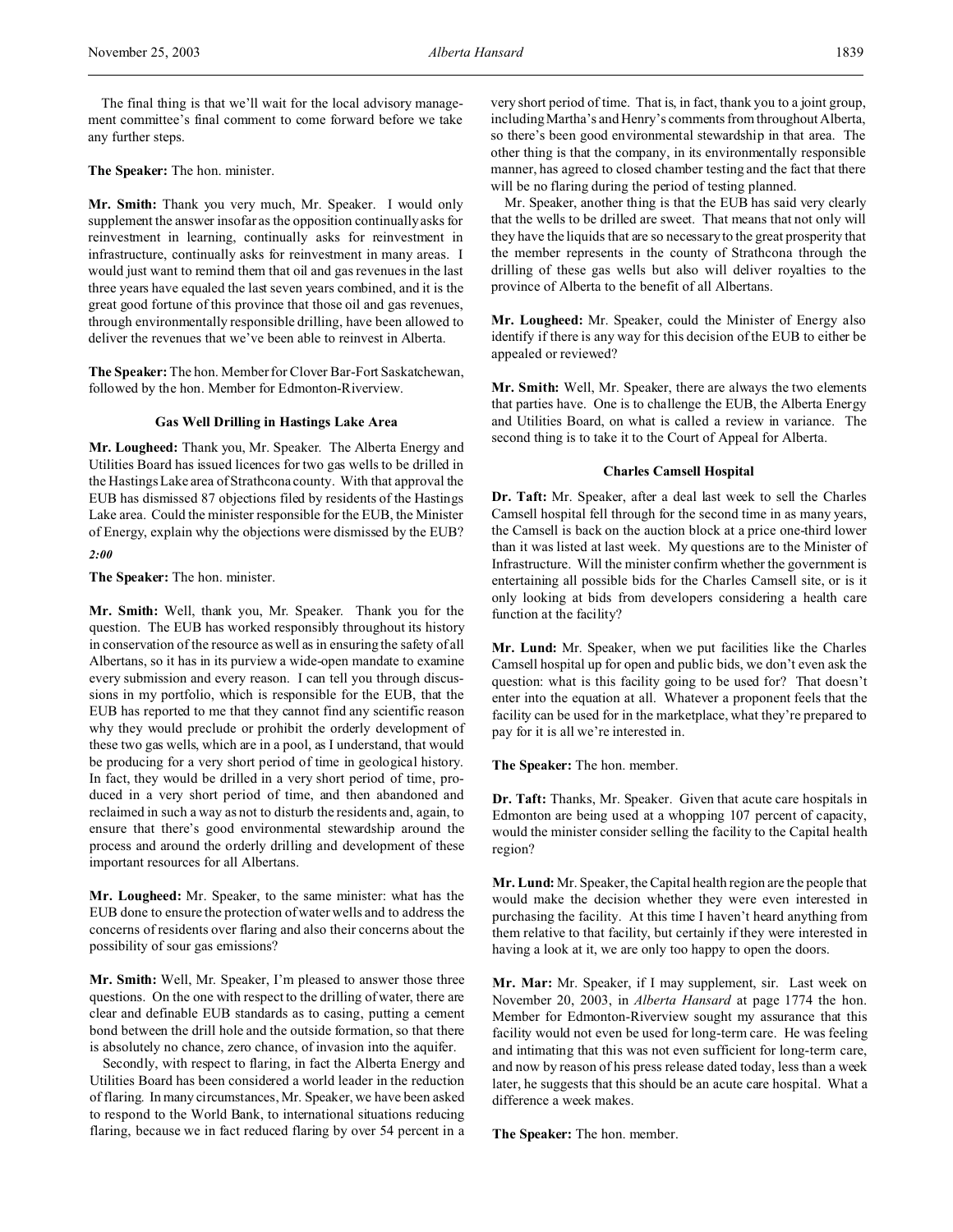**Dr. Taft:** Thank you, Mr. Speaker.

**Mr. Bonner:** In Calgary they blow them up.

**Dr. Taft:** Yeah. We don't want to see it blown up.

It would only be fair for me to ask this to the Minister of Infrastructure: is the minister aware of any problems preventing the sale such as asbestos or toxic molds?

**Mr. Lund:** Mr. Speaker, to my knowledge we haven't done any air quality monitoring in that building. Anytime that you have a building that has been vacant for a number of years, the air quality probably is a component that, depending on its use, you would want to assess, but we have not done that.

**Mr. Mar:** Mr. Speaker, if I may supplement. I mean, not only does this press release comment on this being suggested to be used for a hospital; he suggests that the cost of doing so would be \$4.1 million. He has completely ignored the fact that this facility has been empty for a number of years. He has ignored the fact that there would be operating costs associated. He's ignored the fact that there would be enormous costs of retrofit associated with it. So, again, this suggestion that it's merely \$4.1 million: you could look it up on their web site, www.albertaliberaloppositionfairytales.com.

**The Speaker:** The hon. Member for Cardston-Taber-Warner, followed by the hon. Member for Edmonton-Centre.

### **Gun Registration Prosecutions**

**Mr. Jacobs:** Thank you, Mr. Speaker. I was mortified this morning when I again had to read about the escalating costs of the federal gun registry. Many of my constituents remain concerned not only about this colossal waste of taxpayers' dollars but about the fact that gun owners, including a former Sergeant-at-Arms of this Legislature, may face charges in our courtrooms when their only offence has been their refusal to register their guns. My questions today are to the Minister of Justice and Attorney General. Can the minister advise what role provincial Crown prosecutors will play when charges for unregistered firearms are laid?

**The Speaker:** The hon. minister.

**Mr. Hancock:** Well, thank you, Mr. Speaker. Alberta has been a leader in this country in fighting the gun registry law and for good reason. We've been fighting the gun registry law because it's a colossal waste of money, money which could have been used to effectively be tough on crime in this province and across this country. We have made it perfectly clear and other jurisdictions in this country, particularly Manitoba and Nova Scotia, have followed our lead to say: we will not prosecute under the federal firearms registry act.

We believe that when people use guns illegally in the commission of a crime or where they do not follow the laws with respect to being licensed or with respect to storing firearms properly, then we obviously will continue to do what we always have done and prosecute for the purpose of ensuring that our communities remain safe. But we will not prosecute under the federal gun registry act, and where it's clear that a charge relates solely to registration or the intention is with respect to registration, we've asked the RCMP and we've sent a direction out to police forces in this province to send the file to the federal government and have them pursue it.

## *2:10*

**The Speaker:** The hon. member.

**Mr. Jacobs:** Thank you, Mr. Speaker. To the same minister: given the province's opposition to the registry, can the minister explain why Alberta Crown prosecutors would ever be involved in conducting prosecutions for registration charges?

**Mr. Hancock:** Mr. Speaker, Crown prosecutors, I'll re-emphasize, will not be involved when the charge is under the federal registration act or where it's exclusively relative to registration. We will, however, continue to follow our constitutional obligation to prosecute under the Criminal Code when firearms are used illegally in other senses, which is, for example, unsafe use; unlicensed use, where you haven't properly obtained a licence, which involves screening, training, the requirement of mandatory courses; where you're storing inappropriately; where you take a gun to a public meeting. Those sorts of Criminal Code offences that we've always prosecuted we will continue to prosecute. But where it is simply a question of registration and the massive boondoggle, the waste of money that the federal government is engaged in, we will not be part of that and provincial prosecutors will not be part of that.

**The Speaker:** The hon. member.

**Mr. Jacobs:** Thank you, Mr. Speaker. My final question, again to the same minister: is there anything the province can do to prevent Albertans from being prosecuted for registration offences?

**Mr. Hancock:** No, Mr. Speaker. Simply put, we have an obligation. We have a Criminal Code in the country. The federal government passed both a federal gun registry law and amendments to the Criminal Code to put registration in the Criminal Code as an offence. We have a constitutional obligation provincially to administer the Criminal Code and to lay charges under the Criminal Code. We have indicated that we will not lay those charges where it simply relates to registration or where the intent of the charge is relative to registration, but we do have to authorize the federal government in those circumstances to administer the Criminal Code. So provincial Crown prosecutors will not be involved in those types of prosecutions. We will not prosecute those offences. We will not waste Alberta taxpayers' money prosecuting offences that simply relate to registry. We will continue to put Alberta taxpayers' money to good use in combating crime where crime exists in this province, but we will not be involved in that area.

**The Speaker:** The hon. Member for Edmonton-Centre, followed by the hon. Member for Edmonton-Strathcona.

### **Provincewide Policing Standards**

**Ms Blakeman:** Thank you, Mr. Speaker. The Auditor General reiterated the concern from last year that a manual for provincewide policing standards and a plan to implement it is lacking from this government. The Auditor General stated: "Until the plan is implemented, the Ministry does not know whether police services meet . . . minimum policing standards. Public safety could be at risk." My questions are to the Solicitor General. When are we going to see the publication of this manual and the implementation of a plan for policing standards?

**The Speaker:** The hon. minister.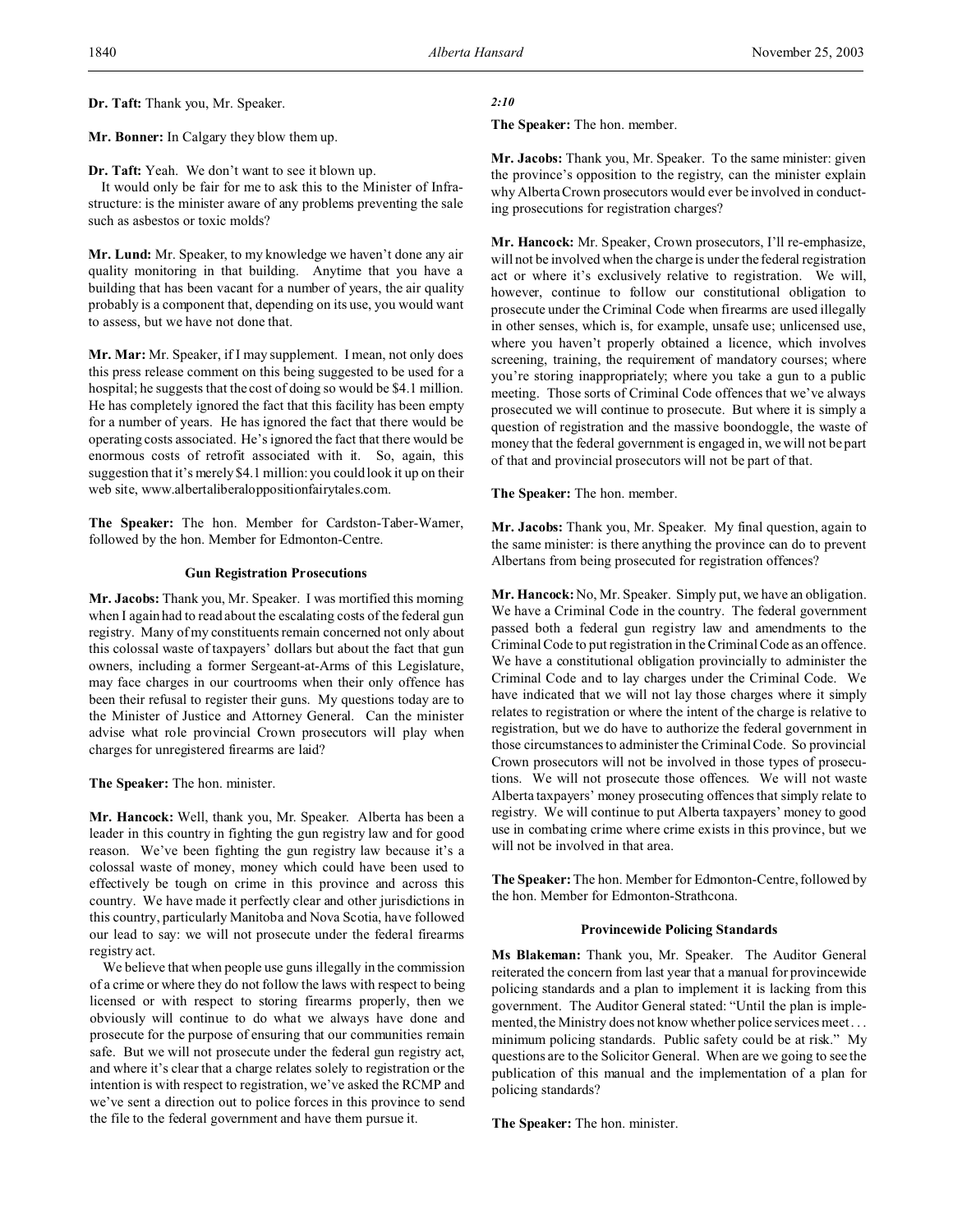**Mrs. Forsyth:** Thank you, Mr. Speaker. The policing standards that the hon. member is referring to are in the works as we speak. We have put together a working group, we have got their approval in regard to the standards, and it's something that I hope to have by the end of the year.

**The Speaker:** The hon. member.

**Ms Blakeman:** Thank you. Given that the Auditor General has stated that public safety could be at risk, could the minister explain the delay in both the publishing and in the response?

**Mrs. Forsyth:** Mr. Speaker, I'd like to clarify something first, if I may. I believe all police in this province do a wonderful job, and at no time do they put the public at risk.

I will say, though, in regard to the standards that we've had a working group put together, which is the Alberta Association of Chiefs of Police and other members of the stakeholders that are involved in this. They have finalized the standards and are pleased with what we're moving forward on and will be implementing by the end of the year.

**The Speaker:** The hon. member.

**Ms Blakeman:** Thank you. Again, since the Auditor General notes that the minister has tied implementation of the standards to the province's response to the MLA review on policing, when are we going to see the province's response?

**The Speaker:** The hon. minister.

**Mrs. Forsyth:** Well, Mr. Speaker, it's no different than how I answered yesterday on the corrections review. We put together a working group, which was the MLA for Lacombe-Stettler, the MLA for Calgary-Buffalo, and – I'm sorry; I'm missing the other name. These MLAs went out and they worked very hard in regard to reviewing policing in our province. We have put a considerable amount of work together on this particular review. We have finally got, for the first time in 31 years, recommendations that have been agreed on between the AUMA and the AAMD and C, and that will be a recommendation that was an agreement with both groups and will benefit not only the people in this Legislature but 3 million Albertans.

The Speaker: The hon. Member for Edmonton-Strathcona, followed by the hon. Member for Calgary-West.

### **Calgary Regional Health Authority**

**Dr. Pannu:** Thank you, Mr. Speaker. Last March the Tory government fired the elected health authority boards after less than 18 months in office and replaced them with handpicked government appointees. With news that the Calgary health region deficit has ballooned beyond \$25 million, it is pretty clear that these Toryfriendly appointees don't know the first thing about spending money where it's really needed. Instead, they give their CEO a \$523,000 pay package and dole money out on lucrative consulting contracts. My questions are to the Minister of Health and Wellness. Will the minister ask his handpicked appointees on the Calgary health board to fire their high-priced CEO because of his failure to balance the books, and if not, why not?

**Mr. Mar:** Mr. Speaker, I presume that if he asked such a thing of

the CEO in Calgary, he would ask the same thing of the CEO in the city of Edmonton, the Capital health region, which is also running a deficit.

It's not because there's mismanagement on the part of these boards. It is because they are providing the very best service anywhere in this country. Don't take my word for it; listen to Mr. Romanow. Don't take my word for it; listen to Senator Kirby. Don't take my word for it; look at *Maclean's* magazine. Look at the CIHI data. Look at what Mr. Romanow has to say about our health care system. Look at what Senator Kirby has to say about our health care system. We have nothing to be ashamed of in our health care system. It's the best in the country.

**The Speaker:** The hon. leader.

**Dr. Pannu:** Thank you, Mr. Speaker. I am listening to the Auditor General's words. Given that the Auditor General again this year criticized the Calgary health region for its sloppy contracting out, when is the minister going to put a stop to the continuing draining away of public health care dollars into the pockets of private, forprofit sector interests?

**Mr. Mar:** Mr. Speaker, I wish the hon. member would be a little more specific about this, but the fact of the matter is that he knows that under our legislation we allow for the provision of insured services under contract by regional health authorities. It is perfectly transparent. If the individual wishes to look at any of the contracts provided between the regional health authority and private providers through private surgical facilities in Calgary or in Edmonton or anywhere else in the province of Alberta, he's certainly welcome to look at them. These are providing important services.

Let me say this, Mr. Speaker. The individual here, the hon. Member for Edmonton-Strathcona, is caught up in his ideology. The government is concerned with access to high-quality, publicly affordable, accessible services. It's not about ideology. This man, however, is locked up in ideology.

**The Speaker:** The hon. leader.

**Dr. Pannu:** Thank you, Mr. Speaker. My final question to the minister talking about ideology: how can Albertans have any assurance that there won't be mismanagement of dollars on the new P3 hospital in Calgary when the handpicked board and senior management of the Calgary health region can't seem to properly manage their finances?

**Mr. Mar:** All I can say, Mr. Speaker: better that we handpick them than him.

**The Speaker:** The hon. Member for Calgary-West, followed by the hon. Member for Edmonton-Mill Woods.

## *2:20* **Long-term Care Facilities**

**Ms Kryczka:** Thank you, Mr. Speaker. Just yesterday I spoke at length to a constituent in Calgary-West about her concerns around her aging parents, who were separated when her father was admitted to long-term care in Lethbridge, leaving her mother in an assistedliving setting. Her father, though, is receiving excellent care, looks better than he has in 10 years. The staff really care by their actions who he is and was as a person in the community. A nurse even kisses him good night. My constituent is concerned over their separation as it appears to be no solution. My main question is to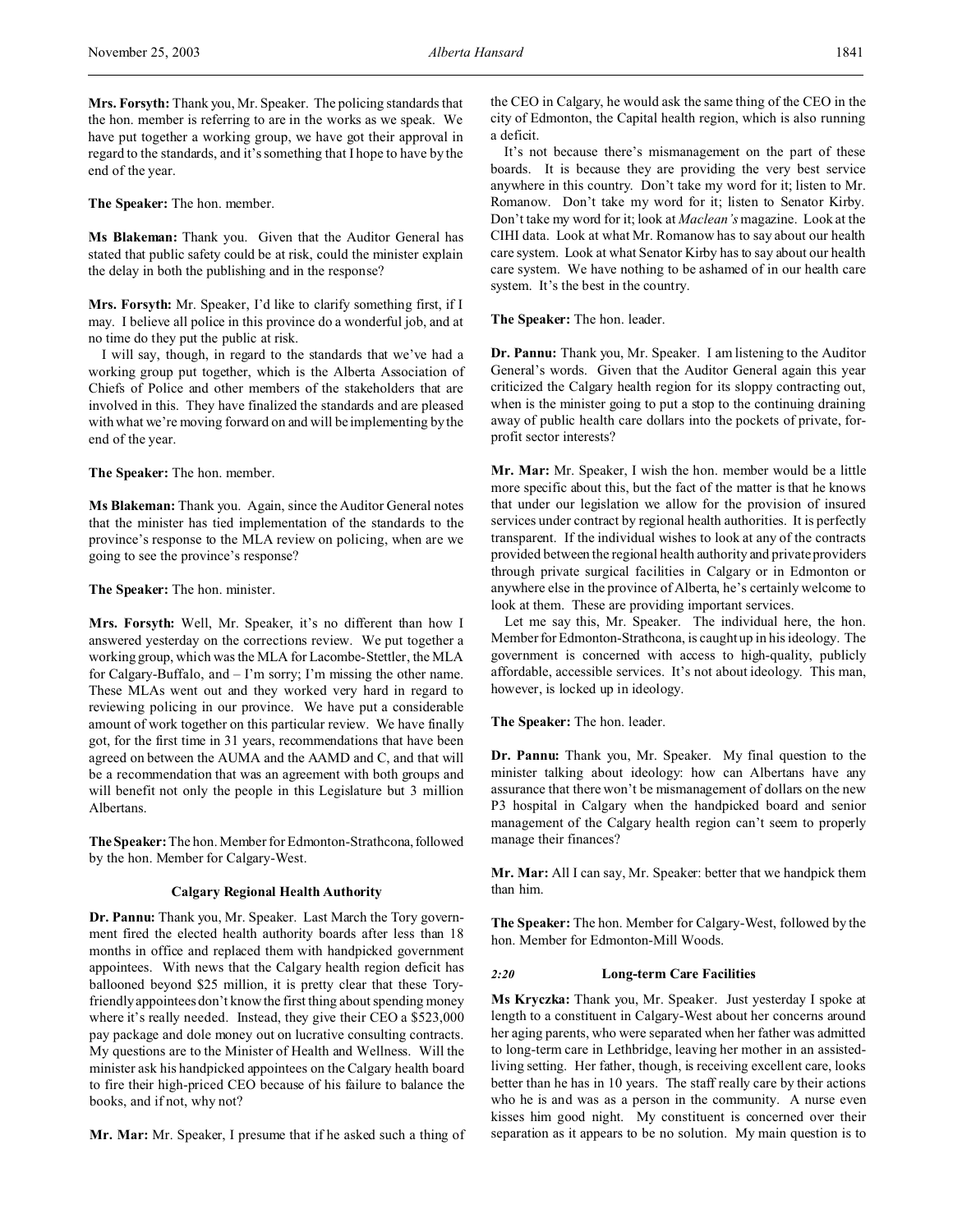the minister of health. What recognition is there within the health system in Alberta for this kind of situation?

**Mr. Mar:** Mr. Speaker, these are difficult situations. There are very many complex needs in the area of long-term care. Our first and most immediate concern is ensuring that the individual's complex health needs are being met, and I'm pleased that the individual here, the father, is getting the care that he needs.

As continuing care reform moves forward, Mr. Speaker, we are working with operators to develop new housing operations that will recognize these types of situations that will allow families not to be split but to be able to be closer together. There are a number of examples of this throughout the province. For example, in Calgary Wentworth Court and Colonel Belcher offer long-term care and assisted living within the same facility. In the Capital health region Kensington provides the same service. Also here in the city of Edmonton, in Mill Woods, Shepherd's Care offers assisted living that's located physically next door to a long-term care facility.

Operators throughout the province are moving towards this type of concept, recognizing, again, the importance of keeping families together. So in the future, Mr. Speaker, I do see more such facilities being built to accommodate those types of needs.

**The Speaker:** The hon. member.

**Ms Kryczka:** Thank you. My first supplemental question is also to the same minister. Given that the mother has been recently assessed as very depressed, are there things that can be done in order to help her?

**Mr. Mar:** Well, Mr. Speaker, I'm hesitant to comment on the mental condition of the mother in this particular case not knowing all of the details nor being qualified to do so, but I would suggest that if she has seen a physician and has been diagnosed with depression, she does through her family physician seek appropriate access to mental health care.

Also, Mr. Speaker, if the depression is related to her concern, with her anxiety associated with being separated from her husband, family members are always welcome in long-term care centres to participate in the day-to-day care planning for their loved ones. They can even participate in the care activities themselves, which of course allows them to spend more time together. Long-term care centres don't have visiting hours, so at any time certainly this family member can come and visit the resident of the facility.

Finally, spouses and family members are always welcome to participate in resident family councils, Mr. Speaker, and these councils operate informally with long-term care operators to allow families to work as a group with the operators in improving the quality of care for their loved ones.

**The Speaker:** The hon. member.

**Ms Kryczka:** Thank you.

**The Speaker:** The hon. Member for Edmonton-Mill Woods, followed by the hon. Member for Peace River.

### **Postsecondary Education Funding**

**Dr. Massey:** Thank you, Mr. Speaker. The Southern Alberta Institute of Technology is considering a 27.6 percent tuition hike over three years. This hike is being blamed in part on inadequate provincial funding. My questions are to the Minister of Learning.

Does the minister consider that the government's tuition policy is working successfully when students face increases of this magnitude?

**The Speaker:** The hon. minister.

**Dr. Oberg:**Thank you very much, Mr. Speaker. Under the existing tuition fee policy that includes a tuition fee cap, the jurisdictions, the postsecondary institutions, do have the ability to raise it by \$276 this year, \$284 next year, which is the hard cap on the tuition increases. SAIT has put forward a possibility for the next three years of increasing it by the maximum amount allowable. That is what has come out in the newspaper. Obviously, this is something that has to go before the students' associations. It has to go before the board of governors themselves. A key thing to remember here is that the average tuition at SAIT is still considerably less than the average tuition at a college or university.

**The Speaker:** The hon. member.

**Dr. Massey:** Thank you. To the same minister: when will the province take the pressure off tuition by creating a long-term funding plan for our postsecondary schools that will provide adequate, stable, and appropriate funding? We need a plan.

**Dr. Oberg:** Well, Mr. Speaker, tonight in the debate on Bill 43 you'll see part of that plan. On our three-year business plan that will be coming forward with the budget you'll see another very integral part of that plan.

But I will just bring to the attention of the Assembly something that came out, actually, today that's called the Education Indicators in Canada. What this shows is the percent change in public expenditures in education, which included both K to 12 and postsecondary education, between '97 and '98 and 200l and 2002. In Alberta it went up 19 percent in public funding. That's from all sources. Nineteen percent, Mr. Speaker.

I was asked a question yesterday by the same member about Newfoundland. Well, Mr. Speaker, during the same time frame, where ours went up 19 percent, Newfoundland's has dropped 17 percent.

**The Speaker:** The hon. member.

**Dr. Massey:** Thank you. I'll remind him: they cut postsecondary schools by 20 percent.

Again to the Minister of Learning: will the government at least undertake the long-term review of postsecondary schools as recommended in the Learning Commission?

**Dr. Oberg:**Mr. Speaker, we are currently looking at the recommendations of the Learning Commission. We have had extensive debate and extensive collaboration amongst the postsecondary learning system on Bill 43. We've had it on the Renner report on postsecondary funding, which was out about a year ago, so there's been a lot of consultation that has occurred.

Mr. Speaker, there is one other point that I really want to throw in here as well, and that's something that always seems to be brought up in the Legislative Assembly also, which is the level of debt. Interestingly enough, in the same document that I was talking about, the second lowest level of debt after five years of graduation is in Alberta, with the average amount of about \$6,200. So five years after graduation our people are out there getting jobs, paying off their student loans, and the average debt is \$6,200.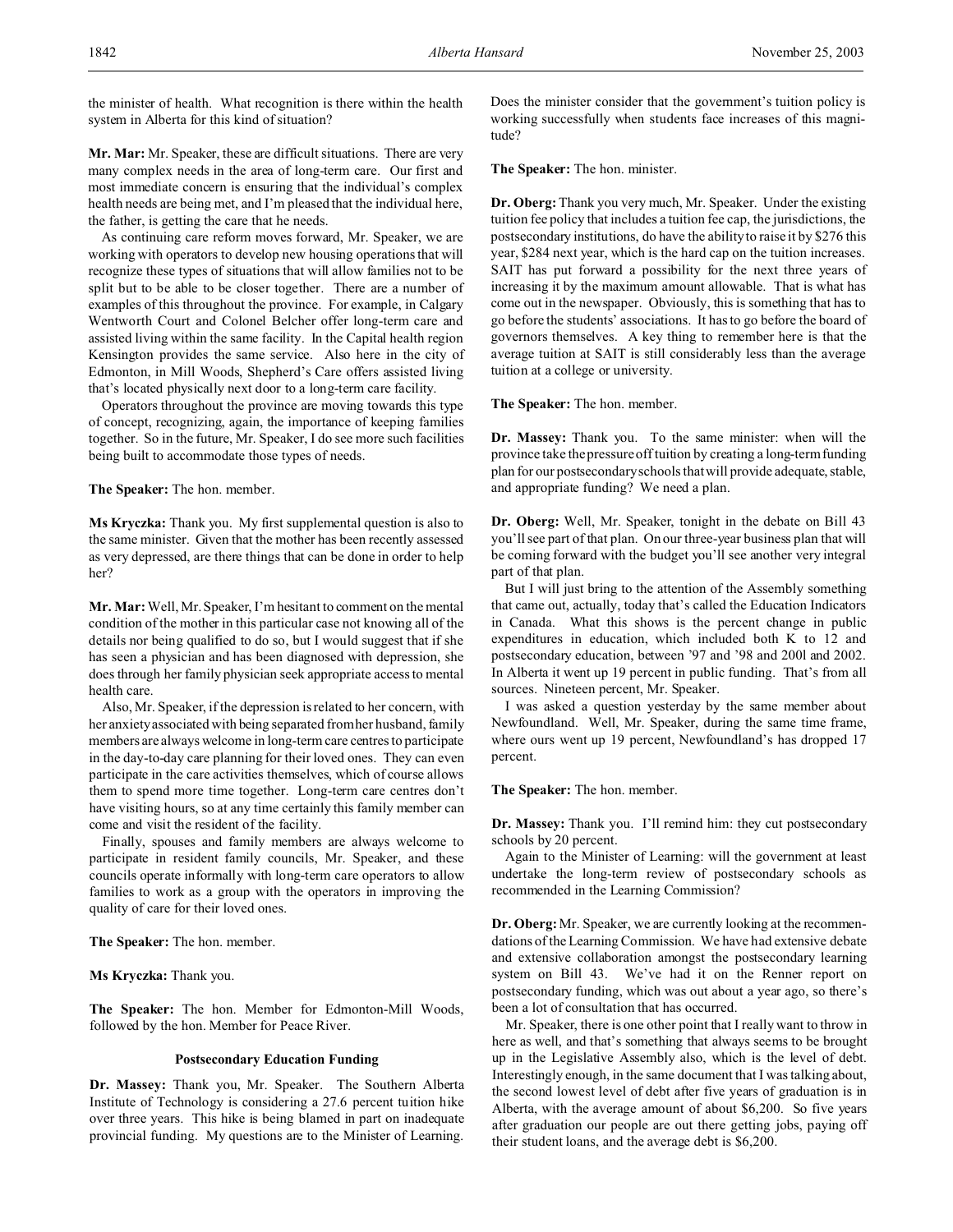**The Speaker:** The hon. Member for Peace River, followed by the hon. Member for Lac La Biche-St. Paul.

### **Timber Allocation in Northern Alberta**

**Mr. Friedel:** Thank you, Mr. Speaker. My questions are to the Minister of Sustainable Resource Development. For quite some time now the issue of timber allocation in northern Alberta has been put on hold pending the outcome of negotiations on the softwood lumber dispute. A number of mills in my area as well as others elsewhere are struggling with their timber supply, particularly in light of wood loss through recent forest fires. I understand that some decisions have finally been made, and I wonder if the minister could tell us what these are.

### **The Speaker:** The hon. minister.

**Mr. Cardinal:** Thank you very much, Mr. Speaker. As I've said before in this House, forestry continues to play a very important role in our overall economic diversification plan in Alberta. It's over an \$8 billion industry, and over 50,000 people are employed in that industry.

Most recently we are facing some challenges in the industry, and one is, of course, the softwood lumber negotiations and the lack of an agreement. We've been waiting close to two years now for an agreement to be in place in order to allocate some resources that we have. We have now decided that we can't wait any longer. We have come to a solution that balances the need of Alberta industry and deals with the softwood concerns at the same time. We've done this by selling wood based on market prices, and the department has decided to allocate over 400,000 cubic metres of timber in the Grande Prairie area, Peace River area, Fort McMurray, Athabasca, Lac La Biche, Slave Lake, and High Prairie also through public auction and direct sales.

**The Speaker:** The hon. member.

*2:30*

**Mr. Friedel:** Thank you, Mr. Speaker. The new agreement involves management goals that likely will affect the oil and gas industry as well, and I wonder if the minister could tell us what those implications might be.

**Mr. Cardinal:** Of course, with most of the harvesting that takes place through the forest management agreements, commercial timber permits, and also the quota system, there is a multi-use area in relation to development of resources, and that will continue. I mentioned earlier in the House, Mr. Speaker, that we are not allocating an area that covers about 350,000 square kilometres north of the Chinchaga area. That will be done in co-operation. We are putting the committee in place, as I mentioned before, and we will work with the stakeholders to ensure that we continue developing resources as required and maintaining the balance between the economy and the environment.

**Mr. Friedel:** Mr. Speaker, the minister mentioned working with stakeholders. Is this going to mean any new processes in stakeholder feedback?

**Mr. Cardinal:** Mr. Speaker, we have, of course, a number of examples in relation to developing multi-use areas. The Bighorn backcountry is one example. The Ghost-Waiparous, which we're working on right now, is another example. We may use some of the same processes in order to achieve what we need to achieve.

**The Speaker:** Hon. members, in 30 seconds from now I'll call upon the first of four to participate in Members' Statements.

Hon. members, might we revert briefly to Introduction of Guests?

[Unanimous consent granted]

### head: **Introduction of Guests** *(reversion)*

**Dr. Nicol:** Mr. Speaker, I'd just like to rise today to recognize two individuals that work really hard on behalf of their constituents. First of all is Dan MacLennan. He's the representative from AUPE who comes in and makes sure that the debate in the Legislature reflects the interests of his members. I'd like Dan to rise and receive the warm welcome of the House.

Mr. Speaker, the second person is a young southern Albertan who is now representing the students of the province through CAUS and the work that they do on behalf of university students. I'd ask Melanee Thomas to rise and receive the warm welcome of the House.

head: **Members' Statements**

**The Speaker:** The hon. Member for Edmonton-Ellerslie.

#### **Chinchaga Wildland Park**

**Ms Carlson:** Thank you, Mr. Speaker. As a link in the ever important boreal forest, the Chinchaga wilderness region represents one of the best and last opportunities for conservation and sustainable development left in the world. The importance of the Chinchaga rests on the fact that it contains a wide diversity of ecosystems including old-growth forests, marshes, lakes, and peatlands as well as diminishing wildlife populations such as the grizzly bear, woodland caribou, wolverine, and a variety of birds that depend on the area to nest and raise their young.

A report released by Greenpeace and ForestEthics entitled Chinchaga Wilderness documents the ecological values of the Chinchaga region and demonstrates that it is an endangered forest area requiring immediate protection. The Chinchaga wilderness is considered an endangered forest because it contains critical forest fragments of remaining old-growth and undisturbed forest in an ecoregion in which less than 2 percent of the total area is protected and less than 30 percent remains functionally intact. It also contains habitat for focal conservation species, being grizzly bear, woodland caribou, wolverine, and migratory birds, all of which are declining in Alberta as a result of industrial activities in the forest. If not protected adequately, the Chinchaga will continue to face a variety of threats that will eventually lead to its degradation and to the loss of this vital ecosystem here in Canada.

Logging presents just one serious threat to almost all of Alberta's northern forests. This practice removes old-growth habitat, organic material and nutrients, and fragments in the forest. Site preparation following logging destroys soil structure, and the use of herbicides alters the natural succession of the forest over time.

The roads necessary for logging are also detrimental to wildlife. Studies of the effects of linear disturbance on caribou in Alberta indicate the serious effects that oil and gas development can have on wildlife, supporting the need for protected areas to prevent further decline of caribou populations.

We urge the government to support the Chinchaga.

### **Tom Couture**

**Mrs. Tarchuk:** Mr. Speaker, it is my pleasure to rise today and recognize and congratulate an outstanding Albertan and Canadian.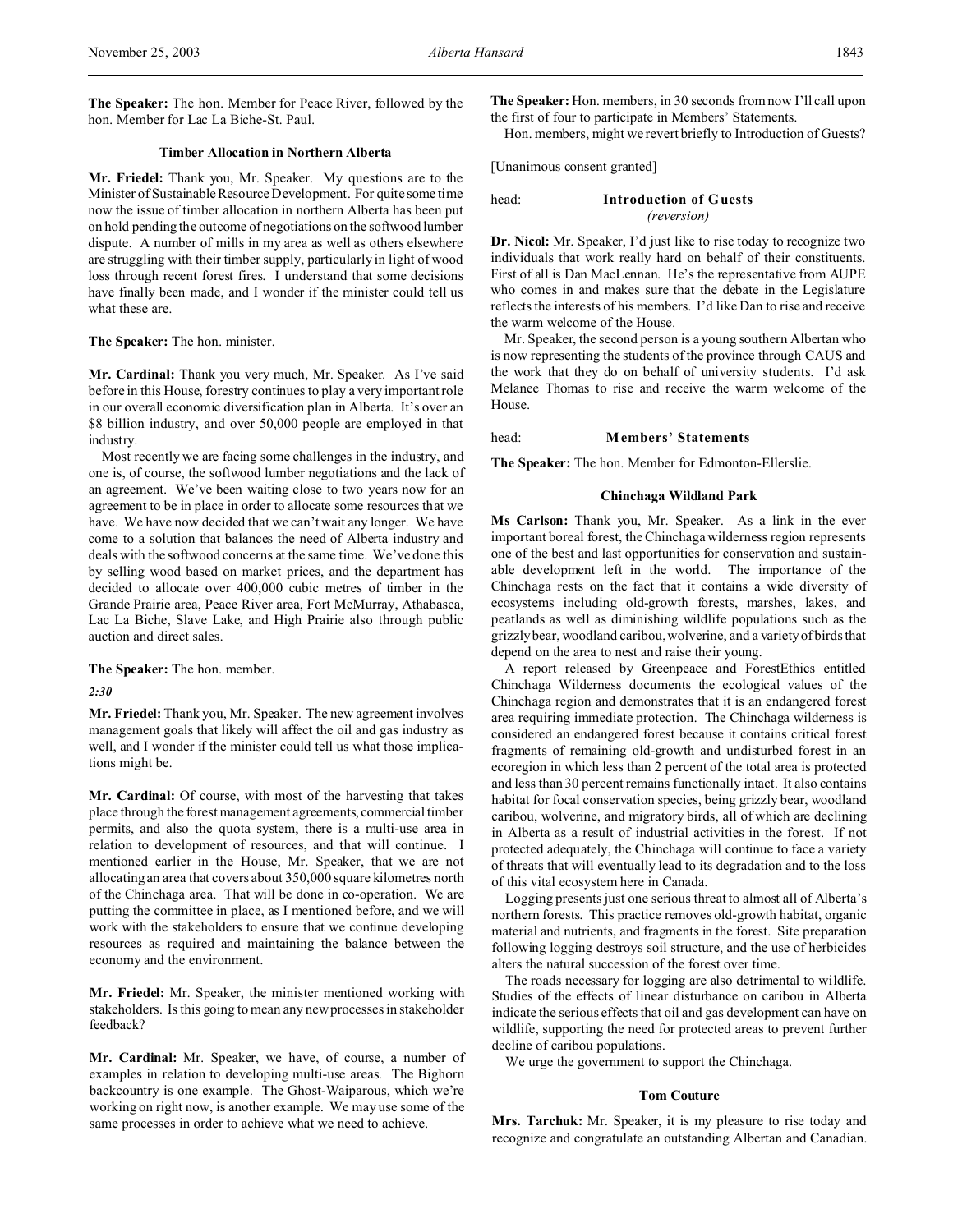Mr. Tom Couture of Calgary has recently completed a challenging, cross-Canada cycling expedition along the Trans Canada Trail, which spans this great country. He began his journey on May 10 in St. John's, Newfoundland, and concluded his five-month trek at mile zero of the Trans Canada Trail in Victoria on October 12, Thanksgiving weekend.

Tom, who works as a ground logistics/helicopter co-ordinator for Mount Assiniboine Lodge, has previously traveled many other countries by bike. His passion for cycling coupled with his interest in the Trans Canada Trail made this adventure decision an easy one to make. However, the journey would prove to be harder as Tom faced many long, solitary, and sometimes very challenging hours on his bike.

The cycling trip captured the attention of thousands of Canadians. His progress, as well as daily updates of Tom's experiences, was posted on the Trans Canada Trail web site. Canadians from coast to coast logged on to the site to read his lively updates about the countryside, its people, their hospitality, and the culture of our great nation.

In addition to documenting his personal experiences, Tom, who carried some of the latest computer and mapping technology with him on his journey, also documented many of the physical characteristics of the trail. His equipment system included GPS as well as a cycle computer, which tracked position, distance, altitude, gradient of slope, daily temperature, and Tom's power production and heart rate. This information will be added to a database about the Trans Canada Trail and will be used to generate maps and provide other users of the trail with information they can use when planning their respective trips.

Tom met many Canadians while on his trip and considers these interactions as one of the highlights of his adventure. He believes he is very fortunate to have been able to explore our awe-inspiring country.

Please join me in congratulating Tom on his endeavour and thanking him for his contributions towards the Trans Canada Trail. Thank you.

**The Speaker:** The hon. Member for Red Deer-North.

#### **Michener Centre Administration Building**

**Mrs. Jablonski:** Thank you, Mr. Speaker. She is a grand old lady loved by thousands of people in Alberta. She started her career in 1913 providing a good education for young women. After 1919 she provided a loving home for shell-shocked veterans of World War I, and after that she embraced mentally handicapped children who needed a provincial home. This grand old lady has now been seriously injured, and she's depending on the people and the government of Alberta to restore her to her original elegance.

This is the story of the distinguished Michener services south administration building, that was damaged on June 18 after being struck by lightning and having her fourth floor and part of her third floor burn down. The Michener services building is cherished by many who support the repair and restoration of this heritage resource that is recognized for outstanding architecture and provincially significant history. It is one of the last of the historical public buildings in Red Deer.

Last week I tabled a petition with 5,255 signatures and over 151 letters asking the provincial government to rebuild and restore this building. If preservation of our heritage is important to us as Albertans, then it is important for us to restore this building.

The Alberta Department of Infrastructure is waiting for a final engineering report on the strength of the steel structure to determine if it is structurally sound and a final report on the cost of building and restoring. Local businesses, contractors, institutions, and Red Deer city council have agreed to come together to discuss the future of this heritage site with the Department of Infrastructure and the Department of Community Development.

When all the reports are in place, if the building is structurally sound and if the costs can be met, a decision will be made to restore the building, named in honour of Governor General Roland Michener and one of the first buildings in Alberta to be designated a municipal historical resource under the Historical Resources Act.

Firefighters fought courageously to save this landmark. It is now up to the people of the community and the government to fight courageously to rebuild and restore this grand old lady to her former grandeur.

Thank you.

**The Speaker:** The hon. Member for Calgary-Currie.

#### **Drug Addiction**

**Mr. Lord:**Thank you, Mr. Speaker. One of Alberta's biggest issues is crime and punishment, most of it directly or indirectly associated with drugs and drug addictions. It is clear that when we add up the costs of dealing with drug problems in our society – the cost of police, jails, our justice system, judges, lawyers, prison guards, social workers, a society in fear, extra money for insurance, security, safety, locks on our doors, the homeless situation that is created, and most importantly the human toll, lost people who might otherwise have been good, talented contributors to society – well, the cost of dealing with drug problems in our society is practically criminal, you might say.

#### *2:40*

Extrapolating from U.S. figures, losses associated with drug addiction in Alberta may be as high as \$1.5 billion per year. That's \$15 billion per decade alone in Alberta, money diverted away from economic development, education, and so on, and diverted into population control and the big stick of enforcement. I wonder why we as a society haven't decided to just tackle and solve the underlying disease of drug addiction instead of just spending so much money treating the symptoms, beating down the so-called bad people, trying to control the uncontrollable. Would a little more carrot and a little less stick be a better direction? How about a medical cure, a pill a day to keep the cravings away?

Recently, Mr. Speaker, I tabled documents on reward deficiency syndrome, the best explanation I have heard about why people get addicted to drugs in the first place – it's a medical problem – as well as news on a controversial new drug called HC 18, which is derived from a controversial old drug called Ibogaine, which is reported to be able to cure most forms of drug addiction in one single dose. Since then, I have heard of a few other possible drug addiction cures, but the most striking thing in common for any of these potential solutions is the almost complete lack of interest in funding they seem to be receiving from the medical research community worldwide.

Alberta is in a unique position, unlike almost anywhere in the world. In the same manner that President Kennedy decided to do the impossible and put a man on the moon, why couldn't we in Alberta decide to find a cure for drug addiction? It's a cure that the whole world desperately needs.

Thank you, Mr. Speaker.

#### head: **Presenting Petitions**

**The Speaker:** The hon. Member for Banff-Cochrane.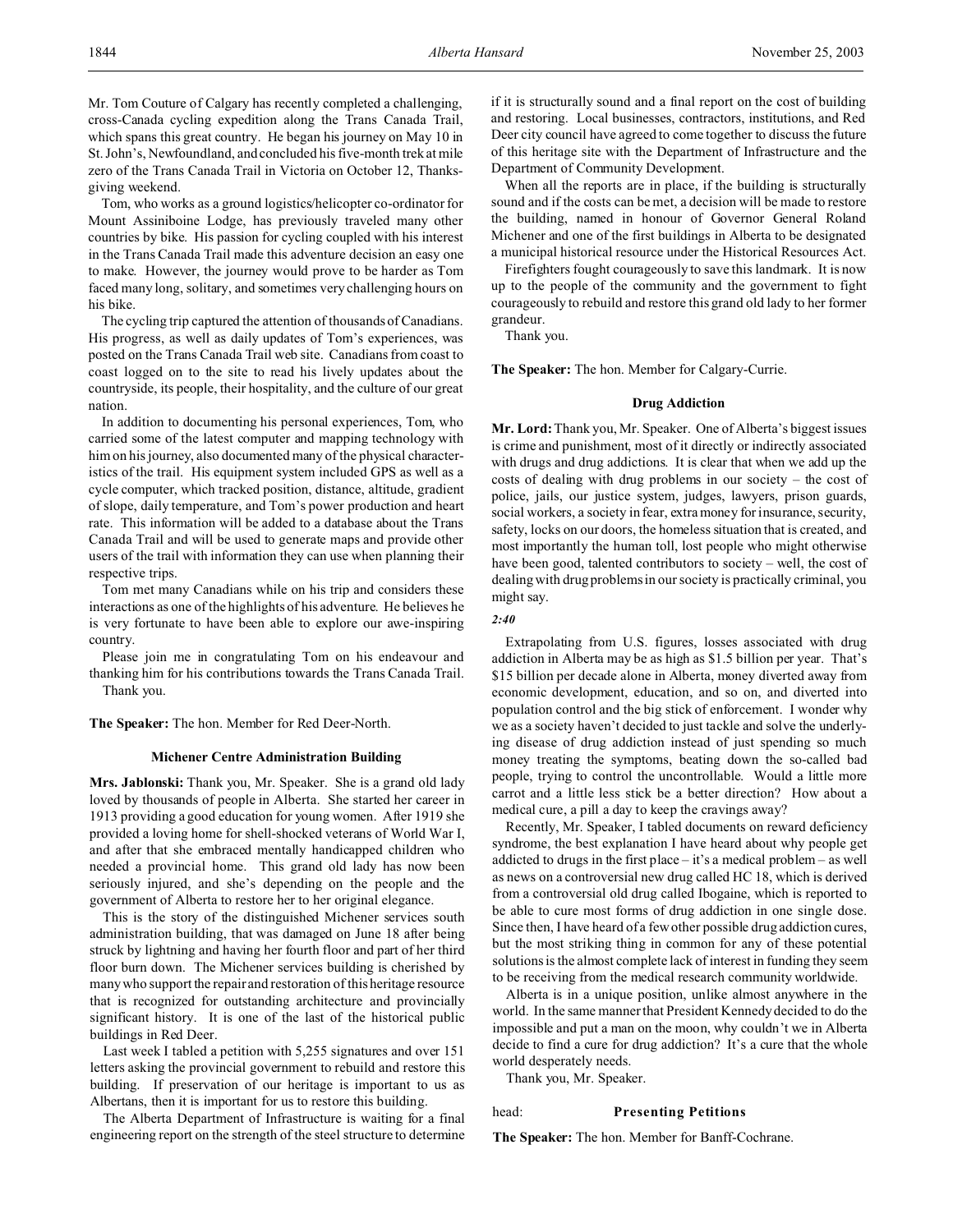**Mrs. Tarchuk:** Thank you very much, Mr. Speaker. I am pleased to present with your permission 1,264 Albertans who petition the Legislative Assembly to urge the government of Alberta to "introduce and pass a Resident's Bill of Rights for persons living in nursing homes in the province of Alberta." I'm not looking to revert to Introduction of Guests but would like to mention three people supportive of this petition in the gallery: Carol Wodak, Linda Fillmore, and Murray Carson.

Thank you very much.

**The Speaker:** The hon. Member for Edmonton-Strathcona.

**Dr. Pannu:** Thank you. Mr. Speaker, I rise to table a petition signed by 196 Albertans from various communities spread across this province who are petitioning this Assembly to urge the government of Alberta to

recognize and value the contributions and sacrifices the seniors have made in building the Province of Alberta, and treat them with due respect and dignity by reversing those policies that cause unnecessary financial hardship for them and undermine their quality of life. Thank you, Mr. Speaker.

**The Speaker:** The hon. Member for Edmonton-Highlands.

**Mr. Mason:** Thank you very much, Mr. Speaker. Today I am presenting a petition signed by exactly 1,000 Albertans petitioning the Legislative Assembly of Alberta to urge the government of Alberta to "introduce legislation declaring a moratorium on any future expansion of Confined Feeding Operations, with a view to phasing out existing operations within the next three years."

#### head: **Tabling Returns and Reports**

**The Speaker:** The hon. Minister of Learning.

**Dr. Oberg:** Thank you very much, Mr. Speaker. I actually have 18 tablings today. The first one is from the Library Association of Alberta, and I'm tabling 105 postcards from parents who are concerned about the decline or elimination of school libraries in Alberta and lack of qualified staff.

Mr. Speaker, I'm also tabling a letter from the Banff Centre to confirm support for Bill 43, the Post-secondary Learning Act, sent by Phil Ponting, chairman, board of governors.

From the Northern Alberta Institute of Technology, Mr. Speaker: "On behalf of [NAIT], I would like to confirm my support for Bill 43, the Post-secondary Learning Act," from Sam Shaw, president.

From the University of Lethbridge: "This letter is to confirm the support of Bill 43, the Post-Secondary Learning Act and amendments," from Bill Cade, president and vice-chancellor.

From the University of Calgary: "On the whole, we support the tone and direction of the legislation, which makes for a more collaborative post-secondary education system, with Campus Alberta as the key cornerstone," from Harvey Weingarten, University of Calgary.

From the University of Alberta: "This letter is to confirm the support of Bill 43, the Post-Secondary Learning Act . . . by the University of Alberta," signed by Rod Fraser, president.

The next one is from the Alberta Association of Colleges and Technical Institutes. "In conclusion, AACTI supports the passage of Bill 43 as we feel the legislation enhances our ability to meet the needs of Alberta's college and technical institute learners," from Pam MacGillivray, chair of the Alberta Association of Colleges and Technical Institutes.

From the Alberta College of Art and Design: "This letter is to

confirm the support of Bill 43, the Post-Secondary Learning Act," by D'Arcy Levesque, chairman, board of governors.

From the Southern Alberta Institute of Technology: "This letter is to confirm the support of Bill 43, the Post-Secondary Learning Act, by [SAIT]," signed by Irene Lewis, president and CEO.

From NorQuest College: "This letter confirms NorQuestCollege's agreement with and support for the comments put forward by AACTI," by Dr. Wayne Shillington, president.

From Lakeland College: "This letter is to confirm the support of Bill 43, the Post-Secondary Learning Act . . . by the Lakeland . . . Board of Governors," signed by Dr. Mark Lee, president and CEO, Lakeland College.

From Medicine Hat College: "This letter is to confirm the strong support of Bill 43, the Post-Secondary Learning Act and amendments, by the Medicine Hat College," signed by Terry Brekko, chair, board of governors.

Lethbridge Community College: "This letter is to confirm the support of Bill 43, the Post-Secondary Learning Act and amendments, by Lethbridge Community College," signed by Donna Allan, president and CEO.

Fairview College: "This letter is to confirm the support of Bill 43, the Post-Secondary Learning Act and amendments, by the Fairview College," signed by Frank Lovsin, board chair of Fairview College.

From Bow Valley College: "I believe that the board, staff, and students of Bow Valley College will be well served by Bill 43, now and into the foreseeable future," by Sharon Carry, president and CEO of Bow Valley College.

Grande Prairie Regional College: "Grande Prairie Regional College is pleased to express its support for Bill 43," signed by James Henderson, president and CEO, Grande Prairie Regional College.

Mount Royal College: "Second, I would like to congratulate you on Bill 43 itself," signed by Dave Marshall, PhD, Mount Royal College president.

Lastly, Mr. Speaker, Northern Lakes College: "This letter is to confirm the support of Bill 43," signed by Dan Vandermeulen, president and CEO of Northern Lakes College.

I have the requisite number of copies of all this to be tabled. Thank you.

**The Speaker:** The hon. Minister of Justice and Attorney General.

**Mr. Hancock:** Thank you, Mr. Speaker. I'm pleased today to table the 30th annual report, 2003, for the Alberta Law Foundation pursuant to section 124(2) of the Alberta Legal Profession Act. The Law Foundation is an important stakeholder for Alberta Justice through its commitment to conducting research and making recommendations on law reform and the administration of justice. The foundation is an important supporter of the public legal education programs, of Alberta aboriginal law programs, and of the legal aid program.

Thank you, Mr. Speaker.

**The Speaker:** The hon. Member for Edmonton-Norwood.

**Mr. Masyk:** Thank you, Mr. Speaker. I rise today with five copies of a letter sent to me by a constituent, Donna Shannon, at her request. Her letter shows support for several areas of the Learning Commission's report, which she feels benefits both students and teachers; however, she does have three specific concerns with the report.

Thank you, Mr. Speaker.

**The Speaker:** The hon. Member for Edmonton-Centre.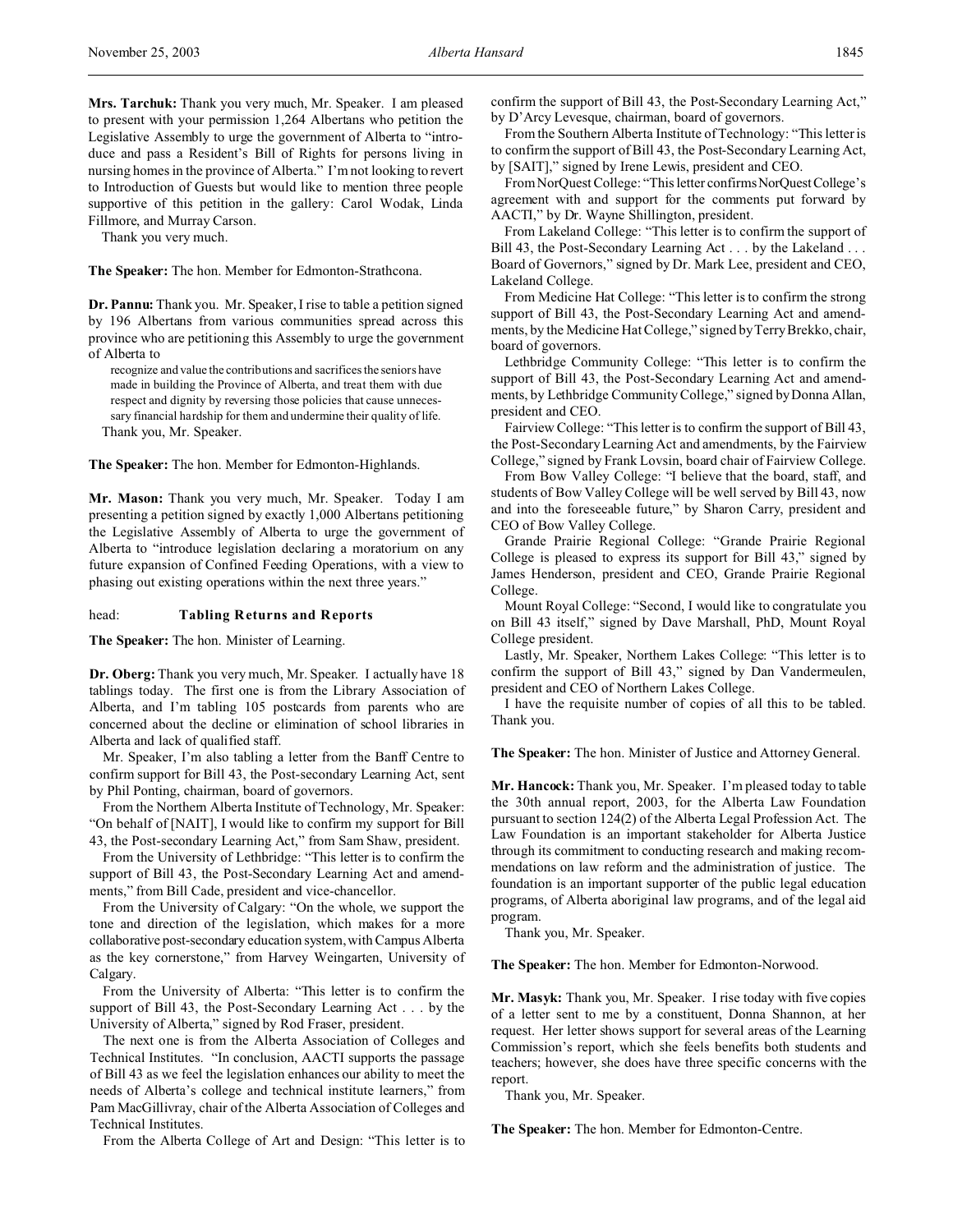My final selection of letters on Bill 43, written by people attending the November 8 Get Political party that I hosted. The first is from Duncan Taylor, who has concerns about unpredictability of tuition, comparing it to electrical deregulation.

From Samantha Power a powerful letter on the need for higher education to achieve a diversified economy and supporting the need for arts and fine arts as well as engineering.

From Chris Wudarck concerns over tuition increases up to 5 percent after the 30 percent cap is lifted.

From Morgan Smith making the point: "If debt is so bad for the Alberta Government, why is it so good for me?"

From Laulie Savard, who talks about working full-time while going to school full-time.

Finally, from Amy Binder, who asked the government to recognize "the long-term implications of preventing access to education."

Thank you very much, Mr. Speaker.

*2:50*

**The Speaker:** The hon. Member for Edmonton-Glengarry.

**Mr. Bonner:** Thank you, Mr. Speaker. With your permission I'd like to table a letter addressed to the Member for Calgary-Shaw and CCed to the Member for Edmonton-Riverview. It's from a Sandi Johnson, registered nurse and bachelor of nursing, and in it she expresses her

overwhelming disbelief and fury that our Government would allow and actually encourage the Employer's . . . bargaining group . . . to promote and stand fast on a proposal package that would take nursing and health care back more than 30 years.

Thank you.

### **Speaker's Ruling Tabling Documents**

**The Speaker:** Hon. members, I'm going to ask the House leaders to get together one of these days and have a good discussion about what the purpose of tablings is all about, but when we start tabling copies of letters that were sent to one member and then another member tables them, I think we've gone way beyond what was intended to be tabled. So I make the plea to the three House leaders over the winter to get together and have a discussion on this. This is way beyond it.

Hon. Member for Edmonton-Gold Bar, did you have tablings?

## head: **Tabling Returns and Reports** *(continued)*

**Mr. MacDonald:** Yes, I do. Thank you very much, Mr. Speaker. I have two tablings this afternoon. These are letters from Cheryl Androschuk and Nicole Bownes, and they are from the constituency of Edmonton-Strathcona. They are copied to my colleague from Edmonton-Riverview. They are expressing their concern with the current negotiations between the United Nurses of Alberta and the Provincial Health Authorities of Alberta.

Thank you.

**The Speaker:** The hon. Member for Edmonton-Strathcona.

**Dr. Pannu:** Thank you, Mr. Speaker. I have two sets of tablings. The first set contains two letters which I have selected from hundreds of letters that I've received through my constituency office from registered nurses across this province. These two letters are from two registered nurses: Cynthia Perkins and Beryl Scott. They are asking the government to show due respect to nurses as professionals.

The second tabling is a letter from the president of the Alberta Graduate Council indicating that the amendments to Bill 43 partially address the concerns of graduate students and that further revisions are required to fully address them.

Thank you, Mr. Speaker.

**The Speaker:** The hon. Member for Edmonton-Highlands.

**Mr. Mason:** Thank you very much, Mr. Speaker. I have two tablings today. The first is a letter from the Coalition of Seniors Advocates Association dated November 20, 2003, and addressed to all members of the Legislature. COSAA is deeply concerned with the continuing reduction of seniors' benefits, and they're being subjected to discriminatory double means tests.

The second tabling is a government of Alberta news release dated August 22, 2003, titled Market Adjustment Program Supports Alberta's Cattle Industry.

Thank you very much.

The Speaker: Part of the addendum to House leaders is: why would an hon. member want to stand up in the House and table a press release already issued by the government? It's part of the public record. This has got to be sorted out.

The hon. Member for Edmonton-Riverview.

**Dr. Taft:** Thank you, Mr. Speaker. Two letters I am tabling today. The first is written to me, tabled with permission, and it's urging me to work to "immediately protect the Bighorn as a Wildland Park."

The second is a copy of a letter to the Minister of Seniors which I was copied expressing concern over the increase in long-term care rates.

Thank you.

**The Speaker:** Others?

head: **Orders of the Day**

head: **Government Bills and Orders**

**Second Reading**

## **Bill 50**

**Wildlife Amendment Act, 2003**

**The Speaker:** The hon. Member for West Yellowhead.

**Mr. Strang:** Thank you very much, Mr. Speaker. I'd like to move second reading of the Wildlife Amendment Act, 2003.

It's a great pleasure today to rise and speak on Bill 50, Mr. Speaker. The intent of the proposed bill is to make the Wildlife Act more effective in a number of areas, including enforcement and administration. In terms of enforcement Alberta will have more effective ways to deter and respond to wildlife poaching and to better protect and manage wildlife.

A substantial increase in penalties will help deter this illegal activity. With the amendments Alberta will have among the highest poaching fines in Canada. All wildlife offences will fall into one of two penalty ranges: up to \$50,000 and/or 12 months in prison or up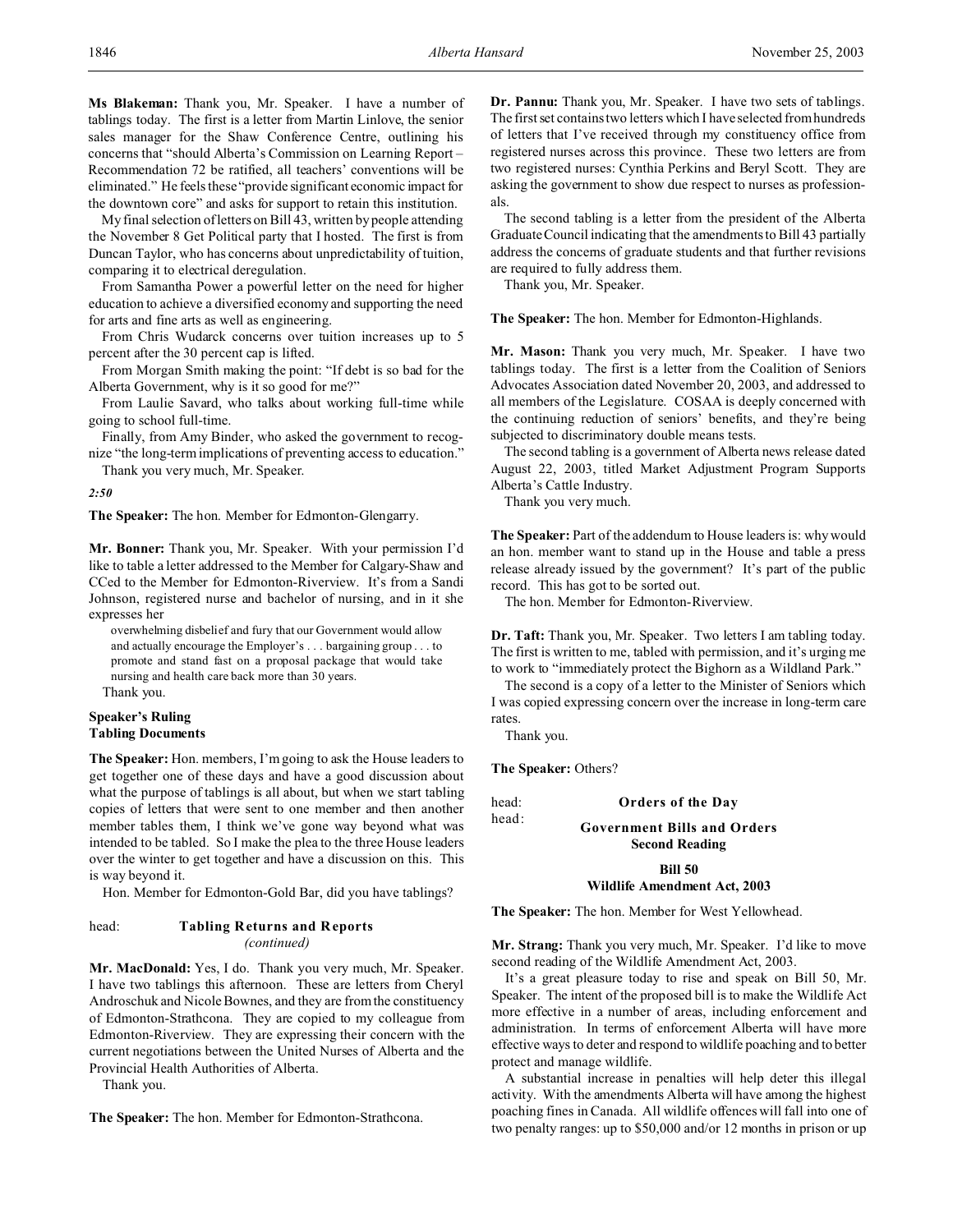to \$100,000 and/or 24 months in prison. More offences, such as those involving grizzly bears, will be included in the highest penalty range of \$100,000 or two years in prison. Increasing the fines for wildlife violations sends a clear message to the public and to the courts that Alberta takes such violations very seriously. I believe that once people know that poaching violations can lead to significant penalties in Alberta, this will act as an effective deterrent.

Further to the enforcement side of the act, Alberta will have the authorization to seize and retain equipment used by poachers. All the provinces will have reciprocal agreements with other jurisdictions to see that those convicted of serious wildlife violations elsewhere would not be able to get hunting licences in Alberta or vice versa. People who have not paid fines for angling violations will not be able to obtain a hunting licence until the angling fines have been paid and taken care of.

A final amendment relates to enforcement and improving the effectiveness of the act, which comes to illegal selling of wildlife. For example, advertising wildlife for sale would be considered an act of trafficking in wildlife.

Another key amendment of the proposed act involves the reduction in wildlife/human encounters. The act gives Alberta the authority to issue cleanup orders for situations where people leave out food or garbage that might attract wildlife. For example, food and garbage are the source of most bear/human problems. Cleanup orders will help protect bears as well as elk, deer, and other species that come into conflict with humans because of the food sources that lure wildlife to settlement areas.

Mr. Speaker, there are a few other options, administrative amendments to this act regarding traps and certain licences and permits. However, I've highlighted the key amendments for you. Alberta is a very big province, and it is impossible to monitor everyone in the wilderness areas. Therefore, the Wildlife Amendment Act will introduce additional, practical tools so the province can better protect and manage Alberta wildlife.

Thank you, Mr. Speaker.

**The Speaker:** The hon. Member for Edmonton-Centre.

**Ms Blakeman:** Thank you very much, Mr. Speaker. I'm having to compete hard here to get on the floor against my colleague from Edmonton-Gold Bar, so I'm sure he'll be speaking later.

I appreciate the opportunity to speak in second reading to Bill 50, the Wildlife Amendment Act, 2003. In fact, this is an amending act that is supported by many of us in the Official Opposition because it does address a number of problems that have been addressed in the past. The member has gone through some of those on the list. I'll try not to repeat him as I go through what my notes are offering up.

Essentially, we're looking in some sort of general areas around penalties for poaching, wildlife/human conflicts, escape of captive animals, removal of traps, trafficking in wildlife, guide designations, dog training and trialing, exemptions for employees, circumstances where fines are not paid, reciprocal agreements, seized items, and access to warrants and authorizations. So it's covering a fair amount of ground here, and thus far I haven't identified anything that really jumps out at me as being of great concern.

Just a couple of questions. When we look at the escape of captive animals, this is allowing game animal production farmers to attempt to recapture escaped animals. It's also requiring the operator of premises like a zoo or a game farm or something from which an animal escapes to make a reasonable capture. I'm wondering if this is cross-jurisdictional. Does Community Development have jurisdiction over things like zoos? How do those things work together?

#### *3:00*

On the removal of traps I'm wondering if there was consultation with aboriginal groups there, because it seems to be indicating that where a trapper has exclusive rights to trap in an area, the act provides that they may remove the traps found in that area or direct someone else to do it. So what's the conversation that has gone on or what kind of consultations or how much effort was put into holding a consultation with aboriginal groups?

I'm also interested in the dog training and trialing. It's not prohibiting activities in this area. [interjection] I'm sorry; the current legislation doesn't prohibit activities in this area, but it looks like a review of the activity has been completed. There was consultation with the dog trainers and trialers, and regulatory changes happened in 2001. So I'm taking it that these amendments are in fact adopting and incorporating all of these changes into the act and simplifying regulations. If I can just get confirmation on that, please. I wouldn't have thought that this was enough of an activity to have required special attention, but I'm obviously not up on how much dog training and trialing there is.

So I'm willing to support the recommendations that are being made here, particularly the provision of authority to officers to order the cleanup or removal of items that may be attracting bears to an area. To not have had that in legislation prior to this must have been an immense frustration to wildlife officers that are trying to protect both the wildlife and the humans from each other.

I'm sure that those that are trying to work on poaching appreciate the inclusion of advertising of wildlife for sale as an act of trafficking. That should be helpful in the arsenal to deal with illegal poaching and trafficking in wildlife animals.

So those are just a few questions that I wanted to raise. I'm happy to support this at this point, in second reading.

Thank you.

**The Speaker:** The hon. Member for Edmonton-Gold Bar.

**Mr. MacDonald:** Thank you, Mr. Speaker. It's also a pleasure at this time to participate in the debate on Bill 50, the Wildlife Amendment Act, as proposed by the hon. Member for West Yellowhead. Certainly, in that constituency there are a lot of very responsible hunters and outdoors persons who have a great deal of respect and admiration not only for the outdoors but for the wildlife. When you look at the *Globe and Mail* today, you would almost think from the front page that there would be no need for legislation such as this, whenever a guy is reading about obesity in bears. Who would have known? But here we are.

Certainly, there are requirements in this province for this legislation. I was listening to the hon. Member for West Yellowhead. Two years ago I went to his constituency and paid for a permit, \$5, for a Christmas tree, and we had a very pleasant day selecting a Christmas tree from West Yellowhead. After we cut down our tree and had it trimmed and ready for the trip back to the city, we got talking about the hunting season that had just ended, and I was surprised to be told this story, Mr. Speaker, and it was in regard to a poaching incident.

Poachers had been driving very close to Jasper, the townsite, and they shot an elk. They put it in the back of a pickup, and they went to Edson with this elk. Somehow the wardens had placed a transmitter earlier in the summer on this elk. The hunters missed this. When the animal was butchered for its meat, it was also missed, and to their credit the wildlife officers traced the remains of this animal, the meat, to a freezer, and the story goes that it was in a freezer east of Edson. This individual was rightfully charged. That story is not only an indication of how far people will go to poach, but it also indicates just how effective some of our enforcement agencies can be.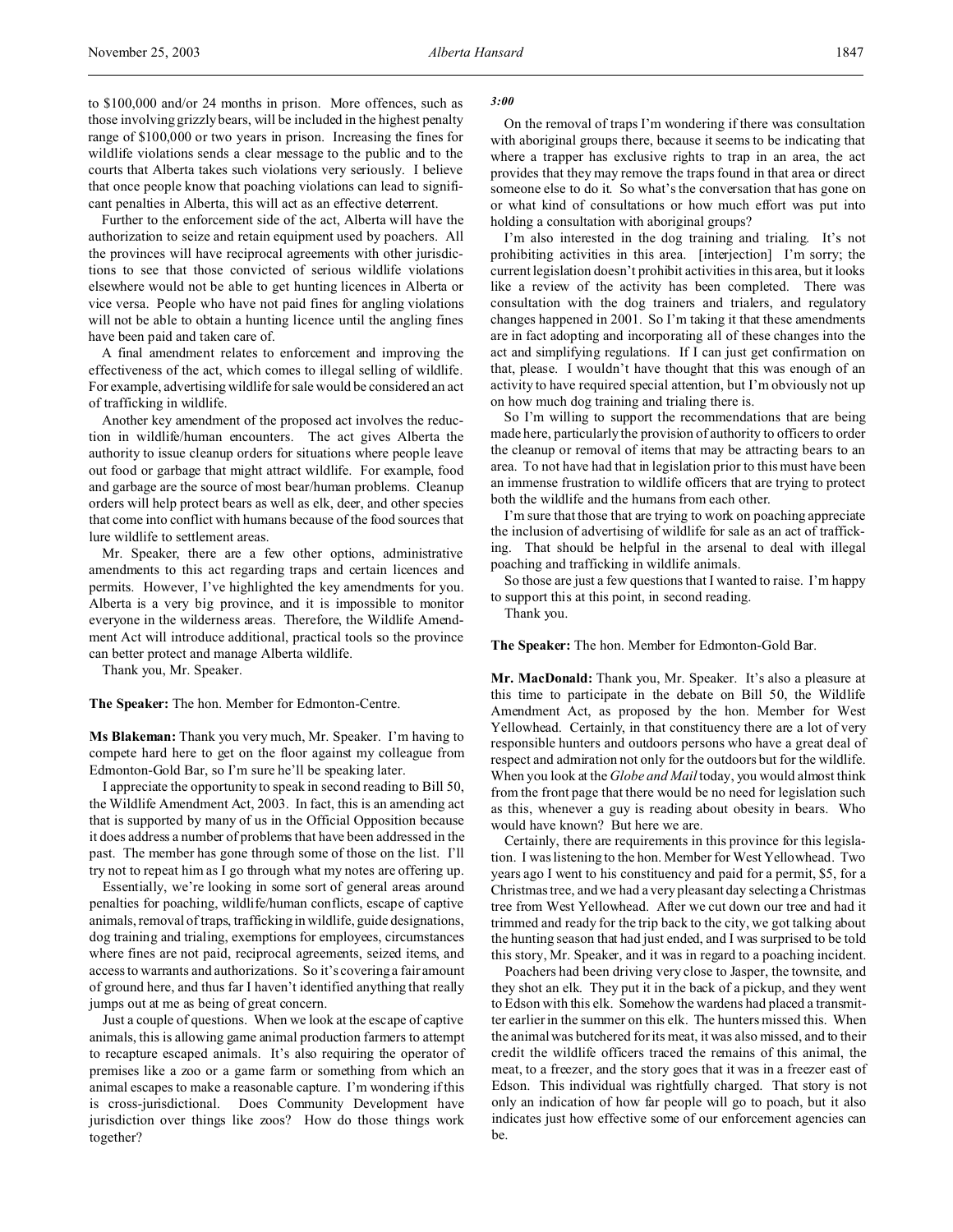Now, when we look at the amendments, we're looking at improvements. We are looking at a proposal to decrease penalty ranges. With regard to poaching, however, we are increasing penalties for corporate and repeat offenders as well as those convicted of offences involving key species such as a grizzly bear.

Bill 50 is also proposing to provide authority to an officer to order the cleanup of garbage on sites that would reduce the potential conflict between wildlife and humans; for instance, if hikers were to stumble upon some refuse or whatever on a hiking trail.

Now, we're also looking here at proposals that Albertans must obtain a licence prior to using a trap to recapture escaped animals in order to prevent unlawful trapping, and I certainly think that's a very good idea. I'm not going to remind the Assembly or bore the Assembly with the story of the teenager who was trapped in a bear trap. I'm sure the hon. Member for West Yellowhead is quite familiar with that teenager.

We're also looking at better ways to identify advertising of wildlife for sale as an act of trafficking in order to combat illegal trafficking of wildlife. We are looking at changes to treat guides' designations equal to licences and permits so that key provisions of the act are available to deal with illegal behaviour. We are also looking here, as I understand it, at some changes to the rules regarding dog training in certain areas.

We are looking at exemptions to the Wildlife Act to recognize employees performing sanctioned duties that are contrary to the act. If, for the record, the hon. member perhaps at committee could explain this a little further, I would be very grateful.

Also, we're looking at proposals here to take away access to all recreational licences such as hunting that are issued under the Wildlife Act as well as licences issued under the Fisheries (Alberta) Act for people with outstanding fines. There are certain rules here regarding the suspension of serious violators, creating a significant deterrent effect.

#### *3:10*

There are certainly expansions here for various authorities. We're going to have the expansion of the use of warrants in investigations of offences under this act.

All in all, upon review of this Bill 50 I think it is quite acceptable, and I, too, am going to recommend, the same as the Member for Edmonton-Centre, that we endorse this Wildlife Amendment Act, 2003. Thank you.

**The Speaker:** Hon. members, Standing Order 29(2)(a) is available if there are questions to the hon. Member for Edmonton-Gold Bar.

If not, the hon. Member for Edmonton-Highlands. Please proceed.

**Mr. Mason:** Thank you very much, Mr. Speaker. I'm pleased to rise to speak to Bill 50, the Wildlife Amendment Act. I want to say from the outset that the provisions of this bill as they stand are something that the New Democrat opposition can support. It's clear that increasing fines for poaching is one component of effectively dealing with the threat to our wildlife, and certainly strengthening the authority of the fish and wildlife officers to deal with offences is another laudable goal. Unfortunately, Mr. Speaker, in and of themselves they are not sufficient to deal with the problem facing our wildlife, and I'd like to talk a little bit about that.

The highlights of the act include a substantial increase in penalties to deter poaching. For example, the maximum fine for poaching grizzly bears will be as high as \$100,000. The authority to seize and retain equipment used by poachers is good. The capacity to cooperate with other jurisdictions so that those convicted of serious wildlife violations elsewhere won't be able to get a hunting licence in Alberta and vice versa is good, and the authority to issue cleanup orders for situations where people leave out food or garbage that might attract wildlife to help reduce wildlife and human conflicts is good.

The question is, Mr. Speaker: if you raise a penalty and no one is in the forest to enforce the penalty, is there a sound? Is there, in fact, enforcement? This is the real fly in the ointment as far as this bill is concerned, and that is that the resources are not there to properly enforce it. Just jacking up fines doesn't help you catch perpetrators. I think it's really the fear of being caught that is the main deterrent, and there's a really serious problem.

I'd like to quote a news release issued by the Alberta Union of

Provincial Employees. The president, Mr. MacLennan, says that while it is a positive idea to introduce a law raising fines for poachers, the department has cut operating funds to front-line Fish and Wildlife enforcement officers to the point that they are unable to enforce the law as the public deserves.

He indicates that "operating budgets for fish and wildlife enforcement districts across Alberta have been slashed" between 20 and 50 percent. "Obviously, a commitment to enforcement means we have to pay for enforcement," says Mr. MacLennan.

You know, it goes on. It talks about the government's promises to improve enforcement.

This laudable goal cannot be achieved when Fish and Wildlife Officers are only allowed to respond to specific complaints and are no longer allowed to conduct the routine patrols that have nabbed most poachers.

MacLennan goes on and says that the department's own statistics tell the story.

In the 2000/2001 fiscal year, Fish and Wildlife Officers made 230,000 contacts with the public. In 2001/2002 [the following year] that was down to 116,000, and in the 2002/2003 fiscal year it has fallen to 70,000.

So I think that that's a serious problem.

The Alberta Game Warden Association also has serious concerns, and it indicates that there are a number of impacts being felt by fish and wildlife officers due almost exclusively to the lack of available funding. One, the reduction or elimination of proactive or preventative enforcement compliance efforts. Two, district equipment being inoperable and needing repair or replacement. Equipment being unsafe or unreliable to conduct patrols and compliance checks. No funding for specialized patrols, operations, or programs such as helicopter or horse patrols, surrogate operations, night flights, or identified priority fish or wildlife enforcement programs. Reduced ability to meet personal and public expectations for an adequate level of service due to vacancies in fish and wildlife officer, district administration, wildlife and fisheries biologist positions, office closures, district budgetary restrictions. Unable to replace an older vehicle fleet thus placing a larger financial burden on district budgets for maintenance and, in turn, on costs. Reduction in funding for surveys of fish and wildlife population, and they are thus unable to accurately allocate resources. Inadequate funding to provide producers with fencing needs to mitigate ungulate damage due to stacked feed. No funding for officer transfers or development.

They're unable to meet expectations outlined in the performance management agreement and learning plans. No resources or support services to provide education initiatives. Less monitoring of commercial fisheries. Unable to gather intelligence to be utilized in targeting serious resource abusers. Loss of credibility to the public, other agency stakeholder groups, and even other divisions within the department. The abandonment of the MDMRS radio system, thus jeopardizing officer safety and increased communications expenses.

It goes on to say that the officers feel demoralized and worthless.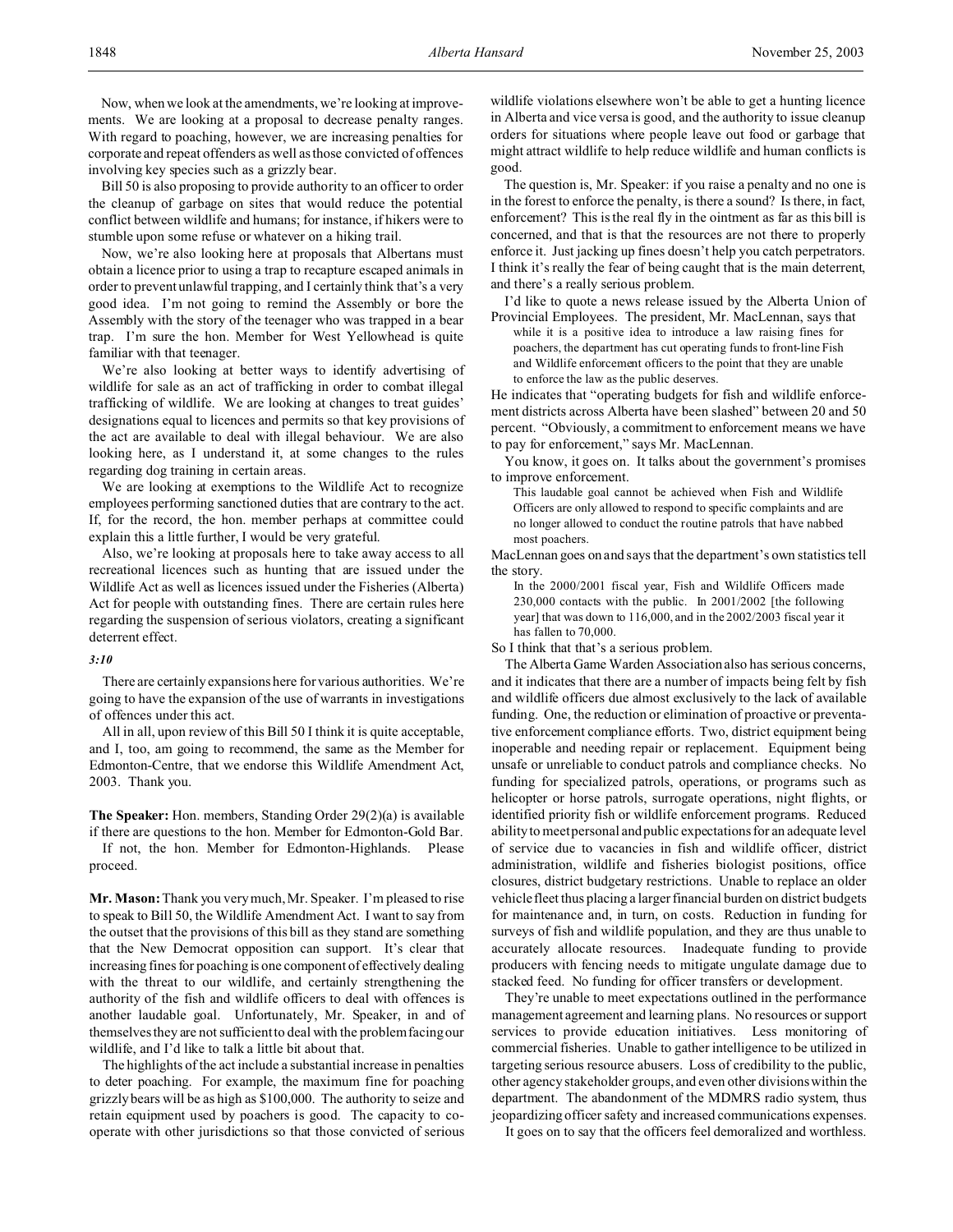Staff surveys in health and wellness programs do not compensate for the officers' dedication and commitment to the protection of Alberta's natural resources. They can't meet the obligations of occupational health and safety and so on. There are no injections of funds for specialized programs such as chronic wasting disease collection and West Nile virus testing thus placing the burden of cost on the divisional and district budgets. There is no dedicated budget to support the delivery of programs such as bear response teams and surveillance operations that by default are charged to already taxed district budgets.

Mr. Speaker, this general problem was related in an article in one of the newspapers. There's quite a good article that dealt with the shortfalls in the department.

So, Mr. Speaker, while the New Democrat opposition is prepared to support this bill, we believe that it is incumbent on the minister and the government to follow through on the commitments that they have made to increase funding to adequate levels in this department so that enforcement can actually take place. You know, there are some places where you can cut and you'll get an immediate response. If you cut in health care, if you cut in education, there's generally a lot of reaction, and the public is aware of it. There are other places in the government where you can cut and there won't be an immediate outcry, and this might be one of them. The fact remains that the damage that is done is sometimes very long term and very difficult to correct.

#### *3:20*

It's not a question necessarily that if there's no immediate outcry, everything is okay, because I think that there are lots of examples which indicate that compliance on general patrols has been curtailed. There is just a long list of evidence, Mr. Speaker, that the department is unable to do its job because of funding constraints, and this is probably the most crucial thing. I would rather have an adequate budget for this branch of the department than have all the penalties in the world that you want to stack up here, because if you can't catch the people, you can't enforce a higher penalty, and people can operate with impunity irrespective of the penalty. You could put people in jail for life, and if they know that they're not going to be caught, it's not going to affect their behaviour.

So something, I think, needs to be done here. I will be looking forward to the minister's comments with respect to how he is in practice going to adequately fund his department, and I hope that other members of the government, in particular the Treasury Board, will support the minister when he does come forward because these resources are an indispensable part of Albertans' birthright and they deserve to be protected.

Thank you, Mr. Speaker.

**The Speaker:** Hon. members, Standing Order 29(2)(a) is available for five minutes if required.

Shall I call on the hon. Member for West Yellowhead to close the debate?

**Mr. Strang:** Thank you, Mr. Speaker. I'll try to answer a number of the questions that were asked, and if I don't catch them all, I'll catch them in Committee of the Whole.

I guess the first question that was asked by the Member for Edmonton-Centre is on the aspect of escaped animals that were in captivity. I guess the amendment to section  $1(2)(c)$  clearly denies the use of a trap to recapture escaped animals without first obtaining a licence.

On the other aspect, the removal of traps, as you realize, in the Hinton area we have a grizzly bear study. We use a lot of traps there to catch hair samples and that so we can develop a DNA sample and find out how many bears we've got in the area. But from the aboriginal side the amendment to this act requires that a trapper first have the grounds and the belief that traps were unlawfully set and report such traps to an officer. So if an aboriginal person is trapping for his own food, he's allowed to on his trapline, but if he's trapping for some other reason or if he feels some other person is in there trapping illegally, all he has to do is go to the officer to look at that, and they will look after that.

On the dog training and trailing, amendments to this act provide for the dog training and trailing, as the case may be, to be prohibited in certain areas if such areas are specified in the regulation. So it's just getting more site specific because of the aspect of, specifically, grizzly bears that we're looking at. Of course, a lot of times when we're going out there, we've had certain dogs that are trained to try to find bear scat, and then from that, when they analyze the bear scat, they're able to develop a listing of DNA, so then they know the different areas. That also helps from the aspect, number one, of reinforcing the different populations and the different areas in which we have bears.

So at this time I'd move second reading of Bill 50. Thank you.

[Motion carried; Bill 50 read a second time]

### **Bill 51 Natural Resources Conservation Board Amendment Act, 2003**

[Adjourned debate November 20: Mr. VanderBurg]

**The Speaker:** The hon. Member for Whitecourt-Ste. Anne.

**Mr. VanderBurg:** Thank you. Just to continue with Bill 51, I had made my comments at that time. I'd just like to hear if anyone else in the Assembly has any comments to Bill 51, and we'll continue with the debate.

**The Speaker:** The hon. Member for Edmonton-Gold Bar.

**Mr. MacDonald:** Thank you very much, Mr. Speaker. Bill 51, the Natural Resources Conservation Board Amendment Act, 2003, at first glance looks like something that is quite acceptable, but when you have a closer look, I think we are going away from being transparent and accountable into a process that I certainly won't describe as secret, the budgeting process, but the deletion or the repealing of section 42 is what I refer directly to. One considers that in section 42:

(1) All salaries, expenses and expenditures incurred by the Board in the performance of its powers and duties shall be charged against money provided in accordance with this section.

And it goes on.

(2) In each fiscal year, funds equivalent to the estimated net expenditures to be incurred in the year by the Board shall be provided from money voted by [this body].

It goes on in  $(3)$  and  $(4)$ .

(4) In preparing its estimate of net expenditures to be incurred, the Board shall have regard to its estimate of any deficit or surplus existing at the end of each fiscal year from funds for such expenditures received from the Government in previous years.

We are going to have a process now where the board's funding will be just part of the ministry's budget. Whenever someone looks at a ministry's budget or if someone is curious and wants to know where tax dollars are being spent in this province, well, they're told to use the freedom of information laws and find out, but there are so many exclusions to that that I don't think this part of Bill 51 is a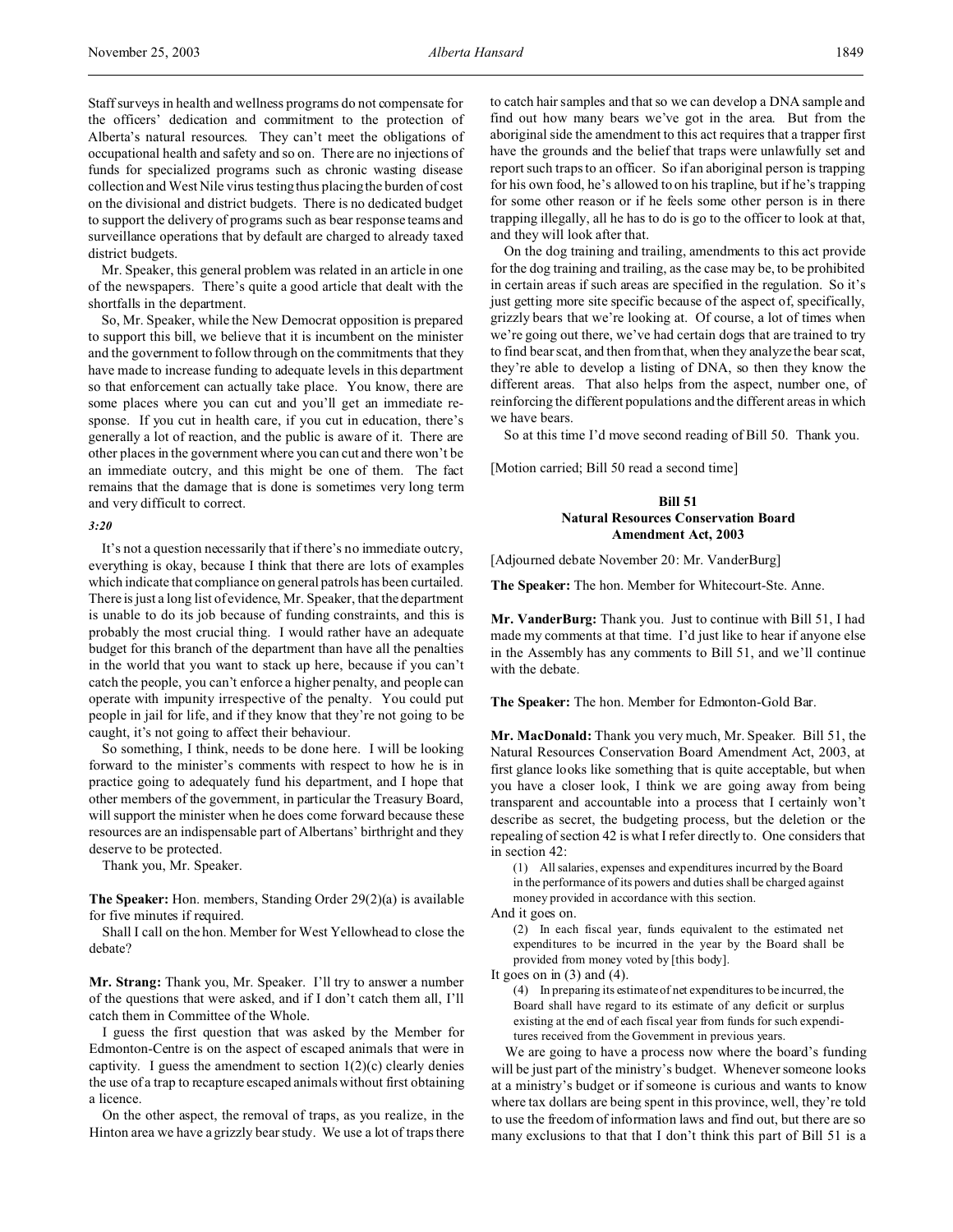good idea. I don't know why the board's funding would be just placed globally in the budget. There's no scrutiny, there's no accountability there, there's no mechanism, and I think that is just, plain and simple, Mr. Speaker, wrong.

The membership of the board. Now, we're having these issues around accountability, and we're expanding the board here from five to six members. I would like to know through the course of this debate: why do we need to expand the board? The board, if this bill were to become law, would not have more than six members, and the board in the past – the current legislation reads that it "shall consist of not more than 5 members." Why do we need to expand membership of this board? I find it quite a contradiction that on one hand we're expanding the membership of the board – the criteria of how these people are selected is another issue – when there's obviously going to be a cost involved in that, but at the same time we are removing from public scrutiny, in my view, by repealing section 42, an opportunity for scrutiny of the funding.

### *3:30*

So those would be my reasons, Mr. Speaker, for having reservations about this bill, and during the course of the debate I'm sure there will be very valid explanations as to why this is necessary. But those are my concerns, and I appreciate the time to get them on the record.

Thank you.

#### **The Speaker:** The hon. Member for Edmonton-Centre.

**Ms Blakeman:** Thanks very much, Mr. Speaker. My concern around Bill 51, Natural Resources Conservation Board Amendment Act, is the section around money and the control of money, and I'm curious as to why section 42 is being repealed completely. That was addressing that salaries and expenses and expenditures incurred by the board in the performance of its duties could be charged against money that was provided; in other words, against a budget that had been approved; that in each fiscal year funds equivalent to the net expenditures were to be provided from money voted by the Legislature for that purpose from the general revenue fund; that the Provincial Treasurer would advance to the board the funds that were provided by the vote and then gives installment dates and things like that; and that

in preparing its estimate of net expenditures to be incurred, the Board shall have regard to its estimate of any deficit or surplus existing at the end of each fiscal year from funds for such expenditures received from the Government in previous years;

in other words, to incorporate the surplus or deficit.

#### [Mr. Shariff in the chair]

I'm very cautious around changes in structure, especially around changes in control of budgets, where this government is concerned, so I am seeking clarification on why the government would be choosing to do this. Certainly, a budget is how the government can control the operations of a department or an arm's-length agency. That's what we're dealing with here, and it looks to me like they're pulling the operation of the agency closer under the wing of the ministry.

I think that needs to lead us to a larger discussion about whether that's a good idea or not. How independent do we need this board to be? Does it at times have to criticize the government? If it's concerned about whether it's going to have enough budget next time to do something, will it be able to make those criticisms with vigour, or will they be pulling their punches, so to speak, for fear that they might be downsized to smaller and draftier office space or have some of their other expenditures limited?

I know that when I was with the Advisory Council on Women's Issues – and government was much more generous in those days – we were very aware that that was how government ultimately could control us. We had fairly strong enabling legislation, but ultimately if we didn't have enough money in the budget, then we couldn't contract with outside consultants for additional research or publish the reports that we wrote, and we were writing some very good ones. So that's how the activities of the organization get controlled.

I'm cautious and curious as to why that would be abolished, because at this point that would mean that the budget allocation is completely inside of the ministry that this board is attached to. I think that's problematic, but I am interested in hearing a strong defence from the sponsoring member as to why these choices have been made. I think it's about trusting this government, and I haven't had a lot of good examples in my experience with the government about why I should be trusting them.

When I see moves like this made, it's usually a precursor to something else, and certainly when we have a board that's in a position to criticize or make recommendations that government probably should be responding to and when I see changes made that bring it closer underneath the control of the ministry or the minister, that's a way of muzzling the work of the agency. If you're going to change it that much, well, fess up and come right out and say: "We don't want it to do this anymore," or "We don't like it," or "It's criticizing us too much," or "It's going too much in a certain direction. Let's abolish the whole thing and start over." I just don't like things being done in a behind-the-scenes sort of way, and that's what I'm seeing here.

Additionally, I'm wondering whether, when the bill was opened up, instituting and incorporating into the legislation, into this amending act, there was consideration of incorporating a section that would do something like a health impact assessment. Certainly, that's something that my colleague from Edmonton-Riverview has been a proponent of, and I would like to see that sort of filter, a screen, incorporated into all legislation. This seems to be an excellent place to start.

Aside from the recommendation coming from my colleague from Edmonton-Riverview, knowingthegovernment isn't probably going to view that with too much of a friendly eye, did it occur to anybody else? Was it brought up by anybody else? Was it considered at all when you looked to open up this act? You don't open up acts without a good reason, and you want to accomplish certain things. We're not doing very much here. We're clarifying the board's administrative role in that it can be dictated additional responsibilities. It's changing the board membership to add one more person to the board, and that's interesting too. It puts me in mind of previous Prime Minister Mulroney adding Senators in order to get what he wanted out of a piece of legislation, having a piece of legislation pass. Is that what's anticipated here?

The third piece, of course, is closer control of the budget and moving it under the ministry.

I'd like to know why these things are happening or at least a defence from the sponsoring member raised to my concerns, because I'm going to have trouble supporting this without some good reasoning here.

Thanks for the opportunity to speak in second reading.

### **The Acting Speaker:** Standing Order 29 kicks in.

Anybody else who wishes to speak on the bill?

The hon. Member for Whitecourt-Ste. Anne to close debate.

**Mr. VanderBurg:** Thank you, Mr. Speaker, and thank you for those comments. Some of the comments raised in the point on member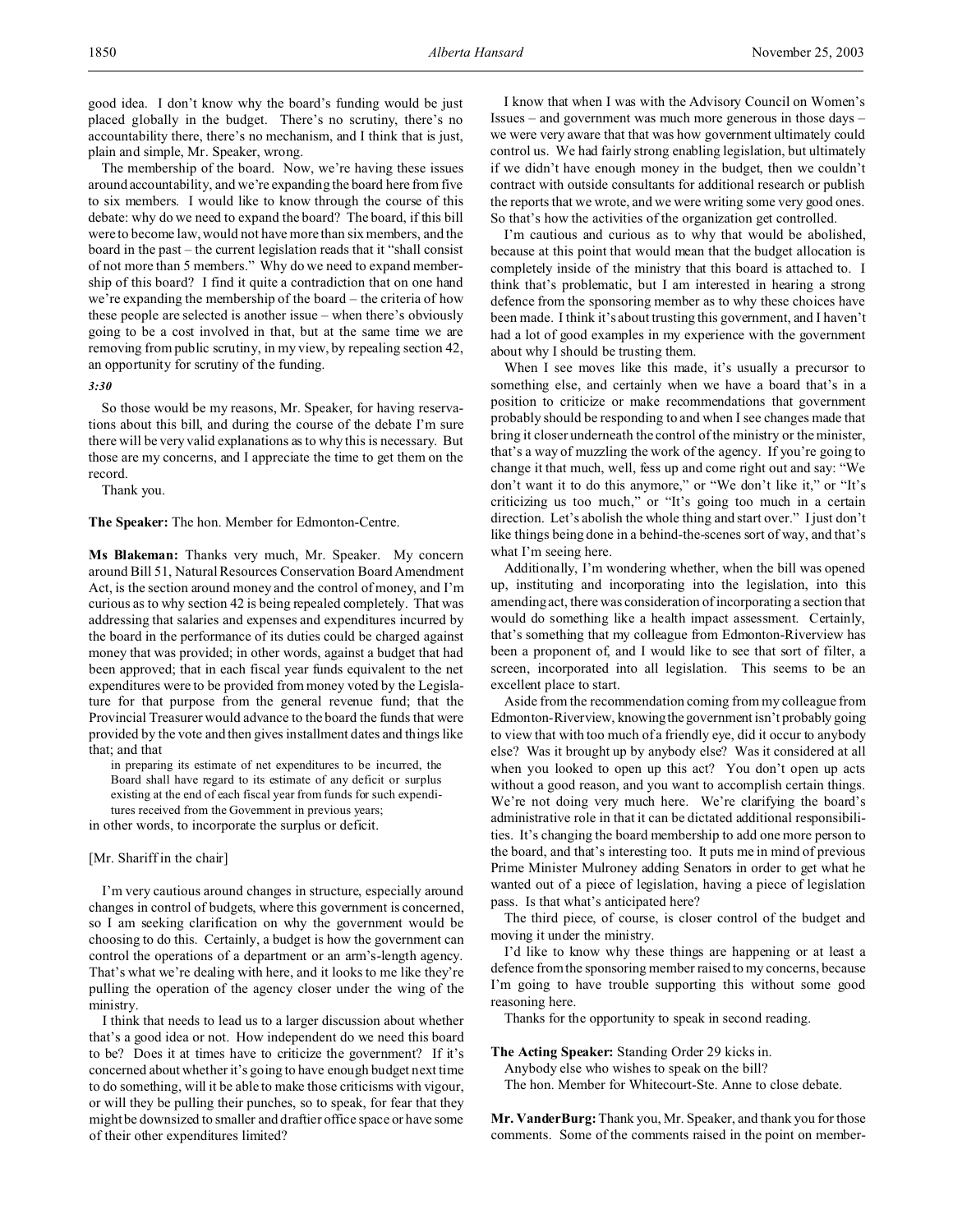ship. I think that it was very clear when I introduced this that added duties were being brought forward to the NRCB and that expanded full-time membership was needed to meet the workload. Just one thing that comes to mind is precious mines and minerals in the province of Alberta. There's really no organization that we have to fully deal with applications. These may be things that come in the future to the NRCB.

On section 42 comments were brought by both members opposite. It was clear, again in my previous comments, that to make the administrative role match that of the administrative procedures, financial procedures of the ministry were needed, but I'll get further information and comment in Committee of the Whole on that.

With regard to the health impact statement I'll comment on that as well in Committee of the Whole.

So at this time, Mr. Speaker, I'd call for the question.

[Motion carried; Bill 51 read a second time]

### *3:40* **Bill 44 Personal Information Protection Act**

[Adjourned debate November 19: Mr. Stevens]

**The Acting Speaker:** The hon. Member for Edmonton-Mill Woods.

**Dr. Massey:** Thank you, Mr. Speaker. I appreciate the opportunity to make a few comments about the principles that Bill 44, the Personal Information Protection Act, is based upon. The importance and the growing concern about personal information make this a most appropriate bill for us to be dealing with at this time. I was listening to a radio report that indicated that one of the most popular Christmas purchases this year was a shredder, that people concerned about their personal information being discovered through the trash and garbage collection services were buying and giving shredders for Christmas.

**Ms Blakeman:** Does it come in designer colours?

**Dr. Massey:** I'm not sure whether it comes in designer colours.

I also heard in another report that even the shredders were being criticized for not doing an adequate job of destroying the data that was fed into them. So there's a lot of concern out there about our personal information, and we also read the horror stories in the press about identities that have been stolen and the difficulties that that provides. The opportunities for people with motives that are not the best to do damage to our reputations – and people have suffered financial difficulties as a result of their identity being stolen – are many.

I had a bit of personal experience, Mr. Speaker, where an inmate in Grande Cache was able to access my Visa number and charge thousands of dollars' worth of flowers to my account by telephoning orders in from the Grande Cache jail and then selling those orders to his friends at a 50 percent discount. It was rather creative, but it did cause a little consternation for a while in my household.

The bill has been commented upon by the federal Privacy Commissioner, and the Standards Association has a set of principles that they put forward as being appropriate principles for privacy legislation to follow. I'll just briefly look at some of those principles, Mr. Speaker, and then I'll contrast what we find in Bill 44.

The first principle that they put forward is accountability, and that is that organizations have to be accountable for the personal information under their control and have to designate an individual or individuals who have that as a task to account for the organization's information with respect to individuals, and that is a provision of Bill 44.

A second principle is that the purposes for which the information is being collected has to be identified by the organization before or when that information is being collected.

A third and really very important principle and one where there is some concern with respect to Bill 44 is consent. The knowledge and consent of the individuals must be acquired before the information is collected or any of it is disclosed.

There is a principle that's concerned with limiting collection. That is that only the information necessary for the purposes identified by the organization shall be collected, and it has to be done by fair, of course, and lawful means. So the principle that sits underneath any piece of legislation should be to respect this notion of limiting what is collected.

The fifth principle that the association puts forward is limiting use, disclosure, and retention, and that is that the personal information shall not be used or disclosed for purposes other than that for which it is being collected except with the consent of the individual or the law. This is a concern. We all are aware of the practice of selling lists in the commercial world, where lists will be sold and, in fact, a number of businesses will have a disclaimer when they ask for your information assuring you that that information will be used for the purposes for which they've gathered it and that it won't be sold or passed on to any other organization. So the provisions that limit the use and the disclosure and the retention of information are important.

The accuracy of the information, of course, is a must. It's up to the organization that's gathering the information to make sure that that information is accurate, and there are provisions in Bill 44 that allow individuals to check on the accuracy of that information, although there are some reservations about it.

The seventh principle is with respect to safeguards, that there is a security system in place that will safeguard the information. We saw what happens when medical information can be left on a computer hard disk and then discarded. We have also seen what's happened with wireless communications now with respect to someone being able to drive down the street and pick up information from a computer with the appropriate technology and receiver system. Making sure that the information that businesses have, that individuals are in charge of, is safeguarded is really important.

The eighth principle that the association puts forward is openness: "An organization shall make readily available to individuals specific information about its policies and practices relating to the management of personal information." So there has to be a statement that has to be public, and it has to be clear how they are going to protect what they'll be doing with the information that they collect.

The ninth principle – and this is for individuals that have run into difficulty in the past – is that there has to be individual access. You have to be able to get your hands on information that an organization has about you, and you have a right as an individual to challenge the accuracy and the completeness of the information. You also should have – it should be a general principle – the power as an individual to have that information amended and made accurate.

The 10th principle that they outline is that you should be able to challenge the compliance. You should be able to challenge an organization with respect to the principles that have been listed, and that organization should have to respond to such a challenge.

### *3:50*

So those are the 10 principles as based on the Canadian Standards Association model code for the protection of personal information, and I think it's a very comprehensive and useful set of principles to have in mind as we look at Bill 44 and pass it through the House.

Now, as I indicated, the bill has been criticized in a number of aspects. One of them is the broad authority in the bill to make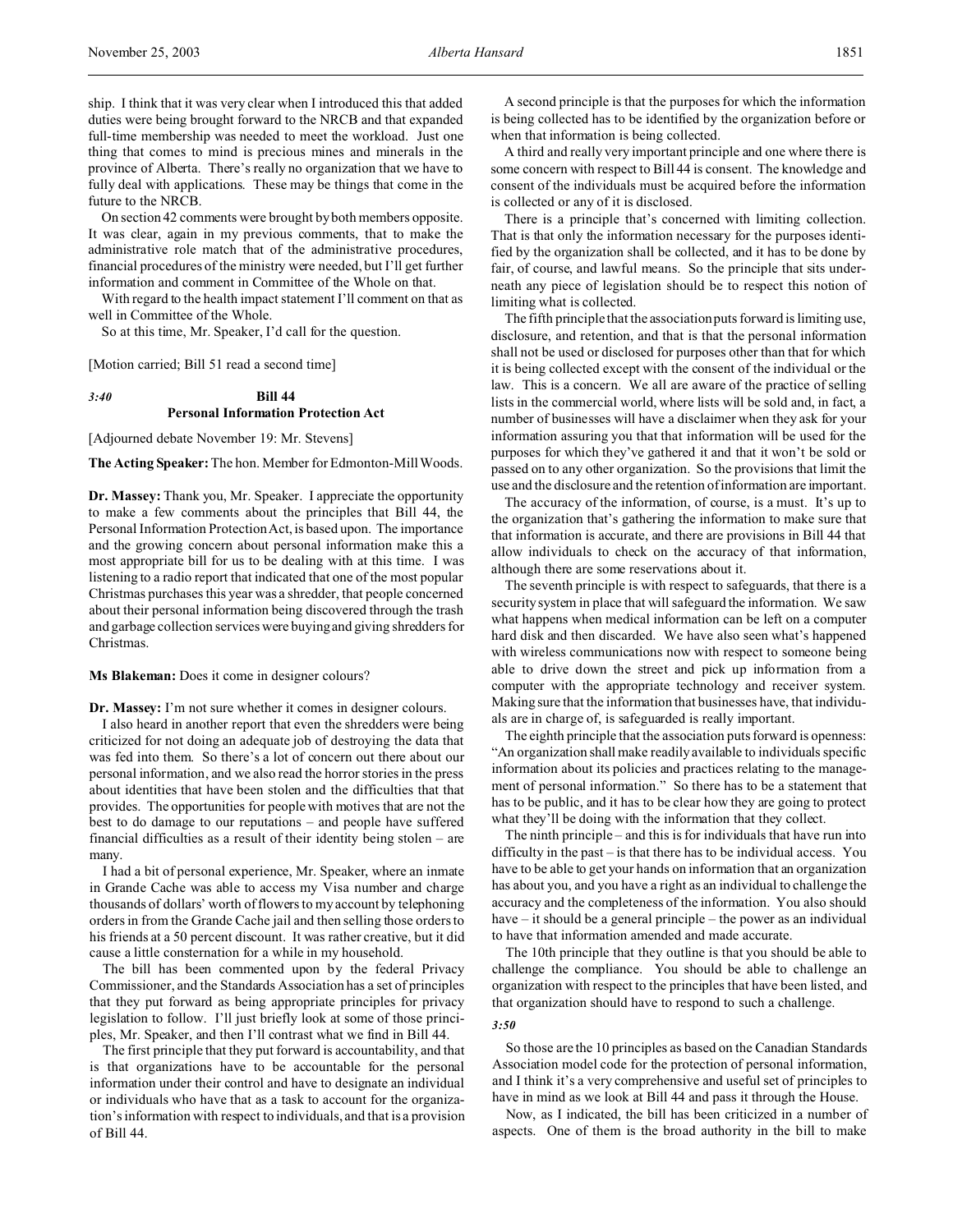regulations, and the making of regulations is a problem not only of this bill but of a great deal of the legislation that we deal with in the Assembly. I think we have . . . [Dr. Massey's speaking time expired]

**The Acting Speaker:** Hon. members, Standing Order 29 kicks in. Anybody else wish to speak on the bill? The hon. Member for Edmonton-Highlands.

**Mr. Mason:** Thank you very much, Mr. Speaker. I think that, in general, I would like to indicate that the Personal Information Protection Act, Bill 44, looks like it will fulfill a positive role in respect to information that might be held by organizations other than the government. I would just like to indicate that I concur with many of the comments made by the hon. Member for Edmonton-Mill Woods with respect to some of the general principles applied in this act.

I want to raise one question, Mr. Speaker, which I'm going to come back to in committee stage. Much of the language in Bill 44 mirrors that in the FOIP Act. There is a change, however, and it deals with a clause under section 20 in division 5, and it deals with the issue of disclosure with respect to people providing information without the consent of the individuals. The wording in this act is considerably more restrictive than that in the FOIP Act. The disclosure in 20(c) is quite a bit different. In the FOIP Act it has language that allows disclosure. This is in the FOIP Act, section 40(1)(e), which allows for disclosure "for the purpose of complying with an enactment of Alberta or Canada or with a treaty, arrangement or agreement made under an enactment of Alberta or Canada."

In PIPA there is no mention of an agreement, which is the critical phrase as far as union organizing is concerned, Mr. Speaker. If a union wishes to organize a workplace, it must necessarily have access to the list of employees that are eligible to join that union. This is also the case when the union is seeking its first contract. It must be able to communicate with its members with respect to the negotiations that are going on.

After that, Mr. Speaker, it's usually the norm that the contract provides language that allows the disclosure of the names of the employees of that business to the union, so it ceases to be a problem at that point. The problem arises in the case where a union is trying to organize an employer or when it is trying to reach its first contract.

So the change in the language in this act, Mr. Speaker, removes some certainty as to the rights of a union when it is organizing or negotiating its first contract, and that language in the FOIP Act has been relied upon by the labour board in some of its decisions. So it's potentially a critical piece of language and, I think, will create some uncertainty for the labour board and for labour relations generally with respect to this.

Mr. Speaker, I just want to indicate that that is a considerable concern and believe that it may infringe on the ability of unions to canvass potential members and, indeed, on the rights of individual employees of a firm to be able to make a choice as to whether they wish to join a union or not.

So having said that, Mr. Speaker, I will come back to that in committee stage and just indicate that I think that this is a good extension of the rights of freedom of information and the protection of information, which has long been established in the public sector, into the private sector, and we'd be pleased to support the bill.

Thank you.

### **The Acting Speaker:** Standing Order 29.

Anybody else wish to speak on the bill? The hon. Member for Spruce Grove-Sturgeon-St. Albert on behalf of the Minister of Government Services to close debate.

**Mr. Horner:** I call the question, Mr. Speaker.

[Motion carried; Bill 44 read a second time]

## **Bill 53 Insurance Amendment Act, 2003 (No. 2)**

**The Acting Speaker:** The hon. Member for Medicine Hat.

**Mr. Renner:** Well, thank you very much, Mr. Speaker. It's, indeed, my pleasure to stand in my place this afternoon and move second reading of Bill 53, the Insurance Amendment Act, 2003, (No. 2).

Mr. Speaker, the amendments that we'll be dealing with in the next little while with respect to Bill 33 will accomplish a number of initiatives, but in rough terms the intent is to bring about the legislative authority so that government can proceed with extensive insurance reforms, that have been the discussion of much public debate of late, and as well implement as an interim measure a premium freeze so that there is stability in the marketplace as the new system is developed.

The impetus of this new system, Mr. Speaker, is that we will have a process where premiums become much more dependent upon individual driving behaviour. The amount that an individual pays for his automobile insurance will have a direct relationship to whether or not the individual has demonstrated himself to be a safe driver, in which case he or she will earn discounts. On the contrary, if an individual has demonstrated a proclivity for unsafe driving through being the at-fault driver in traffic collisions or being the recipient of a number of speeding tickets and other traffic violations or in more serious instances being convicted under the Criminal Code, such as impaired driving, considerable surcharges will accrue to the driver.

Proposals have taken age, gender, and marital status from the equation. No longer will Albertans be judged based upon their demographic profile; rather their experience behind the wheel will be the overriding determinant for the price that they will pay for their automobile insurance.

### *4:00*

Essentially, the legislation proposes changes to two parts of the auto insurance system: the premium side, which is what we've been talking about, the reduction of premiums and ensuring that all Albertans have access to affordable, accessible insurance, and at the same time reflecting that we're dealing with a balance. If we're going to make significant reductions on the premium side, we'll also have to find appropriate savings on the benefit side. Mr. Speaker, this afternoon I would like to discuss both aspects of the bill in some detail as we begin the discussion at second reading.

So let's look at premiums. The focus is to bring down premiums to a level that is fair and affordable to the average Albertan and comparable to other western provinces. Basic coverage will continue to be mandated by the government, but there will be a new entry-level benchmark premium for mandatory coverage, and insurance companies will not be able to charge more than that to their customers. I think it's absolutely essential, Mr. Speaker, that I emphasize that the benchmark premiums will establish maximum prices. We fully expect the competitive marketplace to continue in place and that certainly for groups of drivers who have demonstrated their long-term safe driving, the competitive marketplace that exists today will continue to exist, and prices that will be charged in the marketplace will in many cases be significantly below the benchmarks.

The drivers that are currently benefiting from the fierce competition in the marketplace, Mr. Speaker, frankly are not the focus of the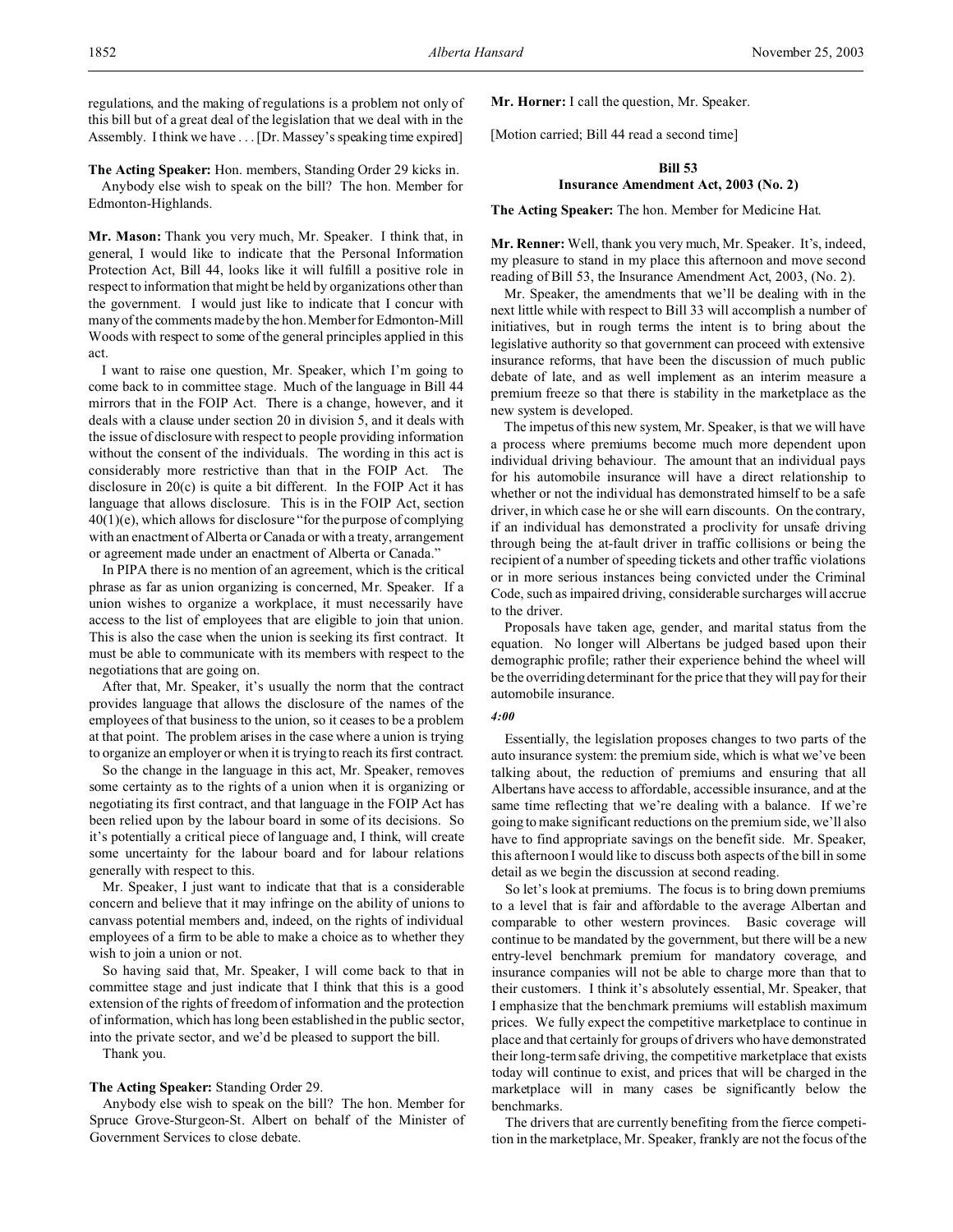proposed reforms. They will continue to pay low premiums under the new system. The drivers that we are targeting with these reforms are those who may have high premiums for reasons that are totally unrelated to their driving record. Such examples include being too young or too old or involved in accidents that aren't their fault. Perhaps they have worked out of province for a while and their insurance has lapsed. Many of these drivers are being asked to pay premiums that are far too high or, in fact, in some cases are even being refused coverage in the regular market and are being forced to purchase their insurance through the Facility Association.

Under the new system that we propose to put in place through this bill, there will be an all-comers rule that will require insurers to sell insurance to anyone provided that they are legally licensed in the province of Alberta, and the insurance will be sold at no more than the prescribed rates. Instead of having the Automobile Insurance Board approve premiums proposed by individual insurance companies, as they do today, the maximum base premiums for mandatory coverage will now be set by government. Eventually that rate-setting function will be handed over to the new public body that this bill creates, the rate-setting board.

Mr. Speaker, it's no secret that a lot of Albertans have been frustrated by the lack of clarity in the way insurance companies determine premiums. There are a myriad of factors that are used under the current system, and most people don't see any rhyme or reason or in some cases even fairness in the way their premiums are set. In the proposals that we outline in this legislation, drivers will no longer be penalized simply because they are young or old or for accidents that are not their fault. They will receive credit for a clean driving record.

So let's look at what some of the proposed rating factors are. There are three rating factors that I want to spend a little bit of time talking about. The first is the geographic territory. Rates vary by geographic territory because of the density of traffic in most cases. Weather conditions could contribute to it, but at the end of the day they are a reflection of the actual costs on an average basis within that particular territory. In the current system that we operate under, there are four territories; namely, Alberta north, south, Calgary, and Edmonton. The new system proposes to reduce four territories to three. We'll still have north and we'll still have south, and Calgary and Edmonton will be combined into a metropolitan area.

There is also in the existing system a rating factor that is for vehicle use. Frankly, it makes sense, Mr. Speaker. Some vehicles are used very little. For example, someone may have a truck that they use only to pull their RV, and they infrequently use their RV. Well, that truck is simply not exposed to the same level of risk. It's not exposed to traffic at the same degree as someone who uses their vehicle to commute back and forth to work everyday. So it simply makes sense to have some rating based upon the use of the vehicle, but what we have done is simplified the rating structure for classes, and we have reduced the number of classes from 14 under the existing system to six. These classes will include two for pleasure, two for work or school use, and a class for business users.

The business class, I need to point out, does not include taxis, tow trucks, courier, or cargo vehicles. These commercial kinds of vehicles will be dealt with as we move further in our reform initiative but will not be dealt with at this point in time in the first round of regulations that will be developed.

There's also a new class, Mr. Speaker, for farm users. This will continue to ensure that farmers enjoy discounts already in place for them. I talked about the example of someone who uses a light-duty truck to pull a trailer for RV use. In many cases our farm community has a number of vehicles that are used in the same way. They might own a truck that's only used twice a year: once to haul grain at

seeding time and again to haul grain at harvest time. That's why traditionally they have enjoyed significant discounts when it comes to determining their insurance rates. Rather than continuing with a system of deep discounts, it was determined that the best way to deal with it would be to create a new class that will apply to farm use only.

The third level that has to be considered when we talk about thirdparty liability is the amount of coverage that is required. Under the legislation that is before us, the minimum will continue to be \$200,000, but drivers can purchase and make decisions to purchase liability insurance up to \$2 million. It is a fact, Mr. Speaker, that in Alberta the vast majority of drivers carry more than the minimum \$200,000. So recognizing the market realities that most drivers carry either a million or \$2 million, the legislation provides for the benchmark rates to be set not only at the minimum \$200,000 but also at \$500,000, \$1 million, and \$2 million.

Using the three factors of territory, level of liability, and vehicle class, we established then an entry-level benchmark premium for each vehicle class in each geographic location. The final rates will be determined after the regulations in new territory and minor injuries are finalized.

Once the entry-level benchmark is established, insurers will factor in an individual's personal driving history. Drivers will be credited for the number of years of safe driving and penalized for at-fault claims and traffic violations. The benchmark rates, surcharges, and discounts will be contained in regulations. Again, there has been a great deal of discussion on this issue, but it's pretty straightforward. Individuals will earn discounts by having a clean driving record without at-fault claims, and they will earn surcharges when they have claims and also when they are convicted of traffic offences. The amount of surcharges and claims, again, will be finally determined in regulation.

## *4:10*

I'd like to make one very vital point regarding the proposed hard line that we intend to take on drivers who fail to act responsibly behind the wheel. A Criminal Code conviction, like impaired driving or criminal negligence, will automatically mean a substantial increase in premiums for each conviction. We deliberately set these surcharges at a substantial level to ensure that the new system does not give a break to anyone with traffic-related Criminal Code convictions.

So, Mr. Speaker, when we talk about Albertans paying less for insurance under the new regime, we recognize that there are Albertans who will not pay less under the new regime, and those are the Albertans who do not deserve to pay less under the new regime. There are other, less serious convictions that will also result in increases, although not as much. Under our current laws none of these offences result in demerit points on your licence.

So putting it all together, your benchmark premium will be determined by where you live and how you use your vehicle. You'll then move to an at-fault claims grid to determine surcharges for claims or for discounts based upon the years of clean driving. The maximum discount on the grid will be 65 percent after six years of clean driving. While discounts don't increase beyond six years, you actually will be able to accumulate clean driving records for up to 10 years.

The effect, Mr. Speaker, of doing that is that if someone with 10 years of clean driving should find themselves as an at-fault driver in a collision, they would effectively be reduced by four levels on the grid, moving from 10 years to six years, and that would mean that they would continue to have the 65 percent discount. In essence, what we put in place is a system where after 10 years of claim-free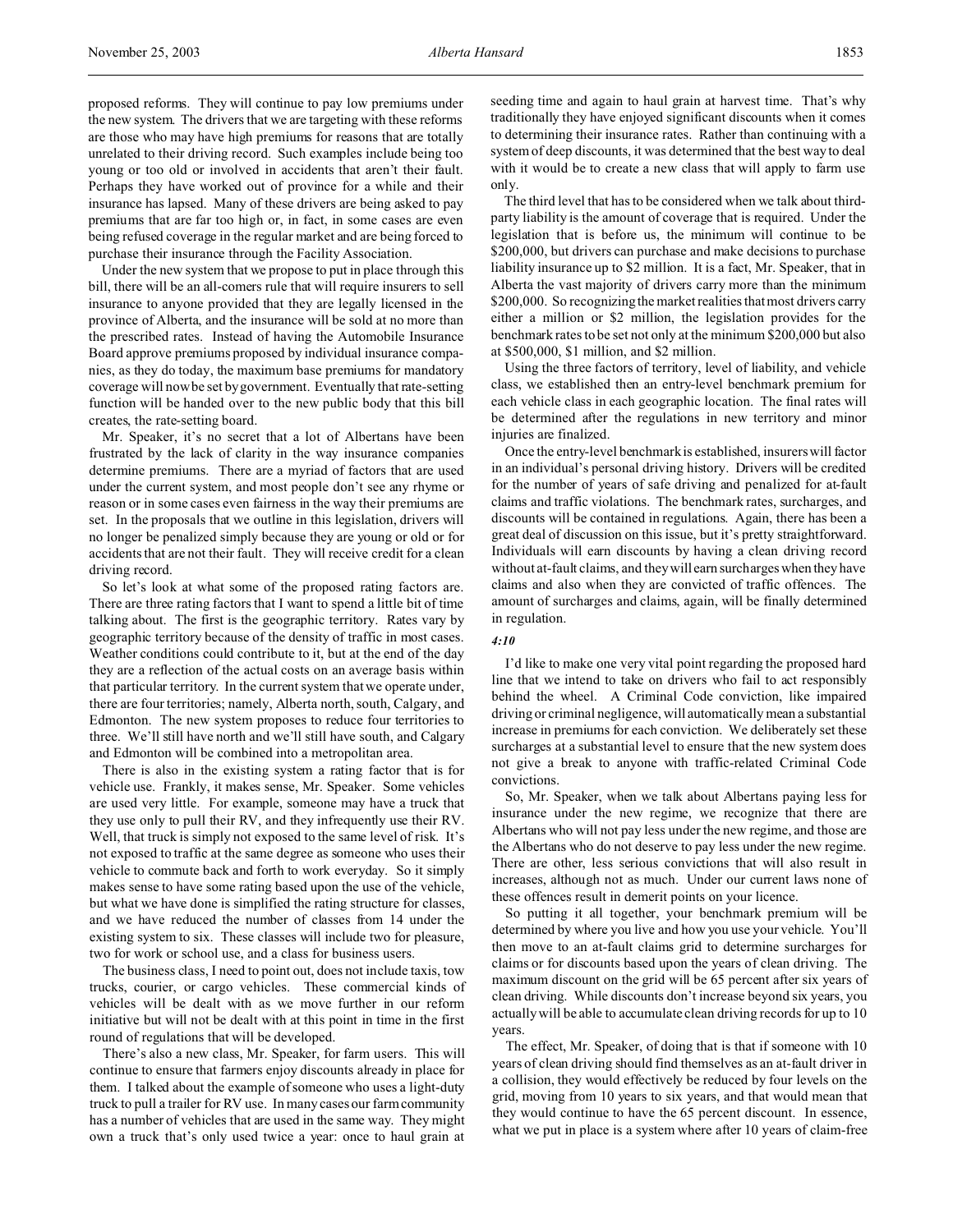Finally, if you qualify for any company discounts offered such as a multi-vehicle discount, it would be applied at the end of the process. Company discounts are not part of the proposed system, and they're at the discretion of the insurance company, but as I mentioned earlier, there is a fairly competitive marketplace, particularly when we're dealing with drivers with longtime clean driving records, and we fully expect that the companies will continue to offer discounts above and beyond the discounts that are contemplated in the legislation.

that individual, fortunately for everyone else on the road.

The bottom line to all this is that our actuaries have calculated that approximately 80 percent of Albertans will pay less for their automobile insurance under the new system than they pay under the existing system. Also based on our actuarial assessment, there is the potential that some drivers could see their rates increase under the new system but only if insurance companies chose to charge at the maximum level. I've already explained that we don't expect that to be the case, Mr. Speaker, as most of the drivers affected in this way would be those who have earned very low rates based upon their driving experience, but for those drivers we would freeze their rates at current levels. I can say with conviction that no Albertan will pay more for their insurance under the new regime than they would have paid under the existing one.

Now, in order to achieve these savings, we need to address the cost side of the equation because, as I mentioned earlier, there are two sides to the equation: one is the way that we collect revenue through premiums to put into a pool. The other side is how we distribute that pool as people benefit from insurance through either being compensated for injury or property damage. So the majority of our savings will be achieved as a result of changes to the benefit side. Before we get into the cost savings on the benefit side, I want to talk about something that is critical, and that is an enhancement on the benefit side. We see a significant enhancement in that we plan to increase section B accident benefits for medical and rehab costs from the current \$10,000 maximum to \$50,000 maximum.

I know that there's been a lot of speculation and confusion about what a proposed cap in compensation for injured workers is all about, and I want to spend a little bit of time talking about the proposed \$4,000 cap on compensation for pain and suffering. I want to emphasize that it applies only to minor injuries, and the definition of minor injuries is well along, Mr. Speaker.

Dr. Larry Ohlhauser has been working with a number of significant stakeholders: the health professions that are involved with treating injury victims. He's also had consultation with the insurers as well as the legal community and is working towards a consensus, not necessarily unanimous but a consensus position, on exactly how we intend to define minor injury. I understand that he has advised that he's making significant progress in that task and should be back shortly with his final consensus recommendations that the government will then move forward through regulation.

I want to emphasize that the proposed changes do not in any way restrict an individual's ability to sue an at-fault party for injuries that they sustained in an automobile accident, but if the injury is determined to be minor, there will be a \$4,000 cap.

I see that my time has expired, Mr. Speaker. I look forward to getting into more detail at committee stage, and in the meantime I encourage all members to support this bill at second reading.

**The Acting Speaker:** The hon. Member for Edmonton-Gold Bar.

**Mr. MacDonald:** Thank you very much, Mr. Speaker. I've been anxious to participate in the discussion around insurance reform in this province for some time in a public forum. Other than public meetings that have been hosted by this hon. member and others, it is the first opportunity I have had to do so.

Now, before I get into my remarks on Bill 53, at this time I think it's important to note the diligence and the enthusiasm that the hon. Member for Medicine Hat has put forward in his study. There are many people, this member included, that think it was a very limited study, but you can't deny the guy his work habits. They are a reflection on the values of the citizens of Medicine Hat. I would also at this time like to express my appreciation for the time that the hon. member has spent in reviewing this proposed legislation with this side of the House. I appreciate that as well.

But I think that the hon. member has been put in a very difficult position because the regulation of the automobile insurance industry in this province has been allowed to slip and slide until we have now this crisis with skyrocketing premiums. Many people, through no fault of their own, have been in my view denied insurance on a mandatory financial product. Certainly, the hon. Member for Medicine Hat has been in my view called in to do a massive repair job on a system that has been allowed to slip by a government that has not been listening to the citizens.

Certainly, members on this side of the House were aware well over a year ago that there were problems with premiums, and at that time we had suggested that there should be an all-party committee, and it was rejected. The hon. minister did tell me in correspondence that this would be dealt with swiftly and decisively. Well, this bill is the second attempt at dealing with a crisis for many Albertans.

### *4:20*

**Mr. Mason:** Not too swift.

**Mr. MacDonald:** No. I wouldn't consider it to be swift, nor would I consider it to be decisive.

As far as the hon. Member for Medicine Hat being given a very, very hard, difficult job: well, we had extensive reforms, suggestions, to the automobile insurance regulatory process in this province in 1990. There are two volumes in the Legislature Library. If you were to put one on top of the other, they would be at least four inches in height, and there were some really good ideas in those recommendations, but they sat there for 12 years. Premiums were stable, but then we had this massive increase in premiums.

Regardless of who you talk to, whether it is the individuals from Stats Canada, who say that there are 59 or 57 percent increases in this province from February 2002 to February 2003, or you look at the Insurance Bureau of Canada statistics – and of course they are significantly less – what the motoring public knows to be true is that insurance costs for automobiles are getting to be unaffordable. So Alberta drivers are fed up with skyrocketing auto insurance premiums. The alternative is public automobile insurance, but unfortunately it was not even discussed in this bill.

Mr. Speaker, when we're discussing reforms to insurance, we should be looking at public delivery of a mandatory product. This province has no trouble owning its own bank. In my experience – and that could change – this province has no trouble allowing rural Albertans to have gas and electricity delivered to their homes on a cost recovery basis, so why can we not have insurance for everyone on a cost recovery basis? That is essentially what the public model in British Columbia, if we were to adopt it here, would provide for citizens of this province who are driving a passenger car: they could have insurance on a cost recovery basis. So if it's good enough for rural utilities, if it's good enough that we own our own bank, why can we not have a public insurance system?

Now, Bill 53, Mr. Speaker, deals with a premium freeze, and a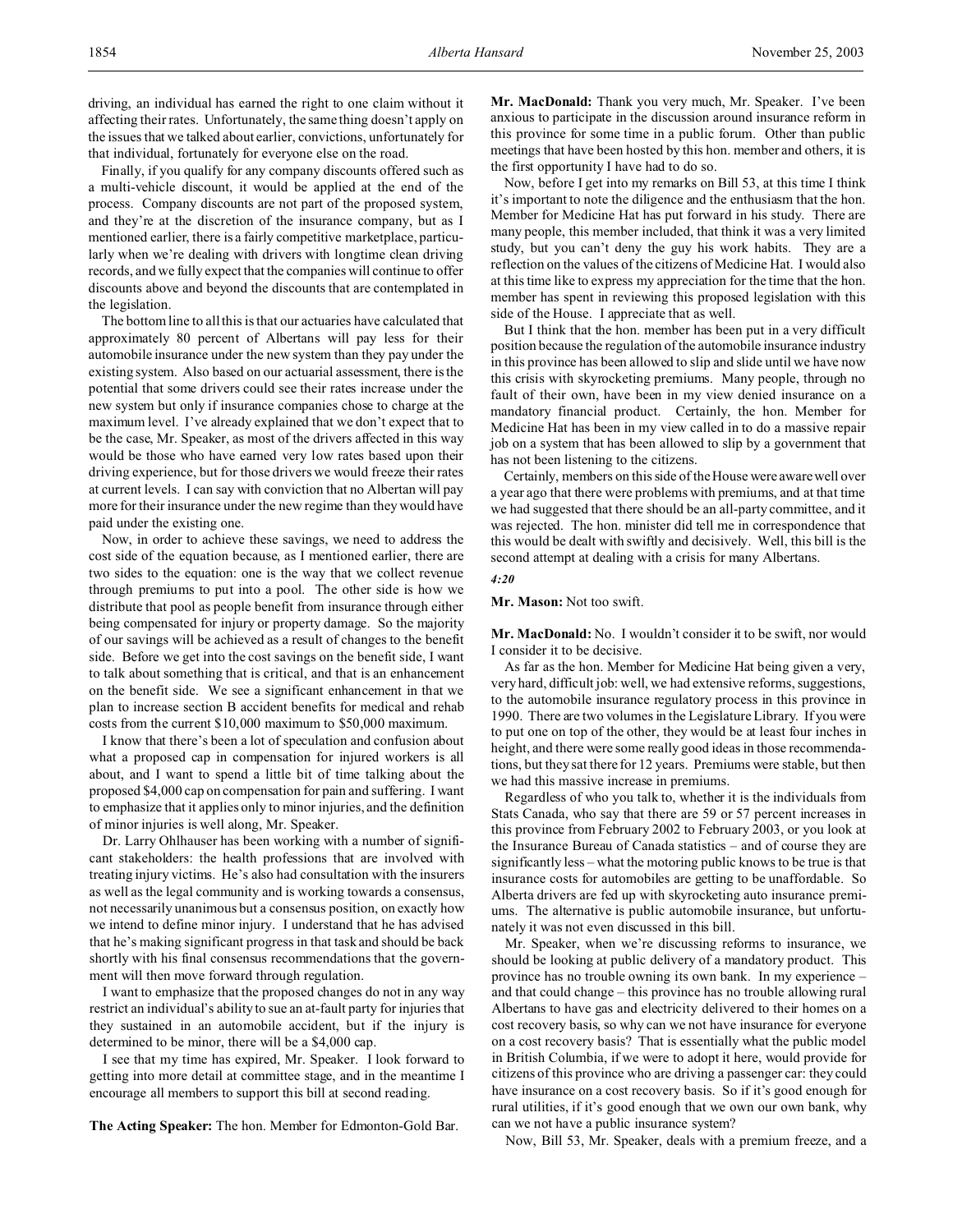freeze was an idea that we advocated. The hon. Member for Lethbridge-East was advocating back late in the summer that there should be a freeze of premiums and there should be a rollback, a rollback of the mandatory portion, the third-party liability portion, of the insurance premiums of 15 percent. That would make for significant savings for Alberta consumers. The freeze is fine, but it has to be with a rollback.

When you have a consultation process, that the hon. Member for Medicine Hat was encouraged to initiate, and the hon. member certainly did and deserves credit, you can't just talk to the insurance industry or you can't just talk to one group. You have to have a balance. With this process and the development of this bill that's going to penalize, in my view, victims, we are not taking everyone's view into consideration.

Who's going to benefit from Bill 53? Hopefully, it would be consumers. But I believe who is going to benefit here are the insurance companies. There are about 90, as I understand it, Mr. Speaker, selling insurance in this province. They are going to benefit. They got some of their wishes in this bill; there's no doubt about that. The lobbying that goes on by the insurance industry is quite extensive. Will this be a Christmas present for the insurance industry and a lump of coal for drivers? I think so. I think so because, again, there is no rollback with this proposal.

We have not discussed many, many things that affect insurance premiums for automobiles with the insurance industry in this debate that has occurred across the province. There's the whole issue of what effect the privatization of our health care system has made on skyrocketing rehabilitation costs for accident victims. This has never been publicly debated. We haven't entertained how we're going to allocate resources for a public education campaign to try to make our roads safer and reduce accidents that way.

Many of the citizens don't know that accident claims have actually gone down. If we were to take a snapshot for the last decade of claims in this province, we would find a significant reduction, Mr. Speaker. That is happening at the same time as the number of vehicles on the road has increased. The speed limit has increased on the roads. So we essentially have more cars and more drivers and fewer claims. But claims costs are increasing.

There are a number of reasons that claims costs are increasing that have not been discussed. We simply can't just blame it on the victims, point fingers. Or we can blame it on the lawyers. Or we can simply open the yellow pages and say: wow, look at all the injury lawyers; it's their fault. I don't think that's right. [some applause] The Member for Wainwright is obviously clapping and believes that, you know, it may be their fault, but I for one think there are a number of circumstances.

If you look at the asset base of the insurance industry, for one thing, Mr. Speaker, you will see that there has been a significant increase in the asset base between 1998 and 2002, according to Stats Canada again, by the insurance industry. They're pleading poverty. They're not making a dollar. But if they're not making a dollar, I have to ask this question of all hon. members: why are the banks so anxious to get a cut of this action? If there's not a buck to be made selling automobile insurance, then what is the interest of the banks? The asset base of the insurance industry in this country has increased significantly in the last four to five years.

So money is going somewhere in the insurance industry. You talk to the panel beaters. There have actually been a number of autobody shops in this province close. It's a highly competitive business, and they're not making any extra money.

#### *4:30*

**An Hon. Member:** So who's making money?

**Mr. MacDonald:** Who is making the money in all of this? Perhaps the industry is putting money aside in case McNaughton versus the Cooperators turns into one of the biggest class-action suits in the history of this country. Hopefully we'll get into the potential effect the McNaughton versus the Cooperators case in Ontario would have on auto insurance premiums.

In regard specifically to Bill 53, Mr. Speaker, we have to be very, very careful with this legislation. You open Bill 53, and the first thing you see is reference to base capital and having an adequate base capital for companies that are licensed to operate in this province. What problems do we have now in regard to base capital? I certainly hope we have none. What measures are being used to ensure that consumers know if there are any problems?

Now, when we talk about the Auto Insurance Board, we're going to have a lot to say about this, I can assure you, Mr. Speaker, in committee, because in the summer we had made some recommendations to improve how the Auto Insurance Board works, and again they were ignored. I was pleased to learn that there is at least going to be an attempt made to strengthen the Auto Insurance Board.

But at this time, Mr. Speaker, I have a reasoned amendment to Bill 53. [interjection] Yes, I do. I would like to have it circulated to all hon. members, please.

Mr. Speaker, shall I continue, or shall we wait until the amendment is circulated?

**The Acting Speaker:** Just wait for a minute, please.

**Mr. MacDonald:** Thank you.

**The Acting Speaker:** Hon. Member for Edmonton-Gold Bar, you may proceed.

**Mr. MacDonald:** Thank you, Mr. Speaker. For the record the amendment that I am presenting to the Legislative Assembly this afternoon in regard to Bill 53 is that

Bill 53, the Insurance Amendment Act, 2003 (No. 2), be not now read a second time because the Assembly is of the view that the bill fails to address overpayment of automobile insurance premiums by Albertans over the past year.

As I said earlier, Mr. Speaker, Albertans are fed up with skyrocketing auto insurance premiums. If you look at the time period from February of 2002 to February of 2003, according to Stats Canada, I believe it is, premiums increased by 59 percent. The insurance industry is getting rich at the expense of insurance consumers, and the Alberta government, in my view, has done very little. This is an industry that needs to be regulated. There has been no regulation by this government. There's been no attempt to regulate by this government. In fact, in the second quarter of 2003 the insurance industry reported \$644 million in profits, up from \$110 million the same time last year.

Now, the insurance government's watchdog, the Automobile Insurance Board, has been, in my view, toothless. For instance, in that board we rubber-stamped 155 of 157 proposals for rate increases. Drivers are paying higher premiums, the insurance industry is profiting, and how much more can consumers in this province bear?

We can't just allow the rates to skyrocket or to escalate one year to the next to the next and then, after the rates have gone through the roof, have a freeze. There has to be a rollback, a rollback of rates, and you have to roll back the third-party liability, or the mandatory portion of the insurance product. That's what we would like to see. Unfortunately, it's not in this legislation, and that's why I think this amendment in second reading is very appropriate. I would encourage the hon. members to support this amendment.

Now, Mr. Speaker, there certainly has been a great deal of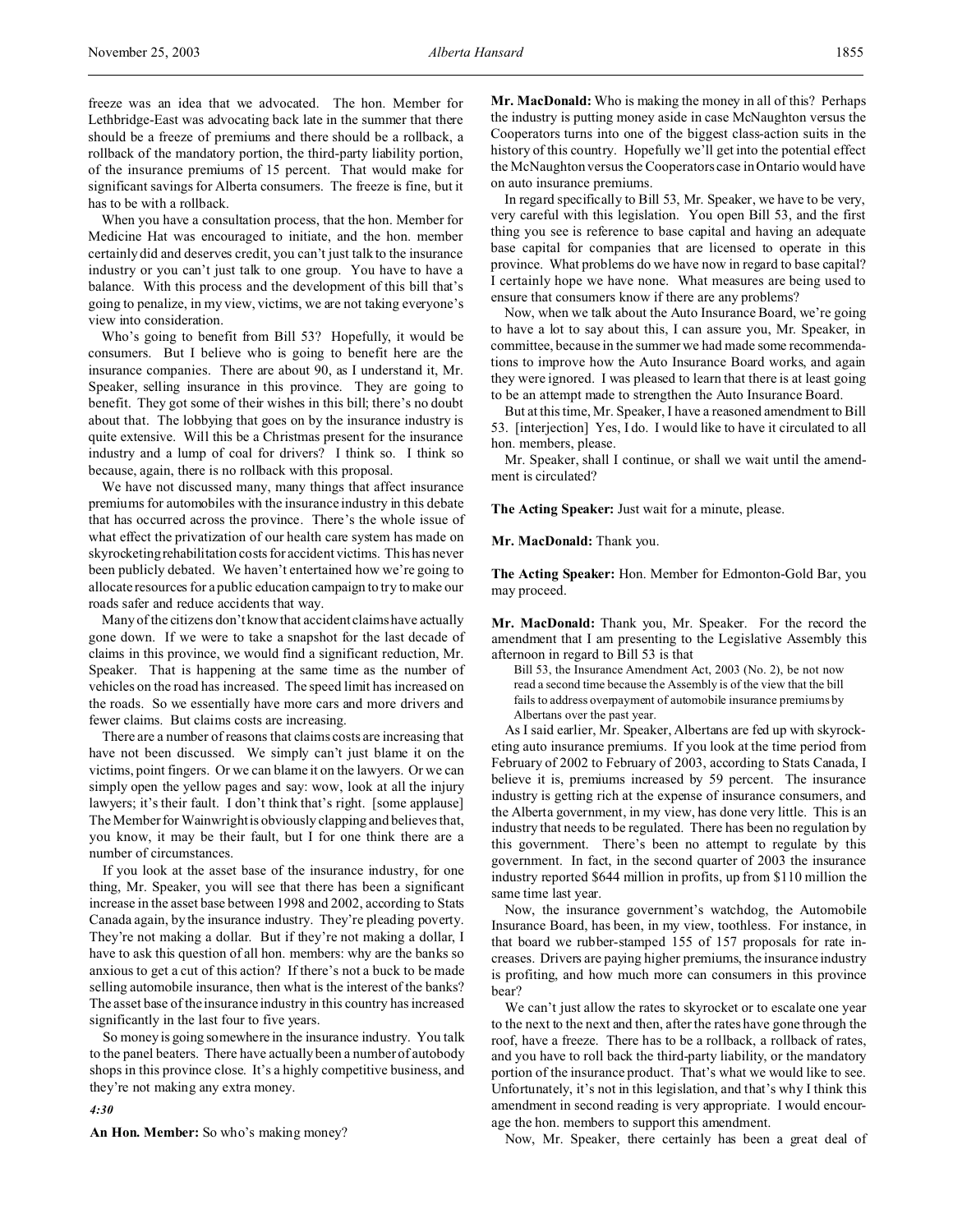controversy over these proposed insurance reforms. There have been expressions of concern from the legal community. There have been expressions of concern from consumers, no doubt. There have been expressions of concern from opposition members. Even some government members have expressed concern. There has been a great deal of concern by government members about the direction of this, and some of that concern I believe has changed how the new format is going to work in Bill 53, but that, again, is not enough.

We look, Mr. Speaker, at the auto insurance rate comparison study from the Consumers' Association of Canada. I got this from the Legislature Library, and I would encourage all members to read it. This is a snapshot of 17 cities in four western provinces, and three of those four western provinces have public insurance of one form or another.

Why do we need to reject this bill without rollbacks? Well, the average annual auto insurance rate by province is in here. This was just released, Mr. Speaker, in August of 2003, so it is essentially the last information that has been available. In Alberta we're paying \$1,853 on average for annual auto insurance rates, in British Columbia it's \$1,105, in Saskatchewan it's \$904, and in Manitoba it is \$787. Now, when we're talking here about Saskatchewan and Manitoba – and we have to be very careful about this – these are nofault insurance.

Mr. Speaker, when we look at, for instance, a young driver for insurance, a principal driver under 25 years of age, and the rates for Alberta and the public auto insurance provinces, Alberta is the highest.

### **The Acting Speaker:** The hon. Member for Medicine Hat.

**Mr. Renner:** Thank you very much, Mr. Speaker. I want to thank the member for bringing forward this reasoned amendment not so much because I intend to support it  $-I$  don't  $-$  but it does give me an opportunity to address some of the issues that I wasn't able to address in my opening remarks.

I want to advise you that members should not support this reasoned amendment because if they support this reasoned amendment, there are a number of other things that this bill will do that this reasoned amendment would exclude. One of those things, Mr. Speaker, has to do with the case of a freeze.

In my opening comments I made reference to a freeze, and I want to spend a little bit of time explaining what this reasoned amendment would exclude from the benefit that Albertans would have from this bill. The freeze that's contemplated is a freeze retroactive to October 30 of this year. That means that for every premium that is renewed after October 30, that policy would come under the purview of this freeze.

### *4:40*

We recognize that it is going to require some work on the part of the insurers to implement the freeze, and the fact that we haven't passed the legislation – and if we were to pass this reasoned amendment, we wouldn't be passing legislation and the freeze would never be implemented. In the meantime, what we're asking Albertans to do is to continue to pay their renewals and then we will work out, through a process of regulations that are authorized by this bill, the process by which Albertans would have adjustments made for any that paid premiums that are in excess of what would be allowed under the freeze.

So the freeze covers all insurance premiums, Mr. Speaker, even those that are not included in this bill. For example, it includes the mandatory coverage, section B coverage, all optional coverage including collision, comprehensive, and all perils. The only area that the freeze will not affect is discounts for good drivers, scheduled discounts, or rate increases for bad drivers. Again, we're not going to protect individuals from increases that they deserve. Also, if a person's vehicle or driving status changes, there could be changes made to the premium, but as long as an individual is driving the same vehicle and maintaining the same status, the freeze will apply.

I also would like to point out that the freeze applies to all mandatory optional coverage for all classes of vehicles including passenger, commercial, recreational, and motorcycles, but the freeze does not include commercial fleets.

I want to talk just a little bit about something else that's in this bill that this motion would preclude Albertans from benefiting from. I was just talking earlier about how we're going to be dealing with issues related to the cost side of the equation. We talked about savings that will accrue as a result of putting a limit on the amount of compensation an individual can receive for pain and suffering for a minor injury, but I'm not sure that I had time to make it abundantly clear that that does not affect compensation an individual would receive for out-of-pocket expenses, for medical expenses, for lost income.

### [The Speaker in the chair]

So all of that right to sue is totally unaffected by this bill. The only restriction that comes into play would be where an individual has what is deemed to be a minor injury. There would be a maximum of \$4,000 available to that individual for the pain and suffering component only of their suit. Nothing would prohibit the individual from going to court to pursue action, and in fact nothing would prohibit that individual from arguing in court that the definition of minor injury should not apply to them if they have evidence indicating otherwise.

The other thing that this reasoned amendment would preclude is our proceeding with the aspects of this bill that refer to the previous discussion on a bill that's on the Order Paper, Bill 33. The provisions of Bill 33 and the cost saving that was involved in Bill 33 are built into this bill, but there's a significant difference, Mr. Speaker, a very, very significant difference between Bill 53 and the Bill 33 provisions contained within Bill 53, and that is that Bill 53 doesn't rely on the goodwill of the insurance industry to pass savings on to the consumer. Bill 53 very clearly is intended to base premiums and cost savings that would be passed on to the consumer upon the grid structure that I talked about earlier. So any savings that would accrue to the cost side as a result of the section of this bill that previously was Bill 33 will be incorporated into the grid structure and will be truly reflected in savings that would pass on to the consumer.

Mr. Speaker, I can only say that there are tremendous benefits to all Albertans as a result of this bill, and I must emphasize to all members of the House that to concur in and pass the motion that's currently on the floor, the reasoned amendment suggesting that this bill not be dealt with now, would preclude significant benefits to the consumers and individuals in Alberta, who stand to have significant benefit through government action and intervention in the automobile insurance industry. I urge all members to resoundingly defeat this motion.

**The Speaker:** The hon. Member for Edmonton-Highlands on the amendment.

**Mr. Mason:** Thank you very much, Mr. Speaker. I'm pleased to speak to the amendment. The amendment indicates that Bill 53, the Insurance Amendment Act, 2003 (No. 2), not be read at this time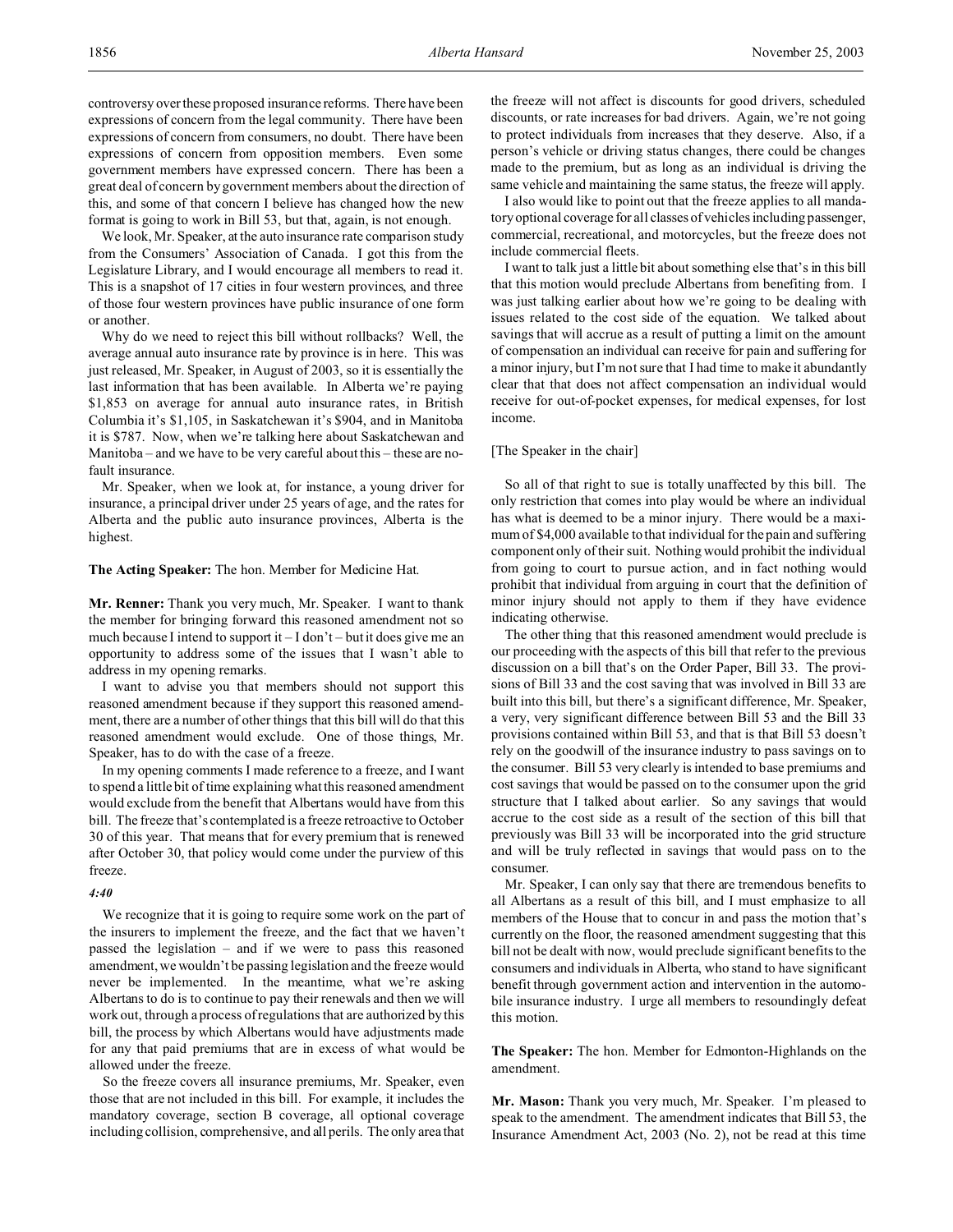because "the Assembly is of the view that the bill fails to address overpayment of automobile insurance premiums by Albertans over the past year." Now, I can think of many reasons why we ought not to pass this bill, but certainly the failure to address the dramatic increase in insurance rates in the past year, or in the year 2002 in particular, is probably one of the pre-eminent reasons why we ought not to give this bill the second reading.

### **Mr. Hancock:** Point of order.

**The Speaker:** The hon. Government House Leader on a point of order.

## **Point of Order Amendments at Second Reading**

**Mr. Hancock:** Thank you, Mr. Speaker. I do hesitate to interrupt the Member for Edmonton-Highlands in debate on the amendment, but I would draw your attention to page 640 of *House of Commons Procedure and Practice* and the second bullet on that page, which indicates that "it must not relate to particulars of the bill, if what is sought may be accomplished by amendments in committee." It would seem to me, on the face of the amendment that's being put forward, that that is something which could be accomplished by an amendment to the bill in committee by adding a provision which would be entirely consistent with the concept of the freeze that's provided for in the bill. You could also propose an amendment to that provision to provide for a rollback. So I would suggest that the amendment is out of order.

**The Speaker:** A little difficulty, Government House Leader. The amendment has been accepted to this point in time. Three people have already participated on it, and that would relegate back into ancient history, I guess, those aspects of the debate. But it's very, very clear, as well, in *Beauchesne* 667 what the restrictions are with respect to debate with respect to this aspect of the bill. So we'll continue on the narrowness of what's outlined in *Beauchesne*.

### **Debate Continued**

**Mr. Mason:** Thank you very much, Mr. Speaker. I appreciate that. As I was saying, one of the primary reasons if not the premier reason for not now considering this bill at second reading is the very fact that it fails to address the overpayment of automobile insurance premiums over the past year particularly, the year 2002. The Consumers' Association of Canada produced an excellent report, which I urge all members to read, that showed that, in fact, rates in this province rose a shocking 57 percent in the year 2002. So the bill and the freeze that is part and parcel of the bill locks in that increase, and the government expects drivers to be grateful. I suppose they should be because of course the rates could go up considerably more than that.

## *4:50*

If you look at the amendment, clearly the lion's share of increases in insurance in this province have already taken place. I think that we need to take a look at that because the insurance companies have been lobbying the government very intensively in order to protect their interests in whatever the government may do. If the government had been concerned about this increase, it would have acted long before now. It's not generally known, Mr. Speaker, but every rate increase that has taken place in this province for car insurance has been approved by the government through its agency the insurance review board. This little private committee, this little known committee that doesn't publish its proceedings, that doesn't

have a web site, which just rubber-stamps increase after increase as the rates go up, has resulted in some very, very high insurance rates in this province that need to be addressed, and this bill doesn't address them.

It's important that Albertans know . . .

**Mr. McClelland:** Point of order.

**The Speaker:** On a point of order, the hon. Member for Edmonton-Rutherford.

### **Point of Order Relevance**

**Mr. McClelland:** The point of order is on relevance, Mr. Speaker. The amendment says that the bill fails to address overpayment of automobile insurance premiums by Albertans, so it would be overpayment of premiums. For instance, if my premium was \$100 and I paid \$110, that would be an overpayment by an Albertan. So I understand it's difficult, but this is a very narrow amendment.

Thank you, Mr. Speaker.

**The Speaker:** Hon. Member for Edmonton-Highlands, please continue.

**Mr. Mason:** Thanks very much, Mr. Speaker. I interpret and I confirmed with the hon. Member for Edmonton-Gold Bar that, in fact, he does mean dramatic increases in rates when he talks about overpayments. So I think that I have a correct understanding of the amendment.

#### **Debate Continued**

**Mr. Mason:** So, Mr. Speaker, it's a fact little known to Albertans that this government has approved every automobile insurance rate increase that they have received, and it has been done in secret without any knowledge, without any ability of individuals, citizens, or organizations to challenge the rate increases. In fact, a very large number of rate increases were approved and only three in the end were rejected. So the government has a very, very broad responsibility for the mess that we're in in this province.

Now, it's also interesting, Mr. Speaker, that the government knew that this was going on, because presumably their little insurance committee board reports to them regularly, and I'm sure that at least the Minister of Finance reads their reports. So the government has known that insurance rates were shooting up in this province and did nothing about it until they had an epiphany. They were struck by a blinding light on the road to Damascus, and that was the New Brunswick election. The Lord came to them – that is, Premier Lord – and Premier Lord said that in fact there was a serious problem, that they almost lost the election because of high car insurance in the province of New Brunswick. Other provinces had similar problems.

All of a sudden we had the government's attention. They never acted; they never did a thing. They never cared about the increase in auto insurance rates affecting their constituents until another Tory government almost lost an election over it. Then all of a sudden all the lights came on, and they began to realize that this could be a problem for them. So they started to work overtime and they started to deal with the high rates, but they never, never had any intention of doing anything but managing it as a political issue so that it didn't affect their chances for re-election in the next election. They certainly had no intention of doing anything that would fundamentally harm the interests of the insurance industry; maybe the injury lawyers but certainly not the insurance industry, Mr. Speaker.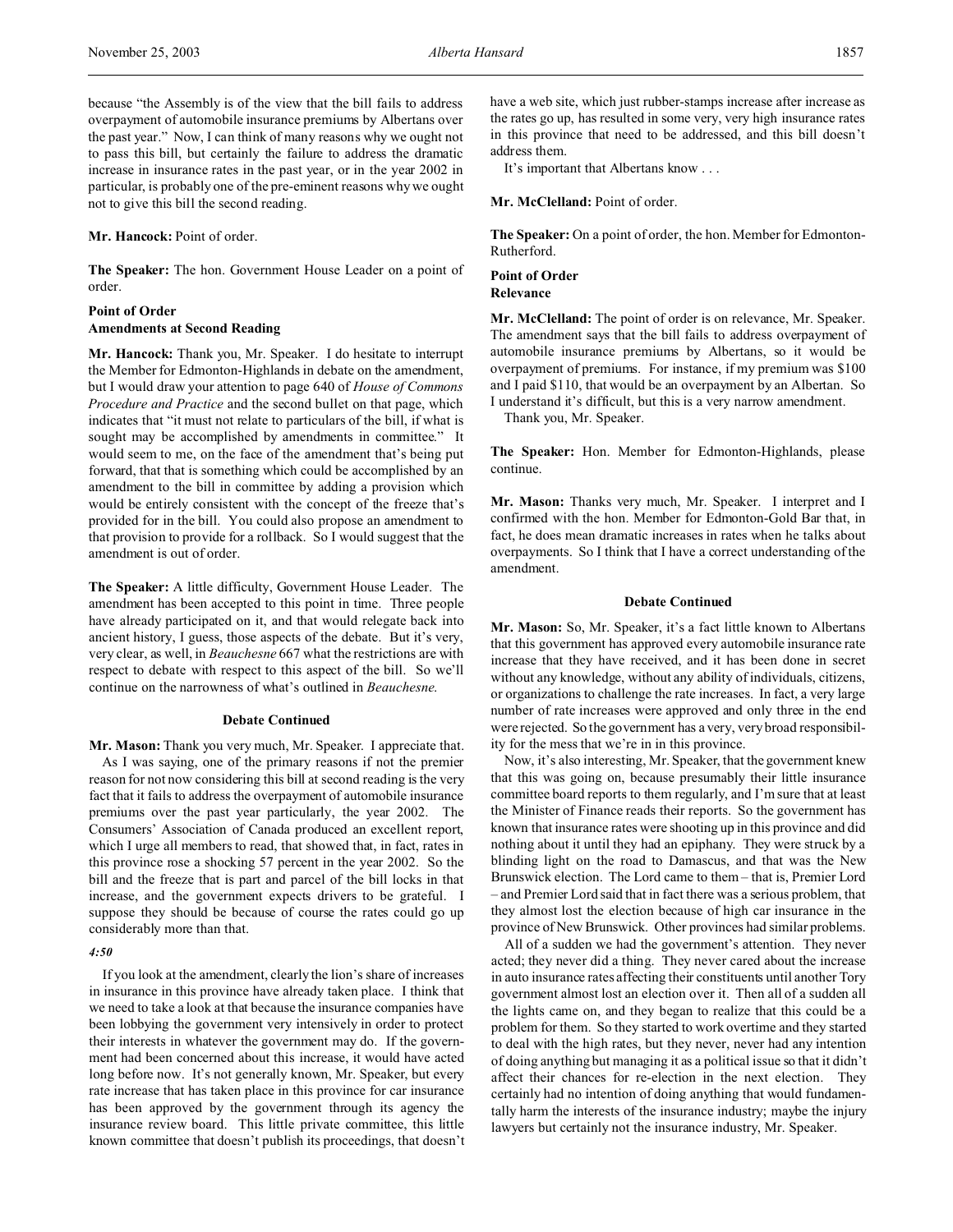So they set about finding a way to deal with this problem from their narrow political perspective, and this has resulted in a bill which may or may not fulfill their objectives. I happen to believe that this does not solve the political problems for the Conservative Party amongst its voters in the next election and will not solve the problem because they are simply rearranging who pays. It's simply a shell game. It's three walnuts laid out on the table, and they're twirling them around and trying to figure out who's going to end up paying. So it's no longer going to be young male drivers, and it's no longer going to be senior citizens. They have taken a laudable step, Mr. Speaker, in eliminating discrimination against those categories of individuals.

However, they continue to have the same blind spot that they've always had, and that is Edmonton. They have a blind spot when it comes to Edmonton, and while they won't allow discrimination based on gender or age – and so they shouldn't – they will allow it on the basis of living in Edmonton. I don't know who is on this MLA committee and whether or not there was a proper representation from the Edmonton caucus, but surely to goodness if the Edmonton caucus was doing its job, it would not have allowed specific discrimination based on living in Edmonton. But that is where the government is going. That's what they're going to do.

**The Speaker:** The hon. Member for Drayton Valley-Calmar.

## **Point of Order Imputing Motives**

**Rev. Abbott:** Thank you, Mr. Speaker. Under Standing Order  $23(h)$ , (i), and (j), imputing motives. He is imputing motives there with the Edmonton caucus, which is completely out of order.

**The Speaker:** Imputing motives with respect to another member would be entirely out of order, yes.

### **Debate Continued**

**Mr. Mason:** Thank you very much, Mr. Speaker. This is perhaps going to go down in history as the most interrupted speech in the entire session. I don't know.

Mr. Speaker, I just want to indicate that we have a situation where people are getting gouged. Different people are going to get gouged because they haven't done the right thing, and that is to eliminate the high profits of the insurance industry, which is the real thing that drives the rates up. The insurance industry has made the claim that increased insurance claims are, in fact, responsible. But in the same year that insurance premiums went up 57 percent, guess how much claims went up? Three percent, according to the Insurance Bureau's own figures. So it's not that that's driven up rates.

What happens in this industry, Mr. Speaker, is that all of the insurance companies work together. They all work together and they take all of their premium revenue, all of the money that they get from that, and they invest it in the stock market. And guess what? The last couple of years, particularly since we've had the Bush administration in Washington, the stock market has gone way down. It's gone way down, and lots of people who have RRSPs and so on realize this. They've taken losses. I've taken losses myself on my RRSPs, as have probably most of the people in this Chamber, and so have the insurance companies. When I lose money on my RRSP, I can't go to the insurance company and say: you have to lower my premiums to compensate. But if you turn it the other way around, that's exactly what the insurance companies have been doing. They've been jacking up people's rates for no particular reason in order to compensate for their losses by investing in the stock market.

This is what the government bill is trying to protect. Instead of saying, "This is completely unacceptable, and we're going to protect the individuals from this kind of gouging," they say, "Oh, hey, we're going to freeze." It's a little bit, Mr. Speaker, like closing the barn door after the horses have all gotten out. All 57 horses have escaped from the barn. There might be a few left in there, Mr. Speaker, but most of the herd is already out grazing on the range.

### *5:00*

I don't think this bill is going to cut it. By eliminating discrimination against young male drivers and against seniors, the government is probably going to have to reallocate higher premiums. They've been very clear about it. They're going to punish people who have bad driving records. They seem to think that this is a laudable goal. Well, maybe it is; maybe it's not. But when we started down this road of insurance reform, the objective was never to punish bad drivers. That's not quite the same thing as promoting safe driving. They're just redistributing who's being victimized by the insurance companies. So if somebody has a family vehicle and has a couple of minor fender benders, they're going to be paying a lot of money, paying a lot more than they are now. That doesn't necessarily make them bad drivers, and it doesn't necessarily mean that they're going to be any safer just because their insurance rates go up. I know that Tory thinking is that if you punish someone enough, they'll eventually stop doing something, but it doesn't always work that way, Mr. Speaker.

So I just want to indicate that the minister – and I attended her news availability when she talked about the savings along with the Member for Medicine Hat – indicated that there would be savings of about \$250 million as a result of these government proposals out of a total of \$2 billion. If you do the math, that's about one-eighth of the total insurance industry that's going to be saved. That's about 12 percent, as I do the math, Mr. Speaker. So at the very most the government's proposals will bring down rates, when they're fully implemented, by 12 percent overall. The Liberal plan is to reduce it by 15 percent, which is a slight improvement.

We're saying that we have to go back to square one. We have to eliminate that 57 percent increase in premiums that took place in the year 2002 before we can do it. We can go further, Mr. Speaker, because public auto insurance is the only means proven in this country of delivering regular, stable, low premiums for auto insurance. That's the proposal that has been put forward by our party, and it has only been implemented in three provinces by three New Democrat governments; that is, Manitoba, Saskatchewan, and British Columbia. Even when Conservative governments get elected in this country – for example, the conservative Liberal government in British Columbia – they won't touch it because it is so superior and so popular that there is no way that even the most right-wing government has ever been willing to touch public auto insurance once it's been implemented.

Now, the hon. Member for Drayton Valley-Calmar was quoted in a refreshing moment of absolute blunt honesty as saying that the one thing that wasn't on the table as far as this committee was concerned was public auto insurance because it wasn't the Conservative thing to do. What is that, "It's not the Conservative thing to do"? Is it ideology? I think it probably is. The Liberals to their credit are far less concerned with ideology than members over there. They'll gladly steal our idea, and they have.

**The Speaker:** The hon. Member for Edmonton-Centre on the amendment.

**Ms Blakeman:** Absolutely, Mr. Speaker. I'm delighted to be able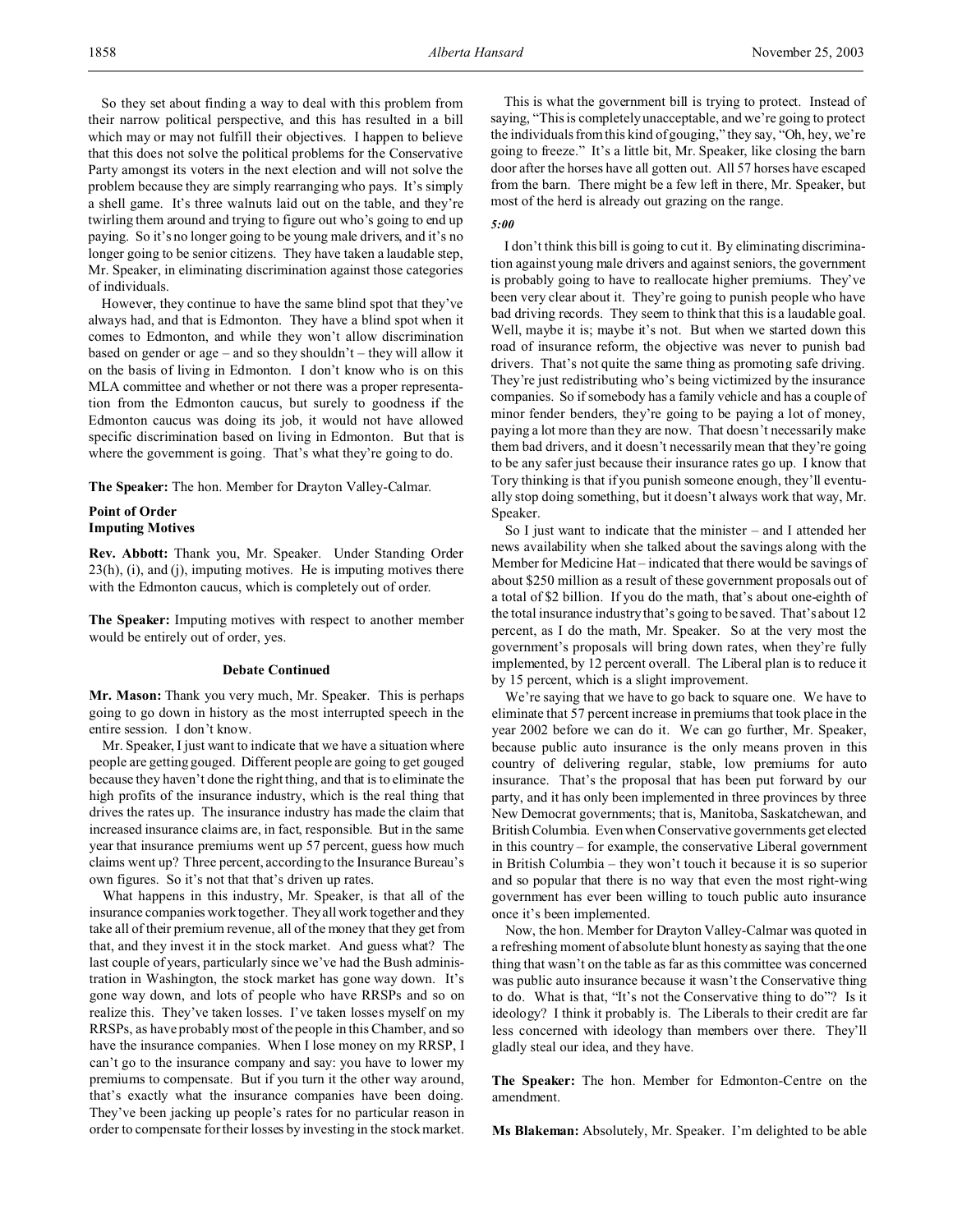to stand and speak in support of the reasoned amendment put forward by my hon. colleague from Edmonton-Gold Bar. That reasoned amendment is asking that this Bill 53 "be not now read a second time because the Assembly is of the view that the bill fails to address overpayment of automobile insurance premiums by Albertans over the past year." I think we could argue that it was even more than the past year, but the specificity of the amendment is "the past year."

In fact, auto insurance premiums have definitely gone up. We've got all kinds of documentation about that. Even the Insurance Bureau of Canada's site and annual reports are happy to supply people with the statistics on that, depending on exactly what month to what month you're going to look at. The hon. Member for Edmonton-Highlands talked about a 57 percent increase from February of 2002 to February of 2003. We were looking at a 59 percent increase. No question in my mind of the accuracy of the amendment, that there has been significant overpayment of premiums by Albertans.

The bill does not rectify this situation. It offers a number of smaller and shorter term fixes for the problems that are being seen in the insurance industry and with insuring private automobiles, but it is by no means looking at what Albertans are asking for, and that is an immediate reduction of the premiums that they are paying. Certainly, when I look at some of the letters and e-mails that I've had from my constituents – and I apologize, Mr. Speaker. I will have to table these tomorrow when I have the complete document. I'm looking at excerpts, and I'll bring the rest, the full document, tomorrow to table. I think these four or five letters are a good illustration of what's been happening to people in Alberta.

We have Mr. '93 Mazda, who was willing to pay his \$2,200 per year, perfectly willing to do that, even though this person is a fulltime university student. His concern around this was that he was in a car accident. The damage to his car was minimal, but he has missed a significant amount of work, some 10 weeks, plus had physiotherapy appointments, massage therapy appointments, lost hours of sleep, and had emotional pain, and under the system that's being proposed here he would be eligible for a grand \$4,000. Now he is also having to set aside his application to go into the police service since as a part of this same accident he tore a ligament and seems to have also injured his neck. So this certainly affected him. He doesn't feel that a cap is going to help him, and certainly for the money that he's paying, he's overpaying at this point. So he didn't object to what he was paying before. He's certainly objecting to what he's paying now.

**The Speaker:** The hon. Government House Leader.

## **Point of Order Relevance**

**Mr. Hancock:** Thank you, Mr. Speaker. I rise on a point of order subject to rule 459 of *Beauchesne's.* I think I heard you in your earlier ruling indicate that because this was a reasoned amendment, we must stick strictly to the issues of the amendment. The amendment deals specifically with overpayment of automobile insurance premiums. I'm not sure, but I think I heard the member opposite talking about a restriction on damage payments, which is clearly not part of the overpayment provisions in the amendment. So I would suggest that she's not speaking in a relevant manner to the amendment.

**Ms Blakeman:** If the minister had listened further, he would have heard me completing the points that had been raised by the constituent, that he felt he was now paying too much and overpaying as a result of that, which feeds exactly into the overpayment that is outlined in the reasoned amendment that's brought forward. So I was very much on point, raising the constituent's concerns.

**The Speaker:** Proceed.

## **Debate Continued**

**Ms Blakeman:** Thank you. Mr. Small Cheap Car, who has also written to me, was in the situation of usually driving a company car. He's made comparisons with being insured in both the United States and the U.K. Here he is back in Alberta, looking to purchase a small, cheap car for his wife and son, and after 25 years of driving with zero claims, he was put in a high-risk category and is looking at a \$4,500 car and \$2,800 a year insurance. He most definitely feels that he is being overcharged, considering a perfect driving record and this isn't even a very expensive car. So he is most concerned with a lack of a solution that's being offered in this legislation.

#### *5:10*

Now we're looking at Mr. Plymouth Laser, who has also written in. [interjection] I can't tell if that's fanfare for Plymouth Lasers; perhaps it is. In this case he was concerned that the rate freeze is not being addressed to him. So not only did he feel that he was overpaying to begin with, but with the rate freeze he expected that overpayment to at least stay at the same level, and that, in fact, is not what's happened to him. He's been with his present insurance company for five years, and he made one claim a number of years ago, a very small claim. It turns out that the particular program that he was on has mysteriously been canceled. The last time he checked, back in August, the program was still in existence, and now it's disappeared. So now he's no longer even going to be subjected to a so-called rate freeze and is being put in a category where he's just paying an unbelievable amount of money. So there's another person who feels very much that there's an overpayment of automobile insurance premiums and that this legislation is not addressing it. So those are just samples of what I've heard from my constituents.

You know, who's reaping the profit of this overpayment? What we can see is that the government has certainly been responsible and has allowed through their insurance review council for the premiums to be raised repeatedly. I heard someone else quote how many times. There it is: 155 proposals for rate increases were in fact approved. All those were for rate increases; they weren't for rate decreases. So over that period of time that we're looking at, 155 different kinds of rate increases, obviously not all of them applicable to every individual but together they certainly result in Albertans paying significantly more in automobile insurance premiums. We have an auto insurance industry that reported \$644 million in profits, which is up an additional \$110 million in profits from the same time last year.

So the arguments that we're hearing about why we would need to have higher insurance premiums don't seem to be playing out or they're not substantiated by statistical backup. The statistical backup that we can look at tells us that the insurance industry decided to go ahead – and I think I've heard them describe it in their words as rate shock – and repeatedly raise the rates. The government approved those rate increases. They were applied to Albertans, who are now paying substantially more than they were a year ago, 18 months ago, or two years ago.

The initial claims about why this needed to be increased had to do with the payouts – and I think the Member for Edmonton-Highlands has already gone over that, so I won't belabour the point – but that was not a reasonable argument for the insurance industry to be using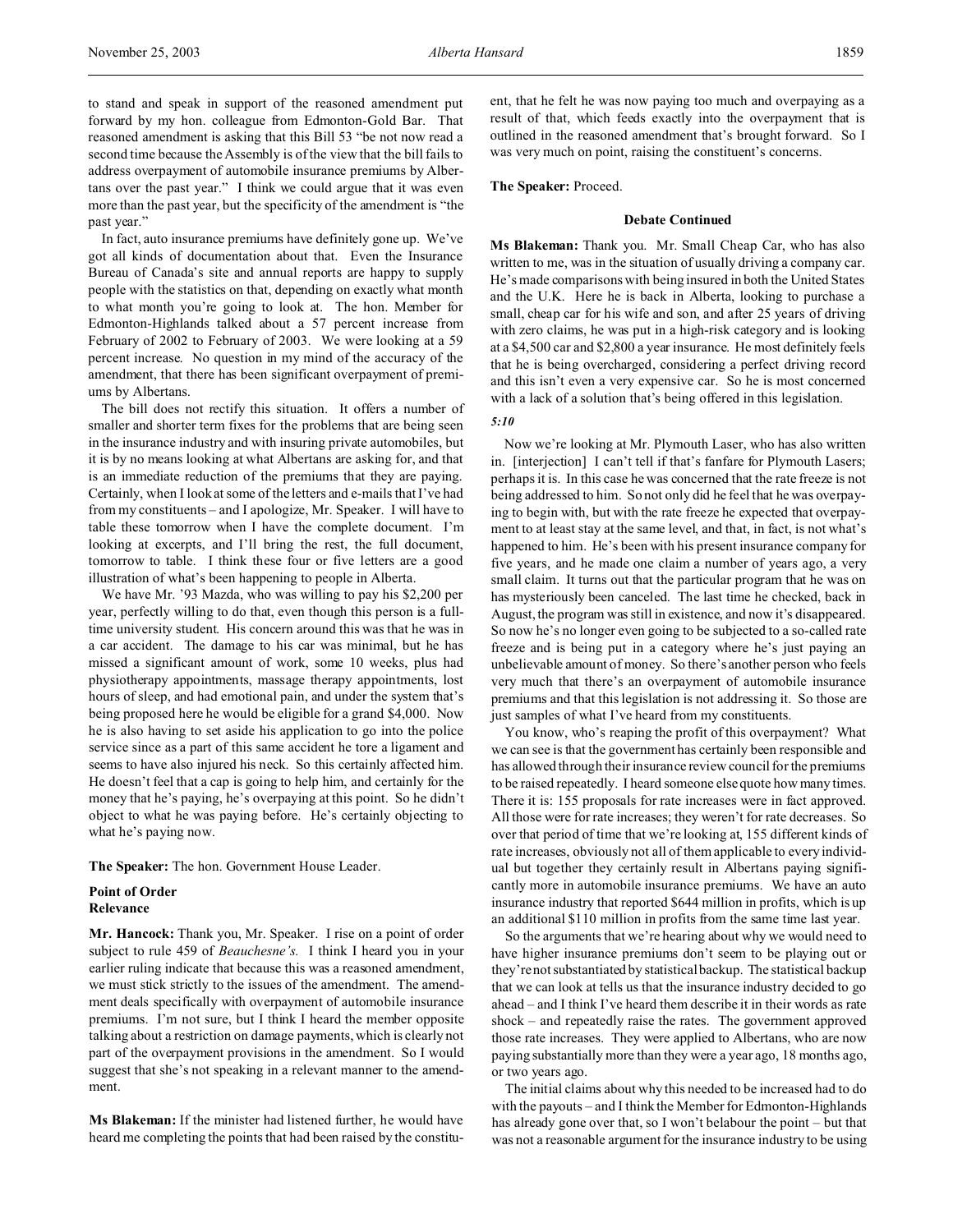So here we have a bill that's coming forward. It's dealing with a number of small band-aids, including incorporating what was in a completely different piece of legislation before plus adding in a number of things that have now been researched by the Member for Medicine Hat over the summer, and they don't appear to be resulting in substantial reductions or a correction of this overpayment for Albertans.

Particularly peeving me is the insistence on the continued discrimination based on geography, and that, again, is directly related to an overpayment, and this is an overpayment or a higher premium paid specifically by Edmontonians. The government has been unable or unwilling to give any kind of clear answer as to why they would support removing the discrimination based on gender or age but insist on keeping in place discrimination based on geographic location, that is Edmonton, and I think it also applies to northern Alberta.

As an Edmonton MLA that's of great concern to me: that my constituents are going to have to pay more money than someone somewhere else, but other reasons that are often quoted by the insurance companies for a rate differentiation that they can prove statistically, that being gender and age, have both been removed as a reason for discrimination and, therefore, for a higher rate by the government. We have not had a clear answer from the government why they feel that it's okay to overcharge on these based on geographic location.

Some of the other issues around higher automobile premiums that are not addressed in this bill are around that a person can't collect twice for the same accident. Now, that's something that I had raised as a concern before. It's a situation that people get caught in where they need to keep insurance because they're in a contract position or they're not able to get it subsidized through their work, and this legislation is going to put them in a position where they're paying for insurance that they won't even be allowed to collect on. But for most self-employed people or contract workers they have to keep that insurance up because some day that insurance may not be covered by their employer and they would be subject to extraordinarily high rates to go into an insurance plan at that point at an older age with different life circumstances. The whole idea is that you get in younger and you keep paying those rates with the same company and you're supposed to be getting some sort of a better deal or a recognition of your long term with them.

So this continues to be a great concern for me. Not only is it not addressed, but it's in fact being reinforced in the legislation, and it's certainly not going to reduce a higher payment or an overpayment by Albertans.

Thanks very much for the opportunity to speak, Mr. Speaker.

**The Speaker:** The hon. Member for Edmonton-Mill Woods on the amendment.

**Dr. Massey:** On the amendment, Mr. Speaker. Thank you. The amendment focuses on overpayment and really strikes at fairness: how fairly have Alberta drivers been treated, and have they in fact suffered because they have been overcharged, made overpayment on their insurance policies?

### *5:20*

It's been mentioned before, but the review of the automobile

insurance rates by the Consumers' Association of Canada provides some very useful information. One of the comparisons – and they indicated that it's the most fascinating comparison that they made – is the one between rates in Alberta and rates in Saskatchewan in the city of Lloydminster. I think that by looking at those rates, it could be put forward as one piece of evidence that Alberta drivers, in fact, have been overpaying with respect to automobile insurance premiums.

They have 34 rating profiles, but three of them really are quite stark in the comparison that they make. If you take an individual in the ninth rating profile driving a 1990 Dodge Spirit, a female 22 years of age with no claims or convictions, in the Saskatchewan part of Lloydminster that driver would be paying a little less than a thousand dollars. Well, if you lived in Alberta, the same driver would be paying \$3,000, almost three times as much for automobile insurance, Mr. Speaker.

Another example: someone in the 18th rating profile driving a 1990 Jeep Cherokee, a male 40 years of age with claims or convictions. In Lloydminster, Saskatchewan, that individual would be paying roughly \$1,500 a year in premiums. In Alberta that same individual driving the same vehicle with the same kind of driving record would be paying an outstanding \$6,500 a year in premiums.

So, Mr. Speaker, there are a number of examples, and as I said, the study indicates that this is probably the most stark in terms of examples. I think it does provide ample proof that Alberta's drivers have been making overpayments with respect to automobile insurance premiums and that there is good reason for the reasoned amendment to be before the House and for the Assembly to support it.

There are a number of other comparisons that are made in the study, Mr. Speaker. There's the average annual insurance cost city by city. We find that a number of Ontario cities, as one might expect, are at the highest cost with respect to rates, but right behind them, very close, are the major cities in our province, and they are considerably higher than those that we find in other parts of the country, particularly Saskatchewan and British Columbia.

So with respect to the reasoned amendment, Mr. Speaker, I think there is ample evidence that Alberta drivers have been overpaying, and it's unfortunate that the bill before us doesn't deal with that overpayment.

[The voice vote indicated that the motion on the amendment lost]

[Several members rose calling for a division. The division bell was rung at 5:25 p.m.]

[Ten minutes having elapsed, the Assembly divided]

| For the motion:     |           |           |
|---------------------|-----------|-----------|
| Blakeman            | Mason     | Massey    |
| MacDonald           |           |           |
| Against the motion: |           |           |
| Cao                 | Hancock   | McFarland |
| Cardinal            | Horner    | Nelson    |
| Cenaiko             | Jablonski | O'Neill   |
| Coutts              | Jacobs    | Ouellette |
| Danyluk             | Jonson    | Renner    |
| DeLong              | Kryczka   | Snelgrove |
| Dunford             | Lougheed  | Stelmach  |
| Evans               | Lukaszuk  | Strang    |
| Forsyth             | Lund      | Tannas    |
|                     |           |           |